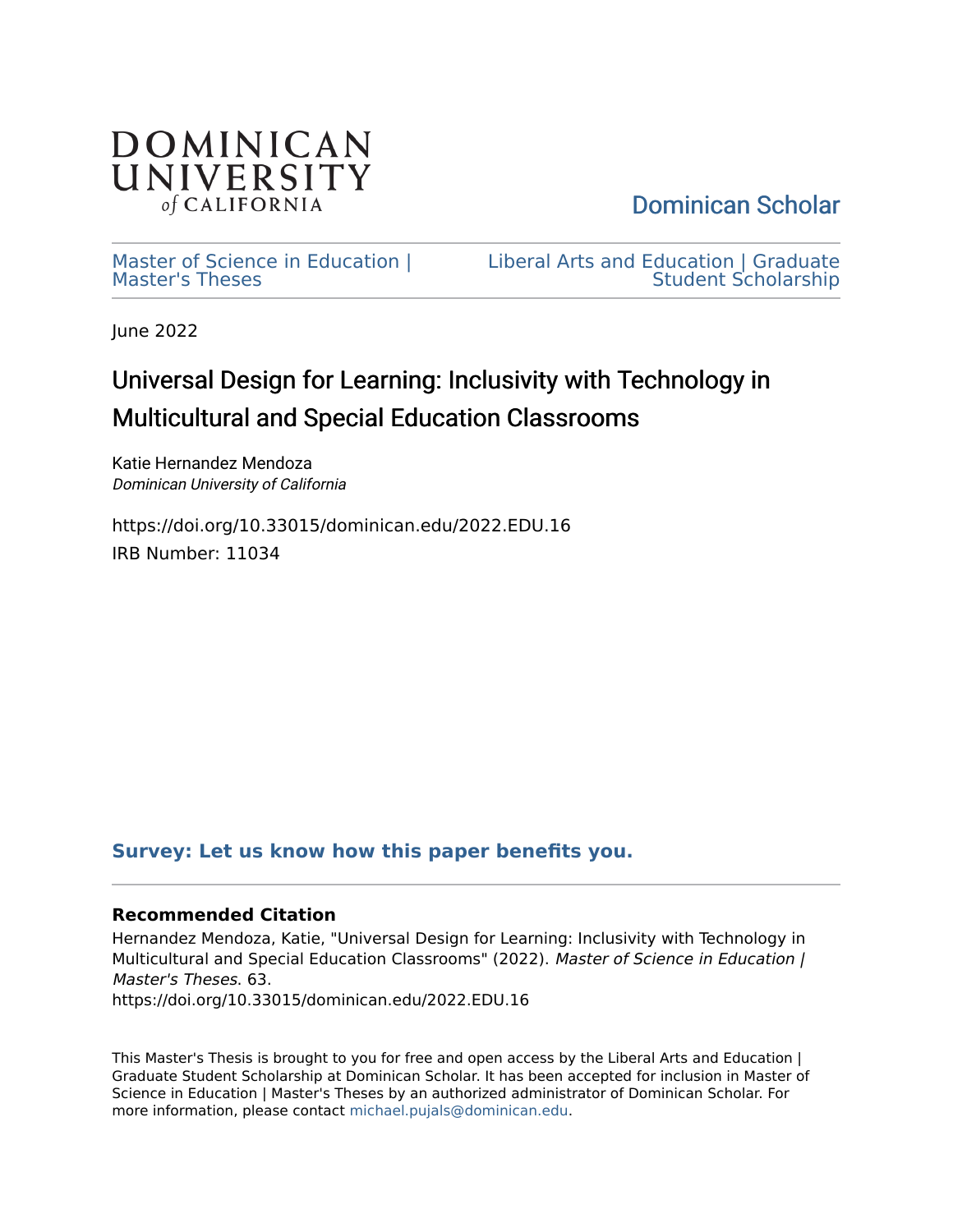

This thesis, written under the direction of the candidate's thesis advisor and approved by the program chair, has been presented to and accepted by the Department of Education in partial fulfillment of the requirements for the degree of Master of Science in Education.

Katie Hernandez Mendoza Candidate

Jennifer Lucko, PhD Program Chair

Matthew E. Davis, PhD First Reader

Zoee Bartholomew, PhD Second Reader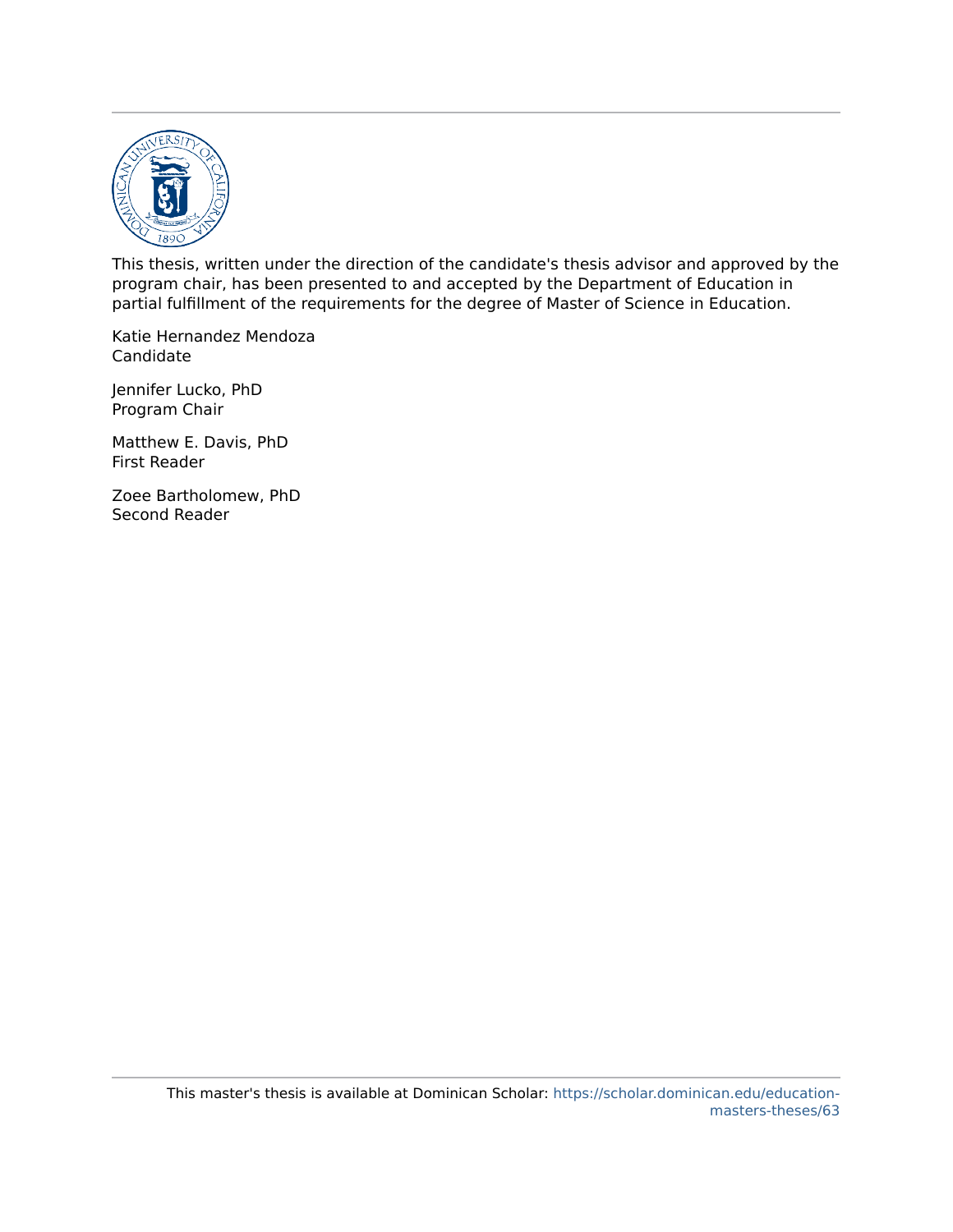## **Universal Design for Learning:**

## **Inclusivity with Technology in Multicultural and Special Education Classrooms**

by

Katie Hernandez Mendoza

A culminating thesis submitted to the faculty of Dominican University of California in partial

fulfillment of the requirements for the degree of Master of Science in Education

Dominican University of California

San Rafael, CA

May 2022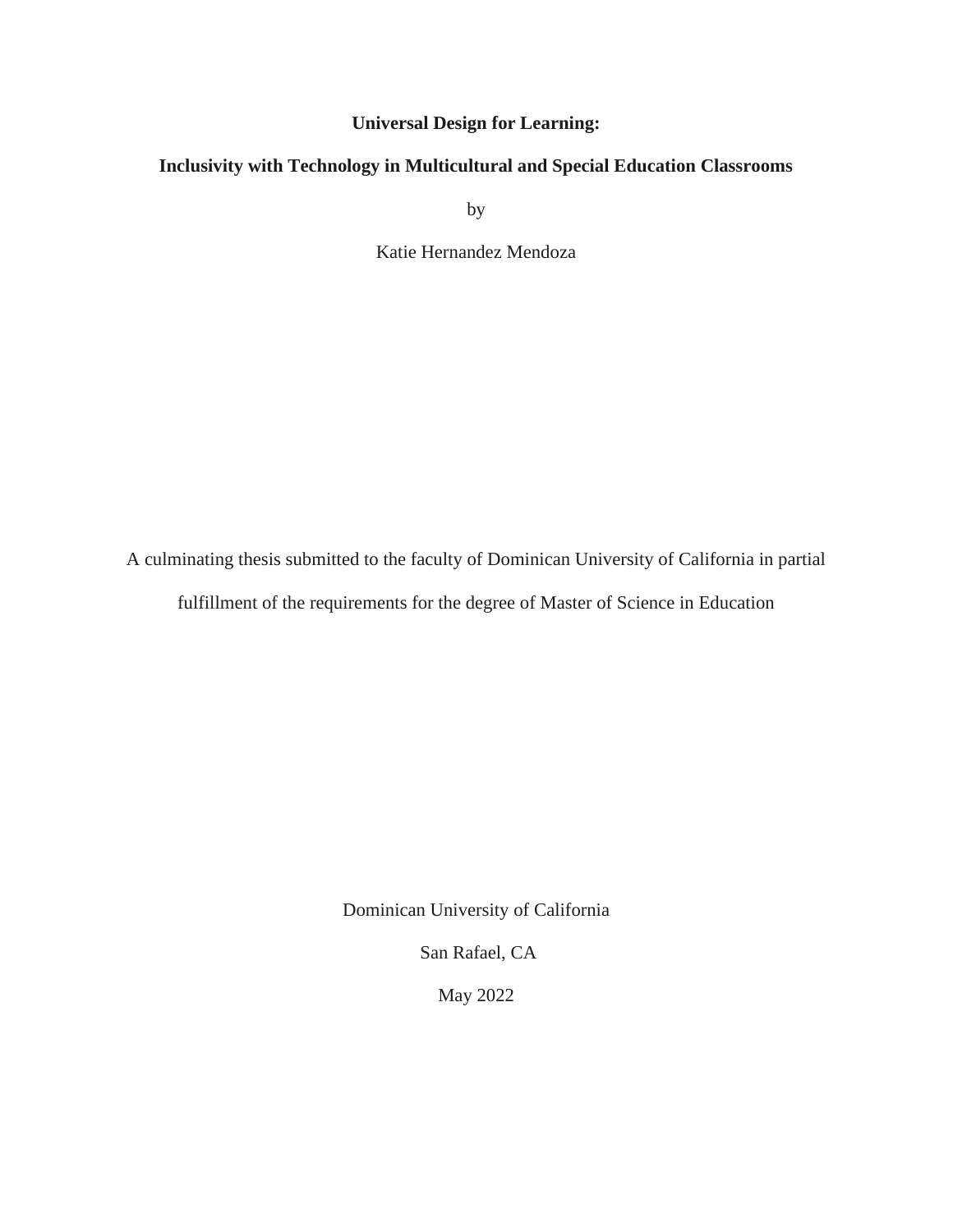Copyright © Katie Hernandez Mendoza 2022. All Rights Reserved.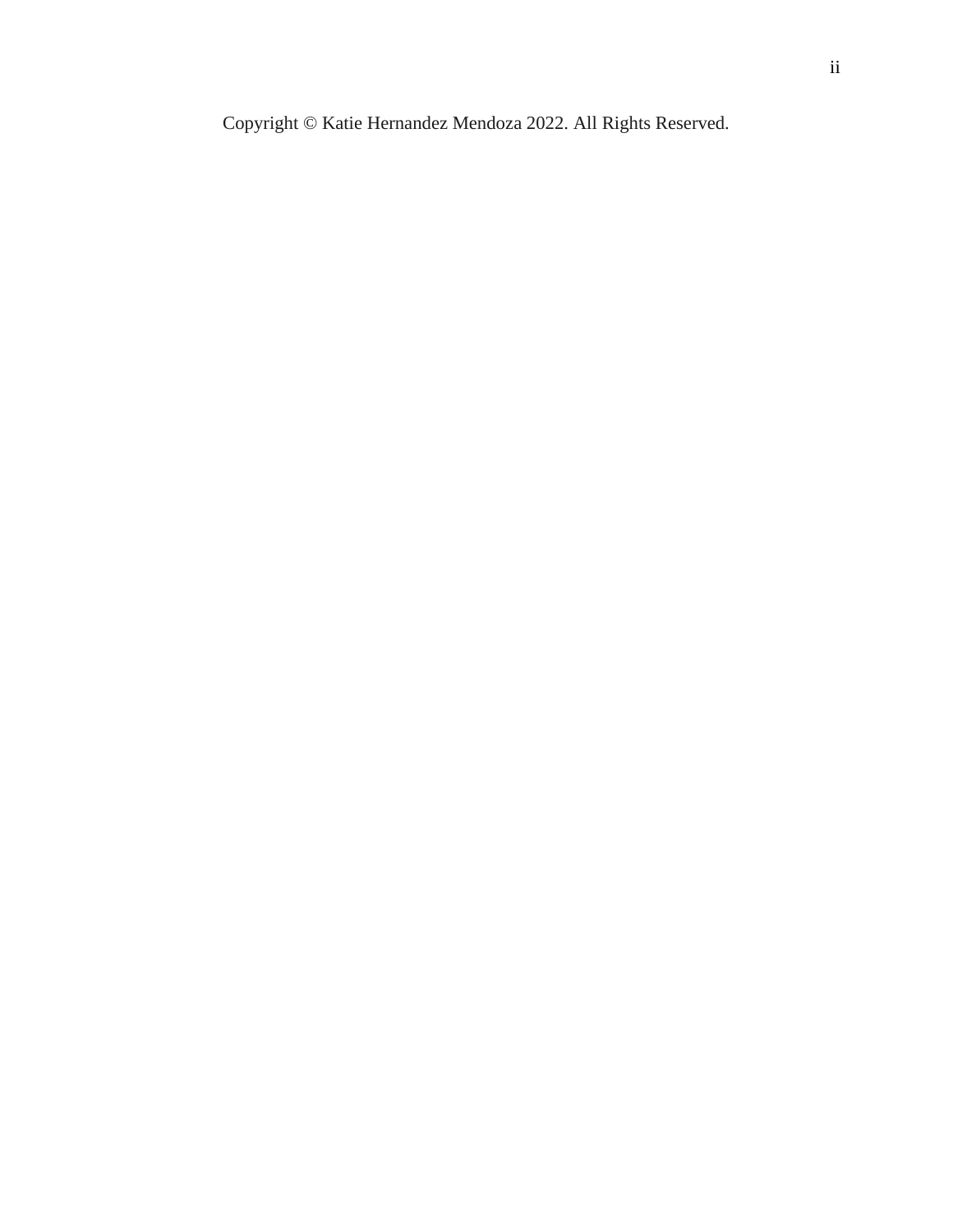### **Abstract**

<span id="page-4-0"></span>This research explored the impact that technology has on students with special needs, some of whom are English Language Learners (ELL). Previous studies have found that technology brings "inclusion in the classroom helps meet the students' needs and improves academic success" (Lowrey et al., 2017). Literature has also shown the value of including students and ensuring that students understand how they learn best (Brown et al.,1998). This research was conducted at an elementary school in Northern California, and included eight students with special needs, two of whom were English Language Learners. Three district personnel were also interviewed. The students' participation focused on empowering them to cocreate lessons amongst themselves and exploring the use of technology to learn and then teach a lesson to the class. The findings from the research showed that technology created a "fun" and inclusive environment that facilitated self-learning. It also brought awareness to the students' knowledge and creativity of submitting assignments, that students could recognize multiple ways for completing work. This research has important implications toward the types of professional development and video tutorials that districts could offer teachers to help them learn new technology programs to support students with learning disabilities and who may be classified as language learners. In addition, the findings provide support to increase funding for technology, including iPads and Apple pencils, to support equity, inclusion, and the realities of learning climates for all students.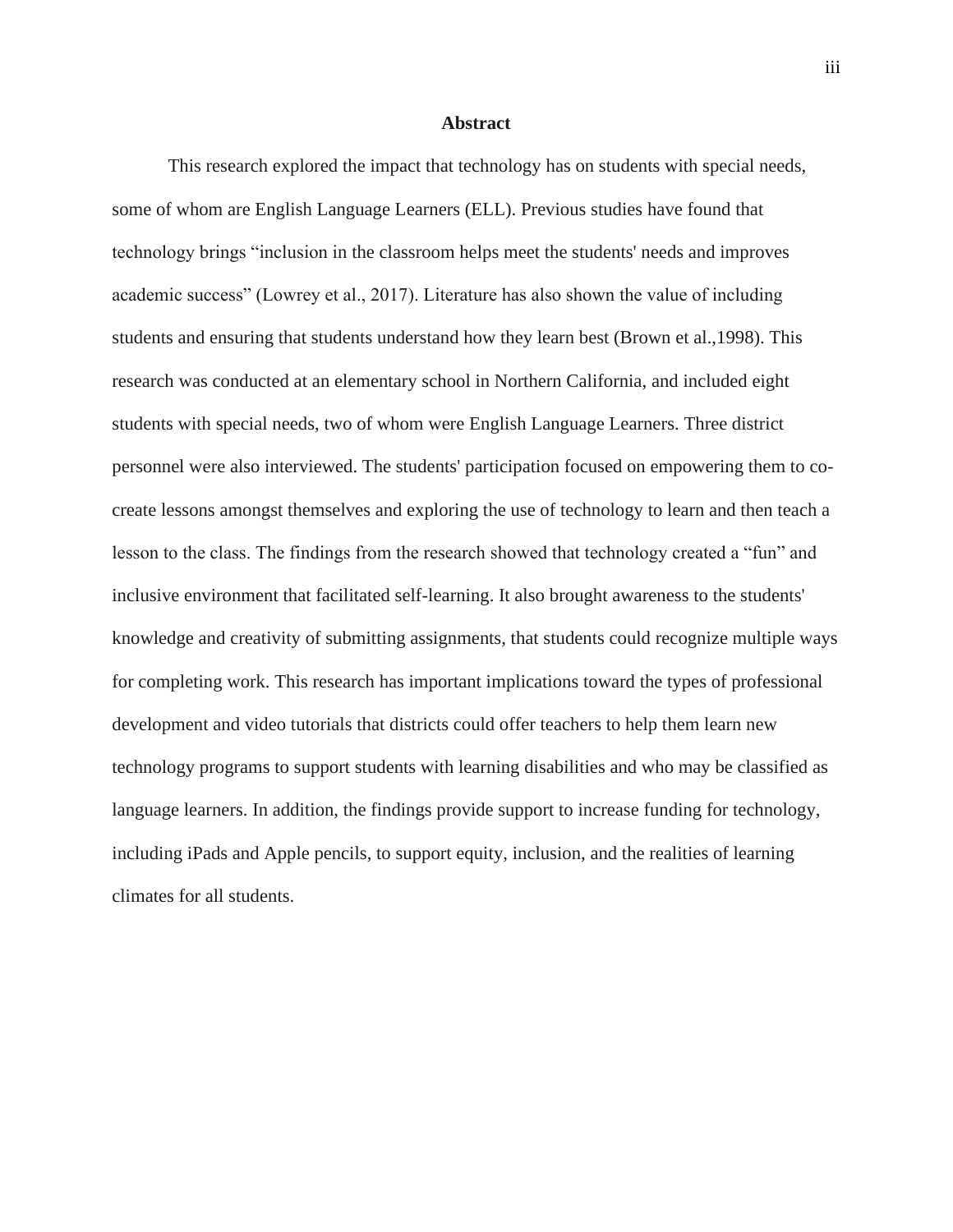#### **Acknowledgments**

<span id="page-5-0"></span>This project was possible thanks to my significant other and my four furry friends. Esta meta que complete se la dedico a mis padres, Rafael and Cristina Hernandez who have let me chase my dreams and have been supportive since I knew what I wanted to be. Esta tesis es para todos los niños que tienen sueños que son grandes o que son pequeños. Hechele ganas, TODO ES POSIBLE! No se den por vencidos. Si, va a ser difícil, pero al final cuando tengas todo va a ser la mejor parte. "Lo bueno cuesta papá" is something my parents would say, which is stating that good things cost hard work. Which is something they have taught me. To never give up and to always try my best. The reason I have had the opportunities to be where I am is due to my parent's hard work. To my godparents that I miss greatly, this one's for you, I hope you're watching me from up above and allowing me to complete all my dreams. I also dedicate this one to all my nephews and nieces because I want them to know anything is possible when you put your mind to it.

To my teachers supporting me, Matthew Davis, and Dr. Zoee Bartholomew. I want to give a big shoutout to my friend Michaela Callahan for helping me these past five years and never letting me doubt myself and for not letting me quit. I also really appreciate my directing teacher this year, Joe Smith, for guiding me through being a student teacher to be the best version of myself to be the best teacher.

Esta es para todas las personas que pensaron que no iba hacer nada con mi vida, ¡Si, se pudo! Con el apoyo de las personas correctas todo se puede.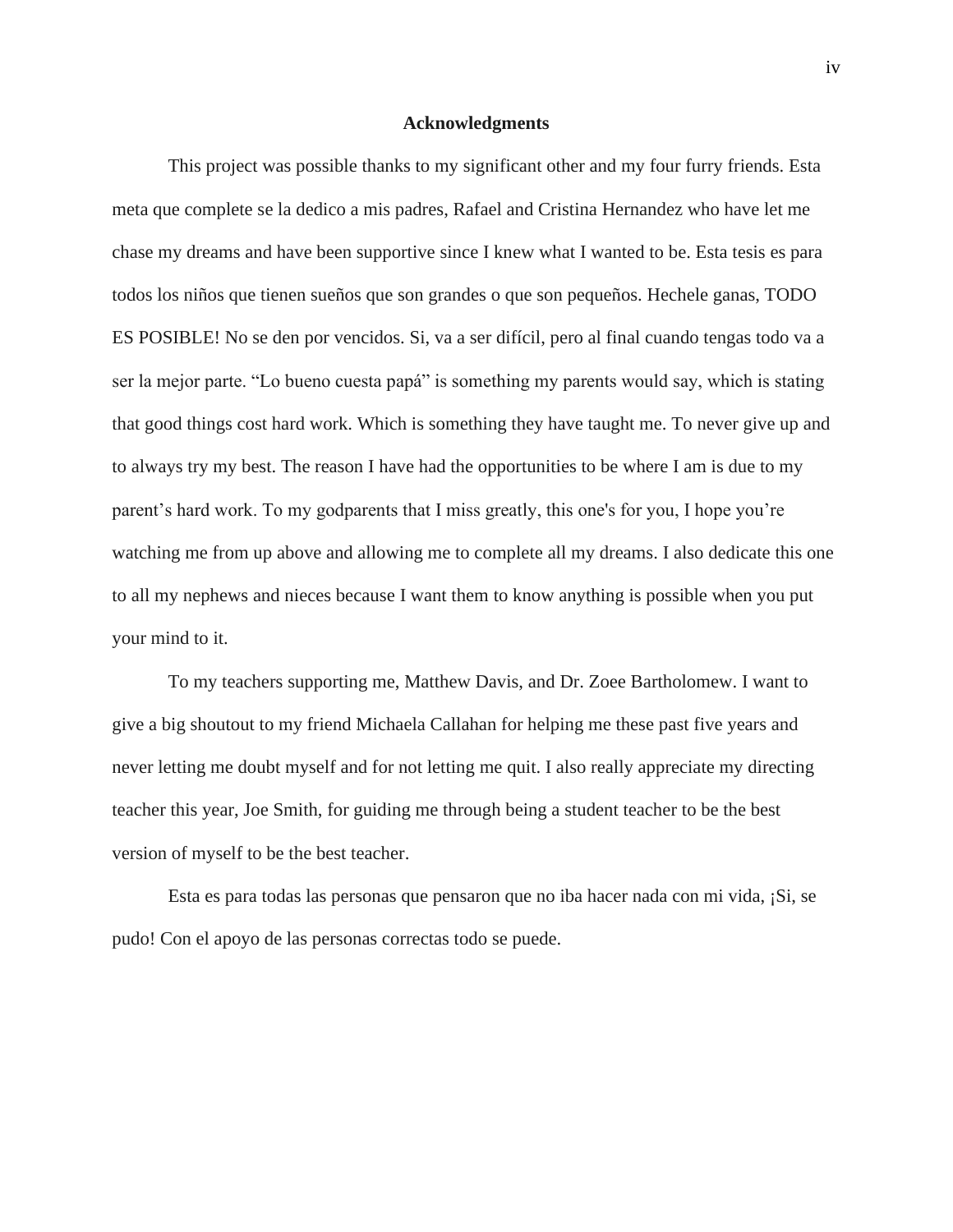| History of Universal Design Learning and Technology in the Classroom 11 |  |
|-------------------------------------------------------------------------|--|
|                                                                         |  |
|                                                                         |  |
|                                                                         |  |
|                                                                         |  |
|                                                                         |  |
|                                                                         |  |
|                                                                         |  |
|                                                                         |  |
|                                                                         |  |
|                                                                         |  |
|                                                                         |  |
|                                                                         |  |
|                                                                         |  |
|                                                                         |  |
|                                                                         |  |
|                                                                         |  |

## **Table of Contents**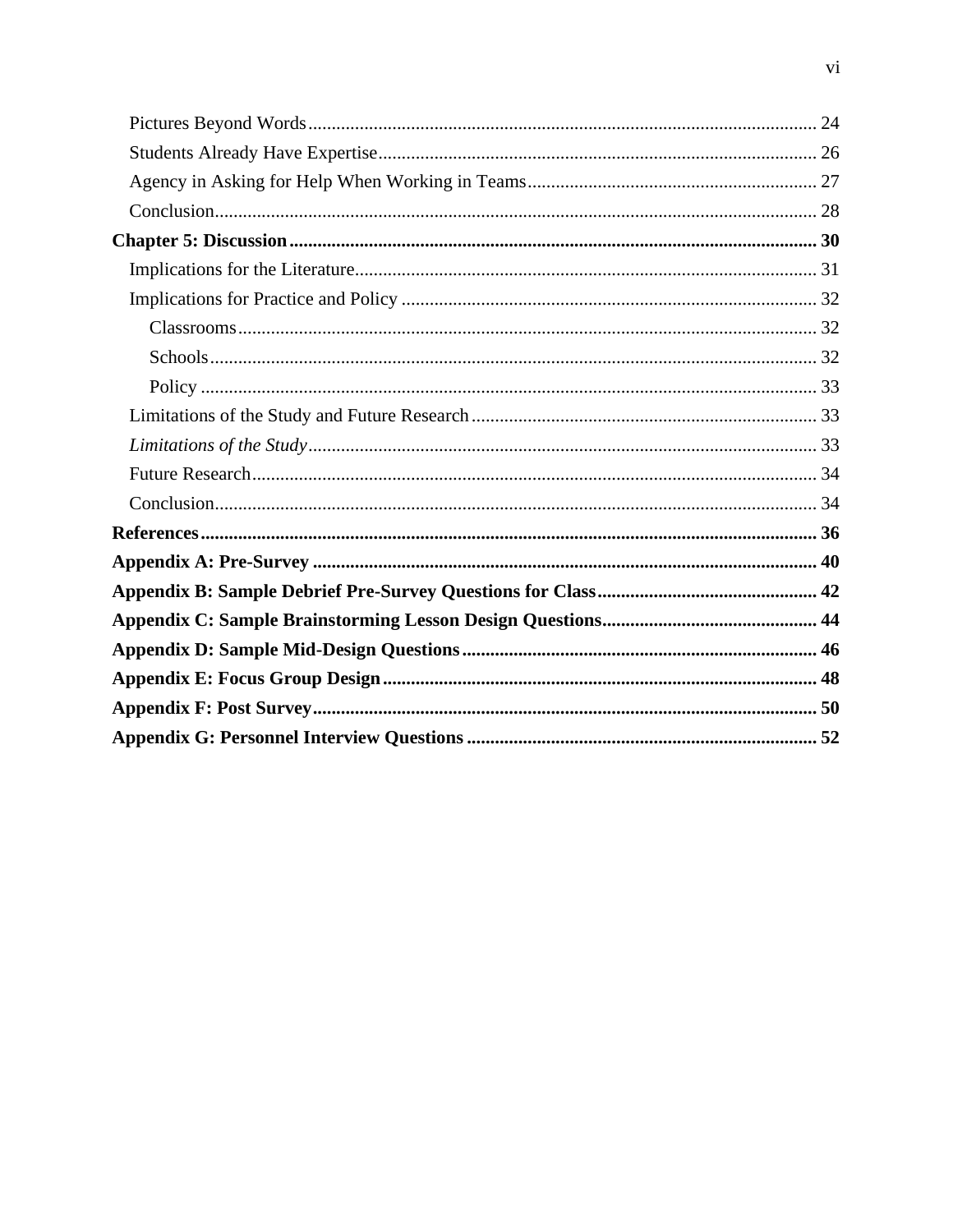## **List of Figures**

<span id="page-8-0"></span>

| Figure 2 A screenshot of the video Jimmy put together and was able to tell us about the blobfish. |  |
|---------------------------------------------------------------------------------------------------|--|
|                                                                                                   |  |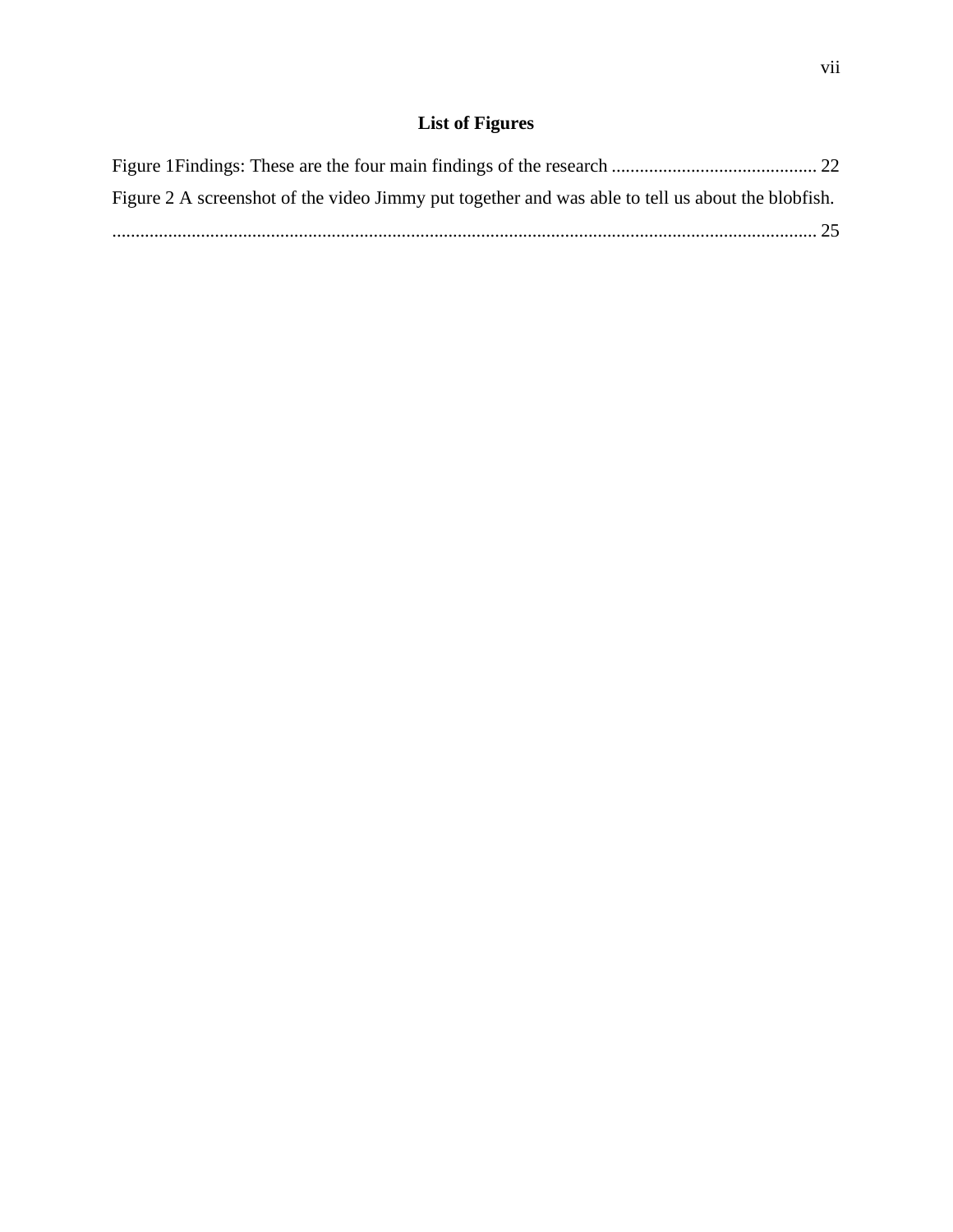### **Chapter 1: Introduction**

<span id="page-9-0"></span>The researcher is a first-generation Latina, who went to a school that was predominantly Caucasian. That made her feel "different," and she didn't understand why she felt left out. She felt "different," and she could not relate to anyone in the class or shared common interests. The researcher remembered not liking school because the teachers were teaching in ways that she did not feel like she understood which made her feel left out of the learning process. She remembered going to school and not being able to express how she learned best. When the class was learning division with pictures it was a hard concept for the researcher to grasp because she had been learning division the "long" way with her older brothers. She knew how she learned best, but the teacher disregarded her work and told her, "we aren't learning that way," which made the researcher want to become a teacher and advocate for students who also learned in different ways. The researcher found that different learning styles can promote inclusivity and equity in the classroom.

### <span id="page-9-1"></span>**Statement of Purpose**

Students with disabilities have policies in place to help them have the best education possible because in the past they have been left behind and abused (Adams, 2022). Universal Design Learning is learning with inclusion and for equity (Headrick, 2021). Inclusive learning means having different types of learning styles, which is important to have in the classroom especially if you have students with disabilities. One emergent field of practice for UDL is the application of technology (Frumos 2020). Technology now plays an important role in special education and in general education. Technology brings culturally relevant power and inclusivity to the classroom (Tucker 2022). Instead of being a distraction, it can be a transformative learning

1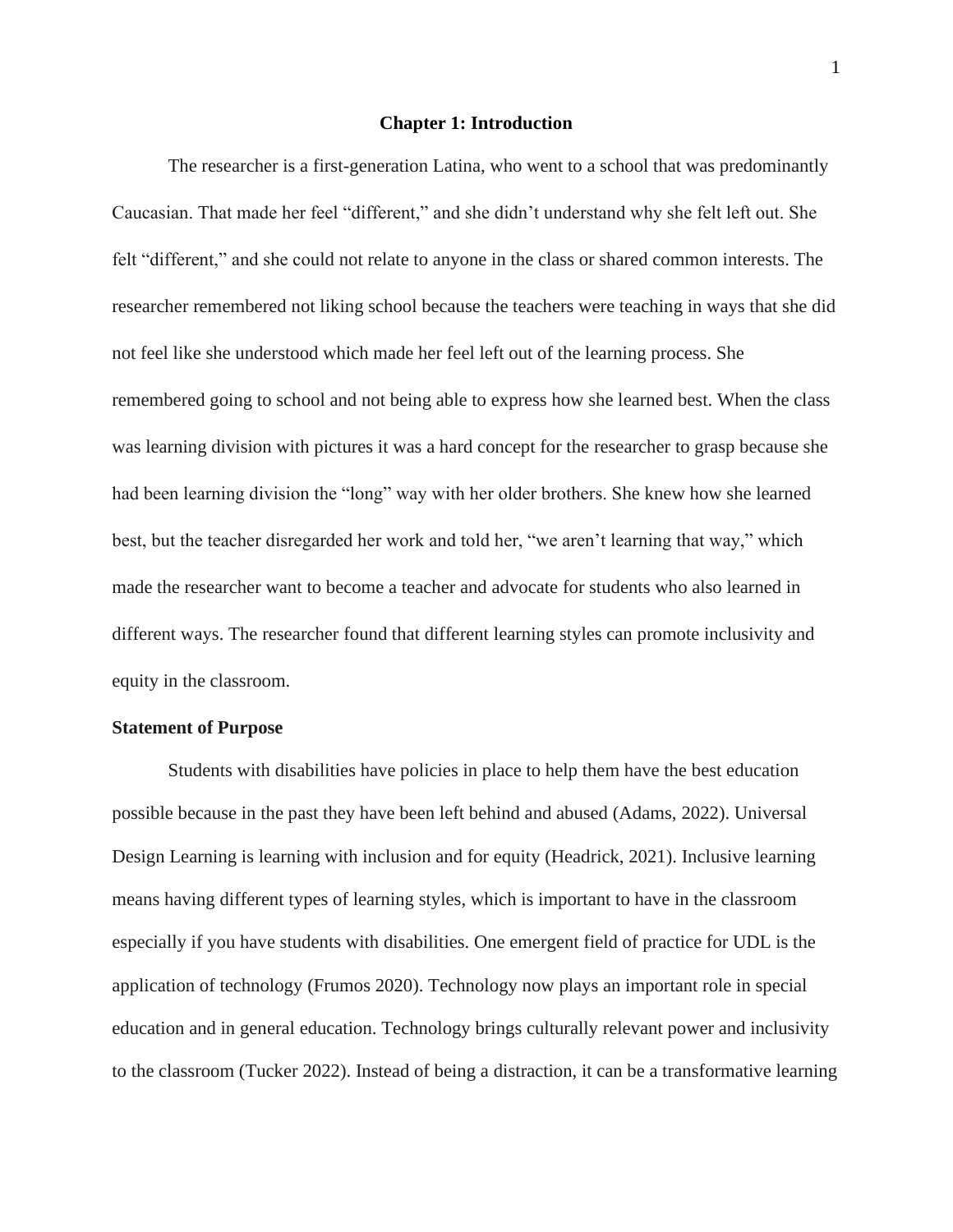tool for special needs students, English Language Learners, or even general education students (Tucker, 2022).

The purpose of this study was to explore the impact that Universal Design Learning had on students with learning disabilities and English Language Learners, to determine if the engagement of students would increase or if students would participate more in class. A secondary purpose was to identify if students knew how they learned best and made strategies to make shortcuts to be a faster learner.

#### <span id="page-10-0"></span>**Overview of the Research Design**

This study involved nine students with all different types of learning disabilities and three educational professionals. The researcher used a qualitative approach with a constructivist worldview. The research was focused on these questions:

- a. How are students able to understand their own ways to learn best?
- b. What strategies or tools do students use, or would they like to use?
- c. How do students with disabilities experience their own agency and empowerment with learning and technology?

The data came from observations, pre-survey, discussions, co-creating lessons, and interviews. The interviews were conducted in-person and in the classroom. The purpose of the qualitative approach was to listen to students' perspectives of their own learning. The research site was a public elementary school in Northern California. The researcher acknowledges positional bias, having worked with students for several months preceding the start of research.

## <span id="page-10-1"></span>**Significance of the Study**

The findings of this research revealed remarkable engagement and participation through the process of letting the students pick how they wanted to showcase their work. Specifically, the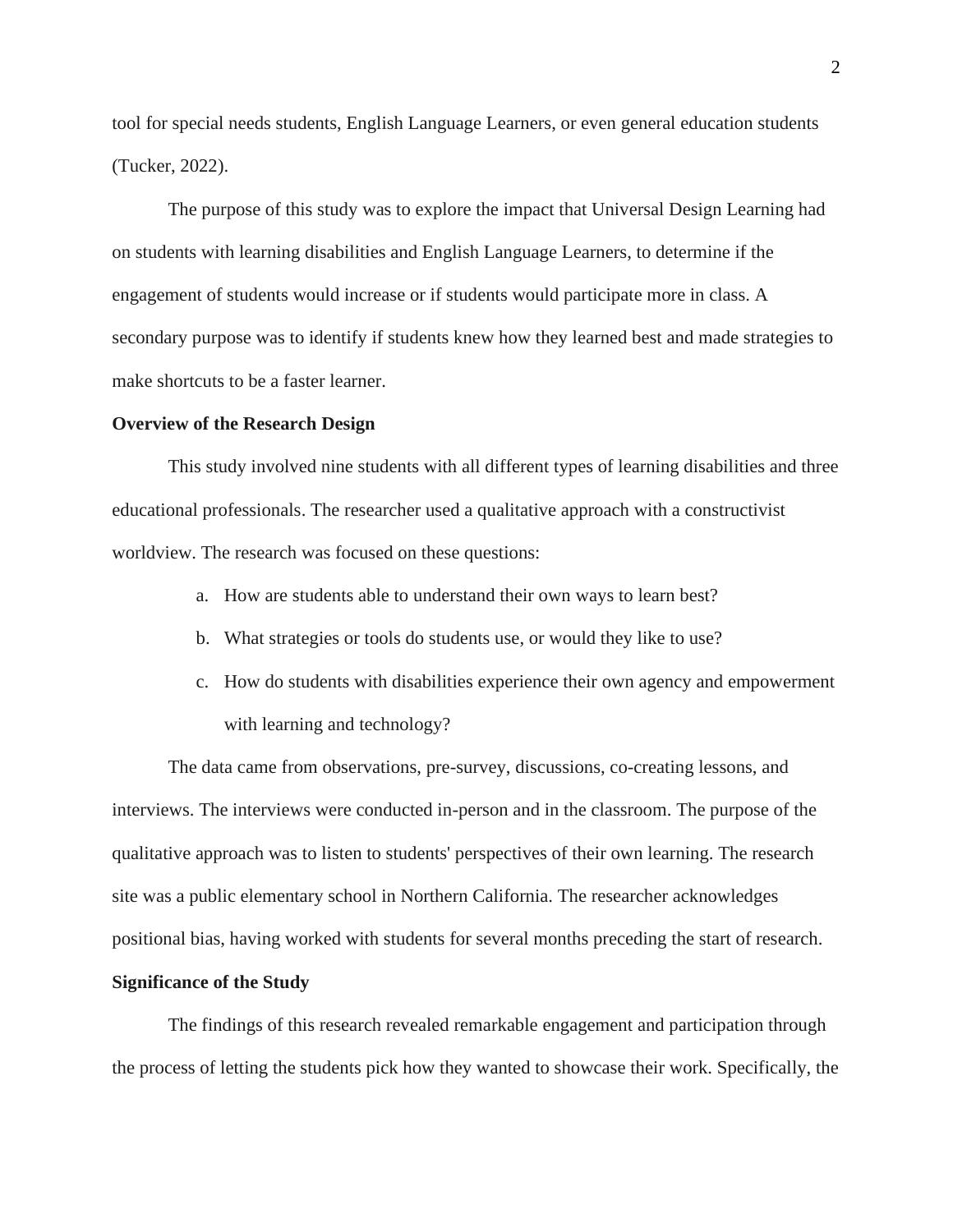primary themes included: catching attention instead of daydreaming, pictures beyond words, students already having expertise, and the students have agency in asking for help when working in teams.

Students demonstrated a love for being able to showcase what they can use to improve their own learning which addresses the gap in the literature. The findings also indicate that students find it engaging if there is a role of technology blended with the learning done every day. Through the findings the researcher saw students come out of their hidden shell and showcase all their expertise in both knowledge and presentation.

#### <span id="page-11-0"></span>**Research Implications**

The findings of this research further support that the flexibility in assignments doesn't just engage students, but it allows students to showcase what they already know in a way that feels comfortable for them. There is an importance between allowing students access to their prior knowledge and not being shy to commit a mistake.

The students also find it more fun when there is "play" in the teaching and want them to continue learning about the matter. For example, some of the kids who had previously had a hard time sharing their learning through writing, were able to present their work in a presentation-

Future educational policies for all students will be beneficial for not just the students but the teachers and for kids that have special needs, and flexibility is one the key UDL design principles. Ultimately, UDL is framed to promote inclusivity and equity in the classroom, and the student participants in this research illuminated diversified and self-identified pathways for their own learning.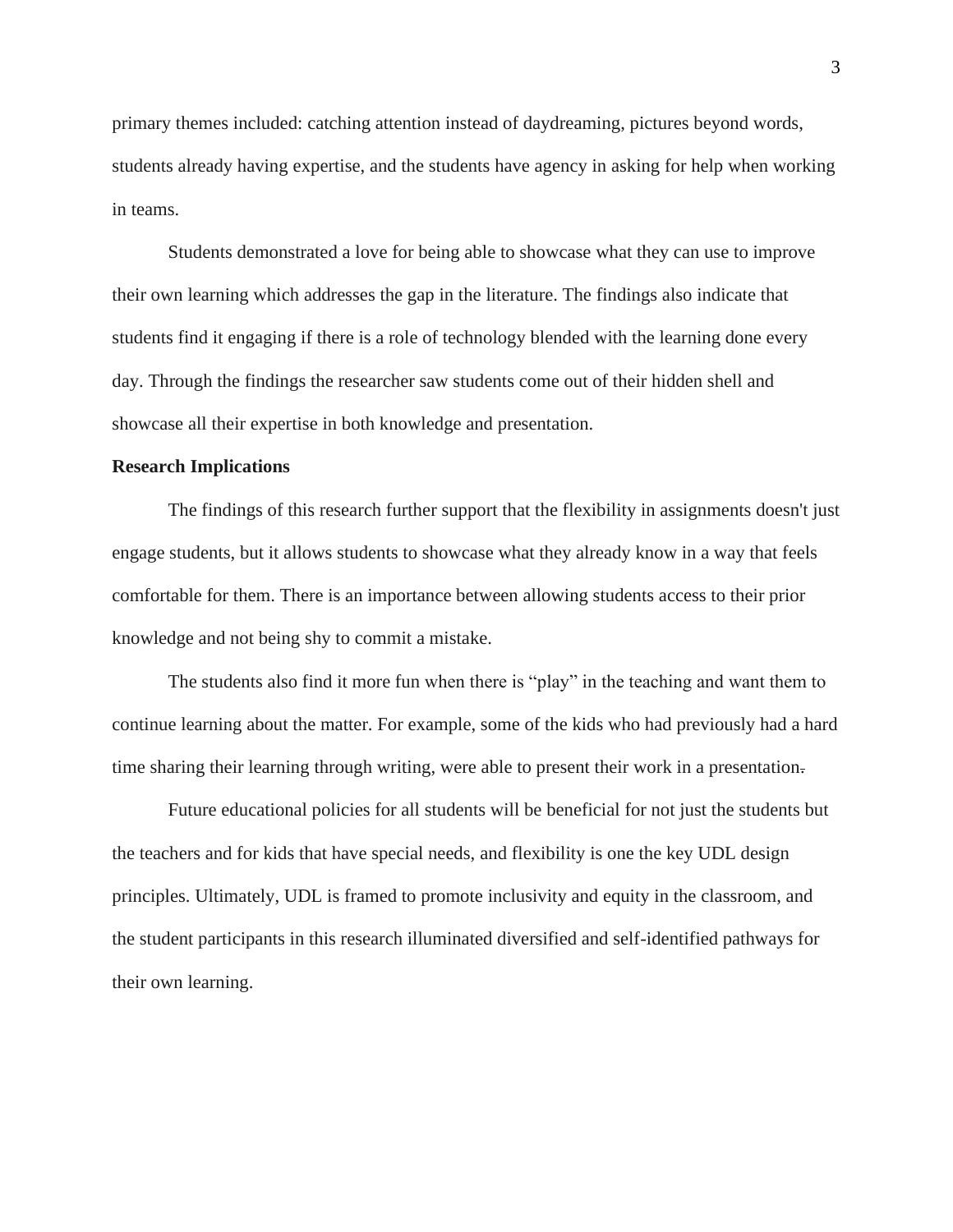#### **Chapter 2: Literature Review**

<span id="page-12-0"></span>This literature review seeks to explore how technology could increase the student's sense of inclusion in the classroom and make sure that all students feel like they are being listened to. Inclusion in the classroom helps meet students' needs and improves academic success (Lowrey et al., 2017). Inclusivity provides all students with appropriate learning as it recognizes every individual's differences and uniqueness (Headrick, 2021). As such, this literature review will explore inclusive learning, Culturally Relevant Teaching (CRT), and Universal Design for Learning (UDL).

## <span id="page-12-1"></span>**Inclusive Learning**

Inclusive learning, "allows students of all backgrounds to learn and grow side by side, to the benefit of all," (UNICEF, 2019). Inclusive learning can be emphasized in many different forms. Examples include: co-teaching, Universal Design for Learning (UDL), differentiated instruction, providing support to all students, and having high expectations for students (The Understood Team, 2019).

Co-teaching is when at least two teachers work together, by planning, organizing, and working with students. When there are two teachers in the classroom, one teacher can focus on the larger group, while the other teacher is able to give a more specialized support to students who may need it. This split dynamic allows time to facilitate small group work, similar to oneon-one teaching. Co-teaching emphasizes collaboration between teachers, while also splitting the work between two people rather than just one. Co-teaching also allows students with special needs to be in a general education setting more often, as opposed to a modified day classroom where they are pulled out of the mainstream classroom. Studies have shown that this setup creates the conditions in which "students with disabilities may feel more connected with their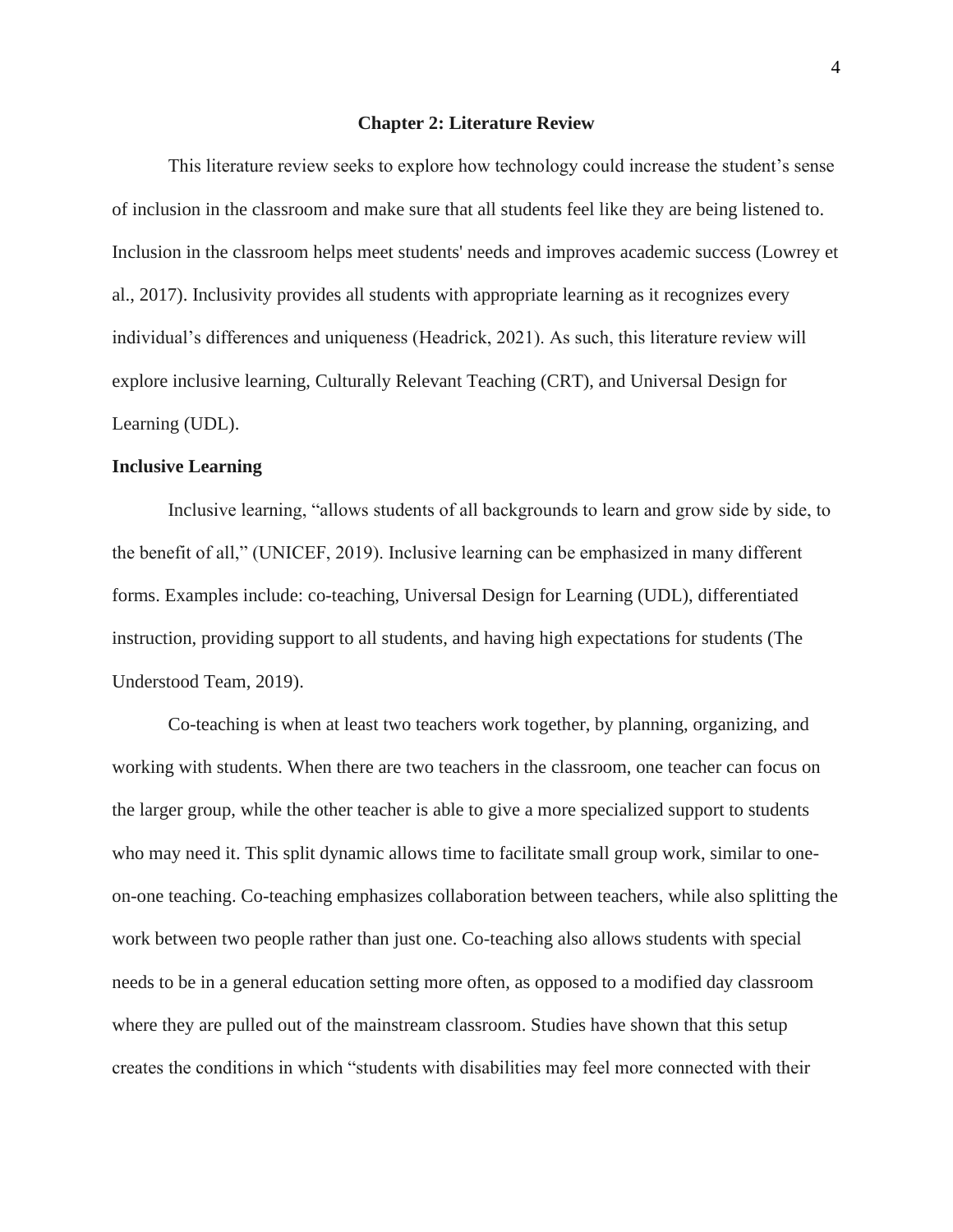peer group" (Melissa, 2013 p. 2). Co-teaching provides another way of differentiating instruction.

Differentiating instruction allows "students the opportunity to be taught in an individualized manner" (Melissa, 2013, p. 2). By definition, differentiated instruction is a "teaching approach that tailors instruction to students' different learning needs" (Tucker, 2022, p. 1). Differentiated instruction strategies could look like: having learning stations, think-pairshare, using visuals and manipulatives and encouraging discussion, among other strategies. Differentiated instruction is modified instruction for all students.

#### <span id="page-13-0"></span>**Culturally Relevant Teaching**

Culturally Relevant Teaching (CRT) is, "a pedagogy that recognizes the importance of including students' cultural references in all aspects of learning" (Kristin, 2020, p. 3). Kristin (2020) notes that there are many benefits of CRT, like strengthening students' sense of identity, promoting equity and inclusivity in the classroom, engaging students in the course material, and supporting critical thinking.

There are many CRT strategies teachers can implement to engage students in their own learning. The five main strategies involved in CRT are activating students' prior knowledge, making learning contextual, encouraging students to leverage their cultural capital, reconsidering classroom setup, and building relationships (Understood Team, 2021, p. 2 - 3). In particular, activating students' prior knowledge, means that teachers are acknowledging that students are always capable of having something to contribute to the classroom discussions. Additionally, it means that students can use the information they have previously heard or seen before and bring it into the classroom, allowing them to make connections between prior information and new information.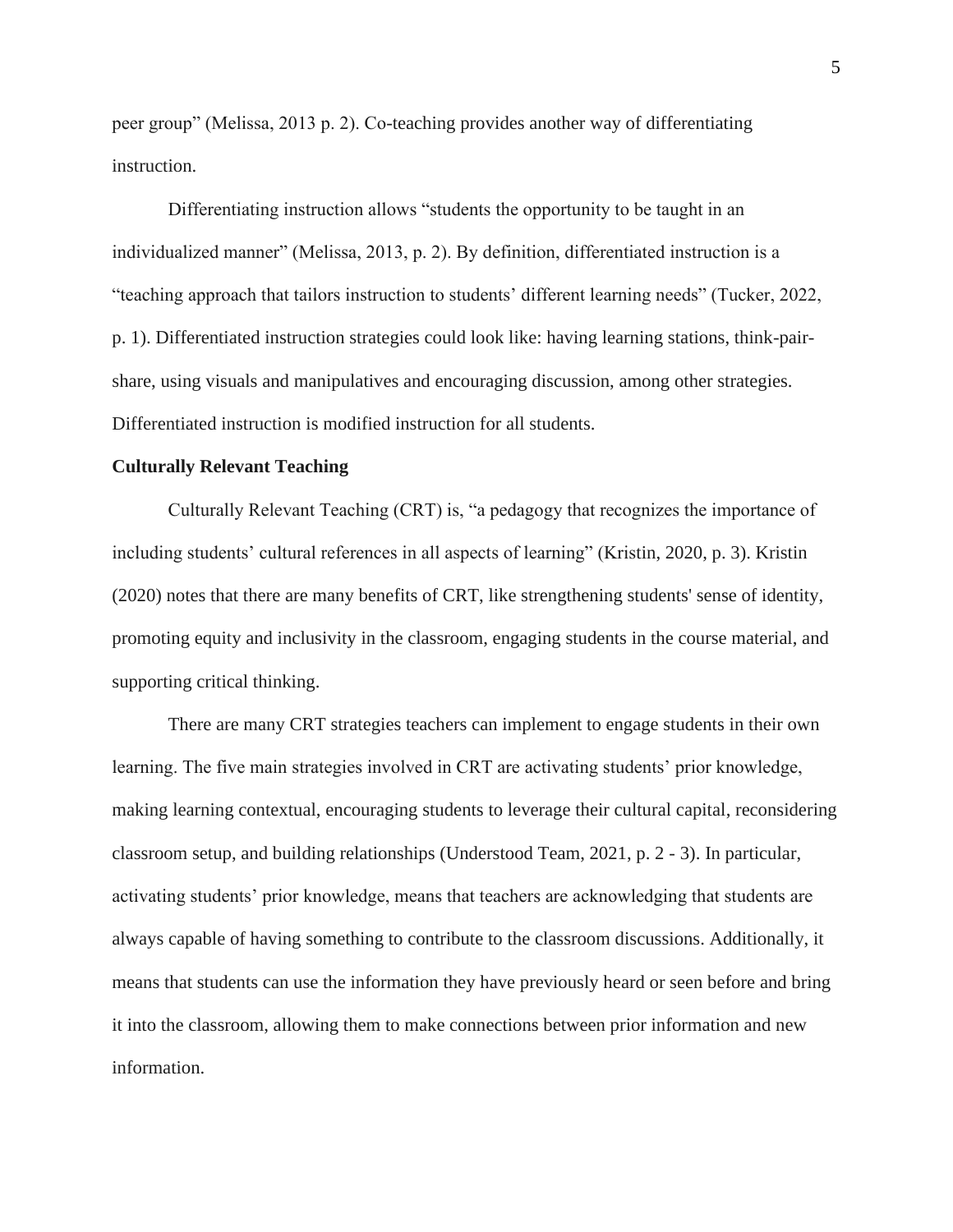Having an inclusive classroom will build relationships with the students, make students feel comfortable in the classroom, and support students in feeling like they can approach the teacher without hesitation. As one example, The Understood Team (2022) suggests having inclusive books in other languages or about students' cultures (p. 2). It is important to bring inclusive books because the students will feel comfortable and welcomed.

## <span id="page-14-0"></span>*Multicultural Education and Pedagogy*

Mubaraq et al. (2019), notes "multicultural classrooms deal with a variety of students' backgrounds in terms of mother tongue, ethnicity, and culture" (p. 25). Thus, in order to promote and enhance multicultural classrooms, teachers should understand the students' backgrounds to ensure that their students are able to be supported and learn in their classrooms (Mubaraq et al. 2019).

**Empathy.** In addition to considering each student's background, teacher empathy is an important part of multicultural classrooms. It is important because when teachers understand, students learn. Warren (2014) writes "empathy is theorized to improve the teaching effectiveness of teachers in urban and multicultural classroom settings" (p. 395). When teachers put themselves in their students' shoes, it can change the way students view the teacher. Warren (2014) notes, "empathic concern is thought to be the signal that alerts the observer he or she must respond to the needs of another" (p. 400). This is the whole premise of UDL: for teachers to understand their students and to be able to respond to their needs by providing what they need. Furthermore, empathy can be seen as "the connective tissue that binds teachers to the realities of students' experiences outside of school, their cultural norms, and values" (Warren, 2014, p. 401).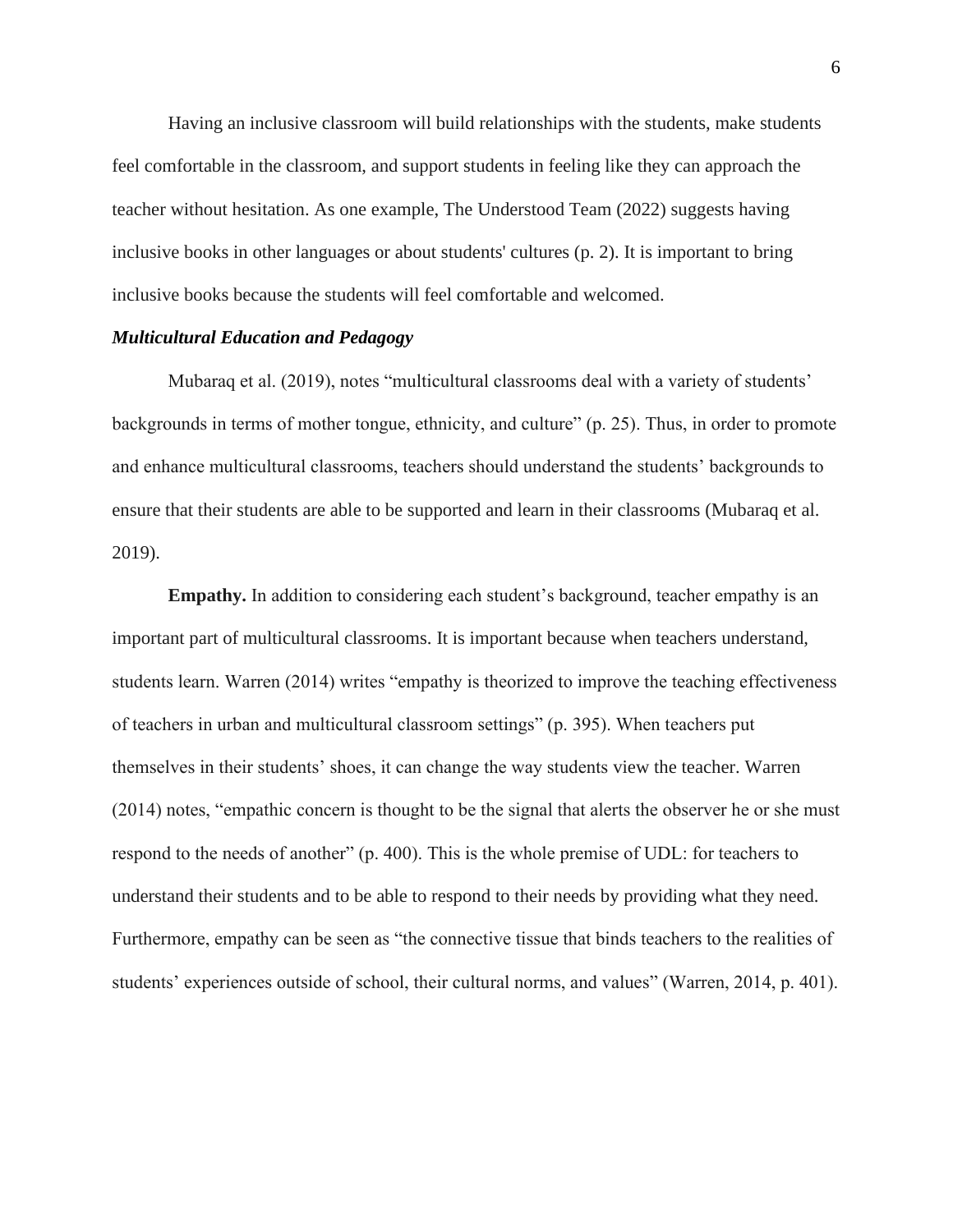## <span id="page-15-0"></span>*Technology*

In alignment with CRT, technology has the capacity to bring culturally relevant information into the classroom. When a student is a first year comer, teachers have the ability to use google translator, and showing clips of the students cultures. Technology has changed education as computers have transformed classrooms (Hjetland, 1995, p. 5). Hjetland (1995) outlines several tips for teachers to successfully utilize technology in the classroom:

[The first is to] be prepared to spend time learning new hardware and software. Second, be creative. Software and hardware can be used in many innovative ways. Third, make copies. Fourth, be prepared to ask your students how something works. Oftentimes, they are more willing to explore technology and thus master it faster than we do. Fifth, don't worry. You'll get the hang of it. (Hjetland, 1995, p. 5).

The first tip encourages teachers to learn on their own, and be creative with new applications, which allows teachers to create lessons that are engaging and fun as they utilize different learning strategies.

Cagilta (2019), drawing on the research of others, summarized, "utilizing computers to deliver the instructional content with supportive multimedia elements such as interactive images, videos, animations, simulations, and computer games made computers as a standalone supporter of students and teachers" (p. 190). There are various types of technology that students can use including: chromebooks, iPads, pen stylus, even gaming consoles if used correctly for teaching. All types of technology for students should be interactive, such as through students touching the screen, therefore possibly helping them become independent (Fernandes, 2006).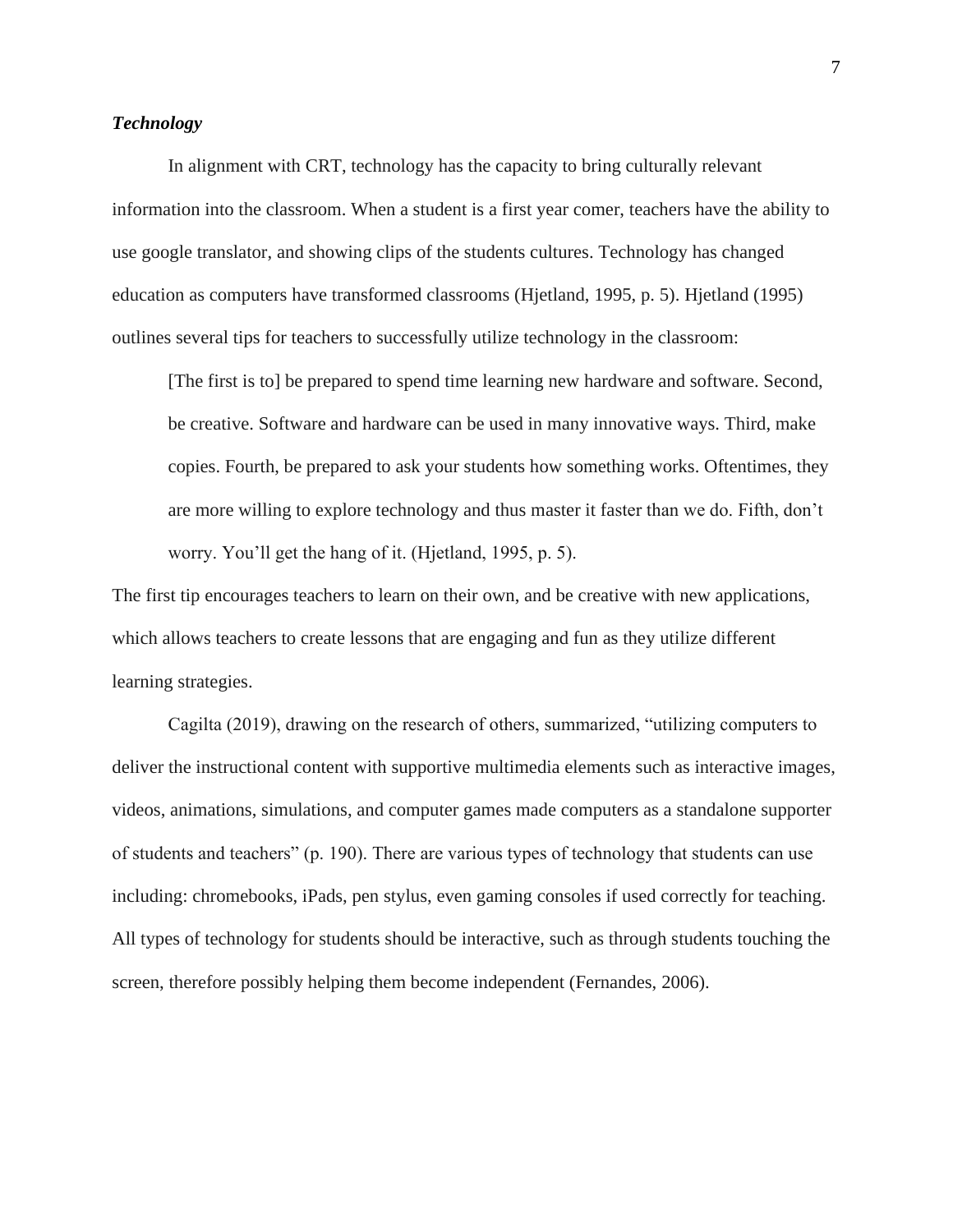## <span id="page-16-0"></span>*Students With Disabilities*

Learning Disabilities Association of America (2020) identifies seven different learning disabilities including: dyscalculia, dysgraphia, dyslexia, non-verbal learning disabilities, oral and written language disorders, ADHD, and dyspraxia. Many services have become available to students with disabilities, like assistive technology, transportation, speech therapy, physical and occupational therapy, and counseling for children (Ahmed, 2018). All these services are part of special education. The Individuals with Disabilities Education Act (IDEA), "makes available a free appropriate public education to eligible children with disabilities throughout the nation and ensures special education and related services to those children'' (US GOV, 2022). IDEA is the umbrella for other laws and acts to make sure that students have everything they need to succeed in an academic setting. IDEA ensures that students are receiving accommodations and modifications, such as extra time on an assignment or shortening an assignment (Adams, 2022, p. 1). Under IDEA, the school system is required to create an individualized education program (IEP) that details the accommodation and modifications to which a student is entitled (Nepo, 2017).

In the past, many students with disabilities have faced hardships, like the lack of appropriate instruction and receiving lower expectations than other students without learning disabilities (Davis, 2017). There are many ways, however, to help students with disabilities. For instance, students can be supported by, " having a partner in class, staying organized, keeping instructions simple, creating opportunities for success, and making sure they don't feel pressure" (Davis, 2017, p. 2). In order to help students with disabilities, especially given that there is a wide variety of disabilities students can be diagnosed with, educators and other school personnel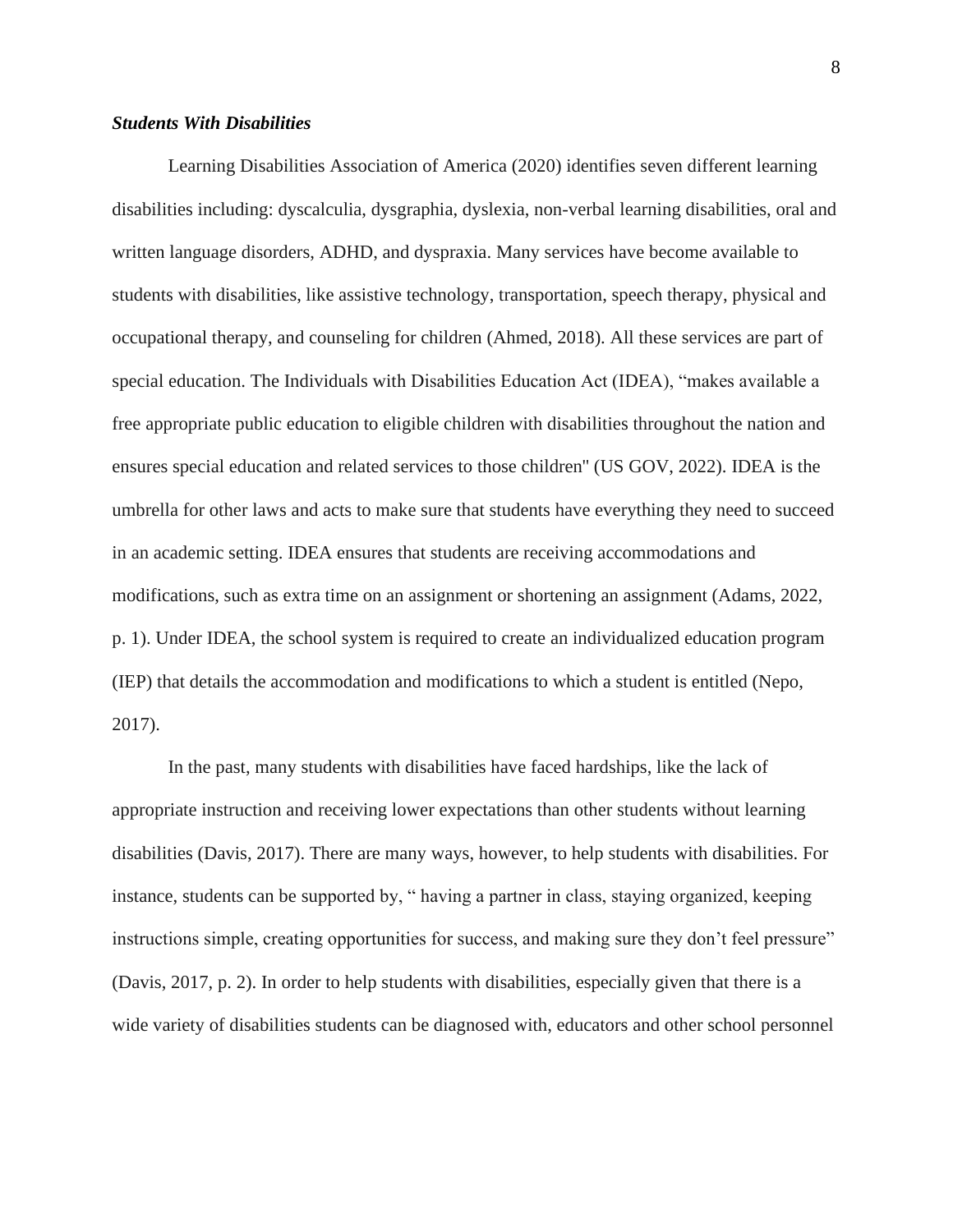have to be well-informed of different supports in place to help the students and make sure all their needs are being met.

## <span id="page-17-0"></span>**Universal Design and Technology**

Universal Design has played a big role in classrooms, due in part to the reality that the term universal can mean many things. Morin (2021) describes Universal Design as "an approach to teaching and learning that gives all students equal opportunity to succeed" (p. 2).

UDL is a strategy and approach to teaching and learning that gives all students equitable opportunities to be able to meet their goals. UDL isn't just one way of learning, but it is a variety of different learning approaches that aids in eliminating any learning barriers for students (Morin, 2021). UDL could look like posting and referring to lesson goals, which makes it easier for each student to know what the goal is at the end of the lesson. It can also look like offering different assignment options to let every student showcase what they know in a way with which they feel comfortable and learn best. Creative options include: podcasts, essays, and presentations such as oral presentations, slides, or posters. Such options give each student the ability to choose and take control of their own learning. Another example of a UDL approach is having digital, audio, and written texts for the same piece being used in class. Digital visuals help students follow along with the lesson even once it is time for individual work. Morin (2021) expresses, "UDL builds in flexibility that can make it easier for learners to use their strengths to work on their weaknesses" (p. 2). In summary, UDL can help teachers connect with their students and be able to help them achieve their highest potential.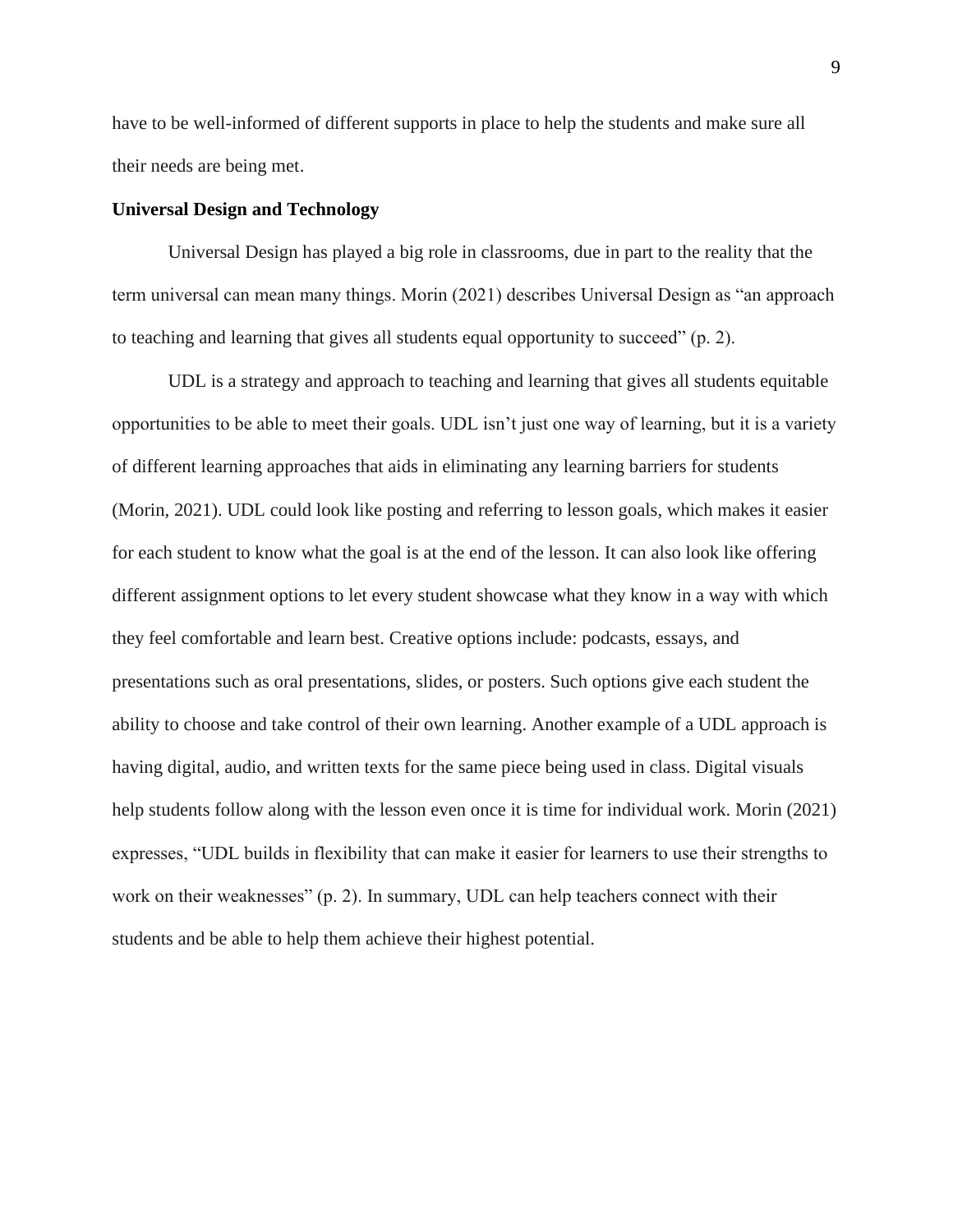### <span id="page-18-0"></span>*Universal Design Principles*

Mace (1997) noted that UDL is a "commonsense approach to making everything we design and produce usable by everyone to the greatest extent possible" (p. 2). Brown et al. (1998) emphasizes that there are seven Universal Design Principles:

- 1. Equitable use; it provides the same means of use for all users;
- 2. Flexibility in use; the design accommodates a wide range of individual preferences and abilities;
- 3. Simple and intuitive use; use of design is easy to understand regardless of the user's experience, knowledge, language skills, or current concentration level;
- 4. Perceptible information: the design communicates necessary information effectively to the user regardless of ambient conditions or the user's sensory abilities;
- 5. Tolerance for error the design minimizes hazards and the adverse consequences of accidental or unintended actions;
- 6. Low physical efforts: the design can be used efficiently and comfortably and with a minimum of fatigue;
- 7. Size and Space in approach and use; the appropriate size and space are provided for approach, reach, manipulation, and use, regardless of the user's body size, posture, or mobility. (p. 1-2)

Garderen & Whittaker (2006) identify that "Universal Design is a movement in architecture that calls for the needs of individuals with disabilities to be considered from the outset" (p. 13). This speaks to UDL being an approach to teaching and learning as opposed to a prescribed set of rules or directions. UDL is relevant given that teachers have the responsibility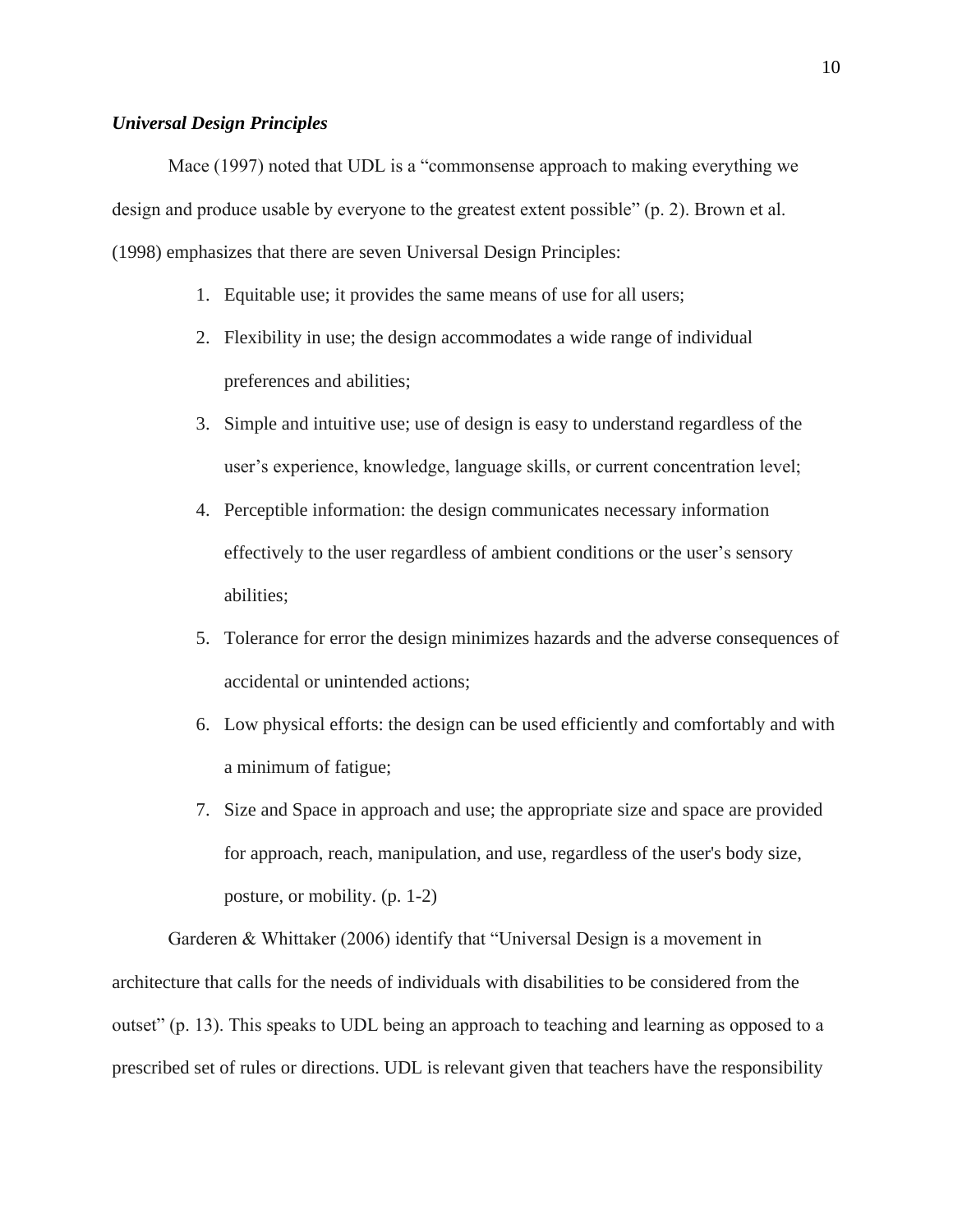to assist all their students to pass their classes. IDEA "calls for individualized education for students with disabilities in the least restrictive environment" (Garderen & Whittaker, 2006, p. 12). This report documented how UDL holds the ability to improve achievement by meeting goals and standards. Since diversity is such a big topic in schools, Garderen and Whittaker (2006) reported that schools have started to create multicultural policy statements and create culturally responsive teaching.

### <span id="page-19-0"></span>*History of Universal Design Learning and Technology in the Classroom*

Brown et al. (1998) identified how, starting in the 1950s, UDL was being considered in Europe, Japan, and the United States. In the 1970s, the Architectural Barriers Act of 1968, the Rehabilitation Act of 1973, and the Education of the Handicapped Act of 1975 began to come into place to remove physical barriers to people with disabilities to integrate the students within the environment.

Universal Design has many definitions, but according to OCALI (2013) "Universal Design means to promote the design of products and environments that would appeal to all people yet meet the requirements of the Americans with Disabilities Act (ADA) to provide access for individuals with disabilities" (p. 1).

## <span id="page-19-1"></span>*The History of Technology and Learning.*

Hjetland (1995) explains that by 1995 technology had made things faster and easier; it made grading and other aspects of the classroom faster, but more time was spent learning how to use it (p. 3). Teachers were able to record and make sure parents did not miss announcements, and meeting reminders, as technology allowed communication to improve between parents and teachers. Additionally, students loved using technology to complete homework assignments (Hjetland, 1995).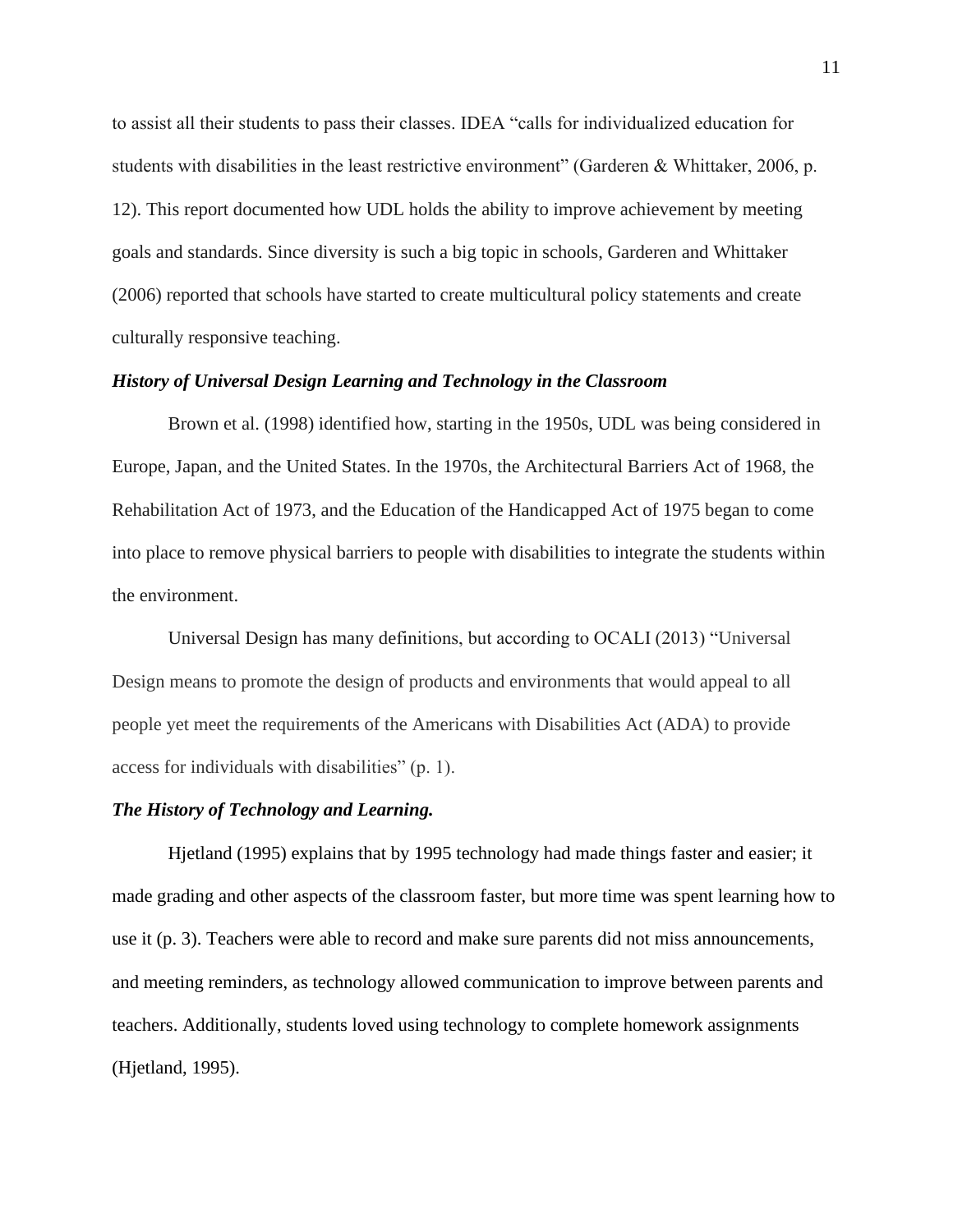Anderson & Putman (2020) describe different perspectives on having technology in the classroom. They note how some teachers were not confident about using technology, because they were not sure if they were going to lose all their hard work, whereas other teachers really loved bringing the technology into the classroom. Some teachers believed that without technology, teaching would not be engaging. Anderson and Putman (2020) also identified the following perceived benefits of technology integration: differentiation, varied representation, motivation and engagement, formative assessment, and life skills.

King-Sears (2009) notes how UDL is more than just technology: "UDL is also about the pedagogy or instructional practices used for students with and without disabilities" (p. 199). UDL technology gives the students the ability to work individually. It also creates flexibility as it provides students with a choice to choose how they exhibit their knowledge.

#### <span id="page-20-0"></span>*Assistive Technology*

The goal of assistive technology (AT) is to help students function more independently in their own way in their daily life. It "serves as a bridge between the learning material and how students access it" (Gibson & Obiakor, 2018, p. 4). "AT can be defined as any item, piece of equipment, or product system… that is used to increase, maintain, or improve functional capabilities of individuals with disabilities" (LDRFA 2022, p. 1). The legislation also played a role regarding all the technology that special education educators can access. The Assistive Technology Act (1998) affirms that technology is a valuable tool that can be used to improve the lives of Americans with disabilities (OCALI, 2013, p. 25). Utilizing AT in the classroom can be as simple as allowing students to use a text to speech feature during assignments. Allowing a student to communicate through speech to text with other students could also be beneficial. Speech to text also can be implemented to aid a student in writing for assignments.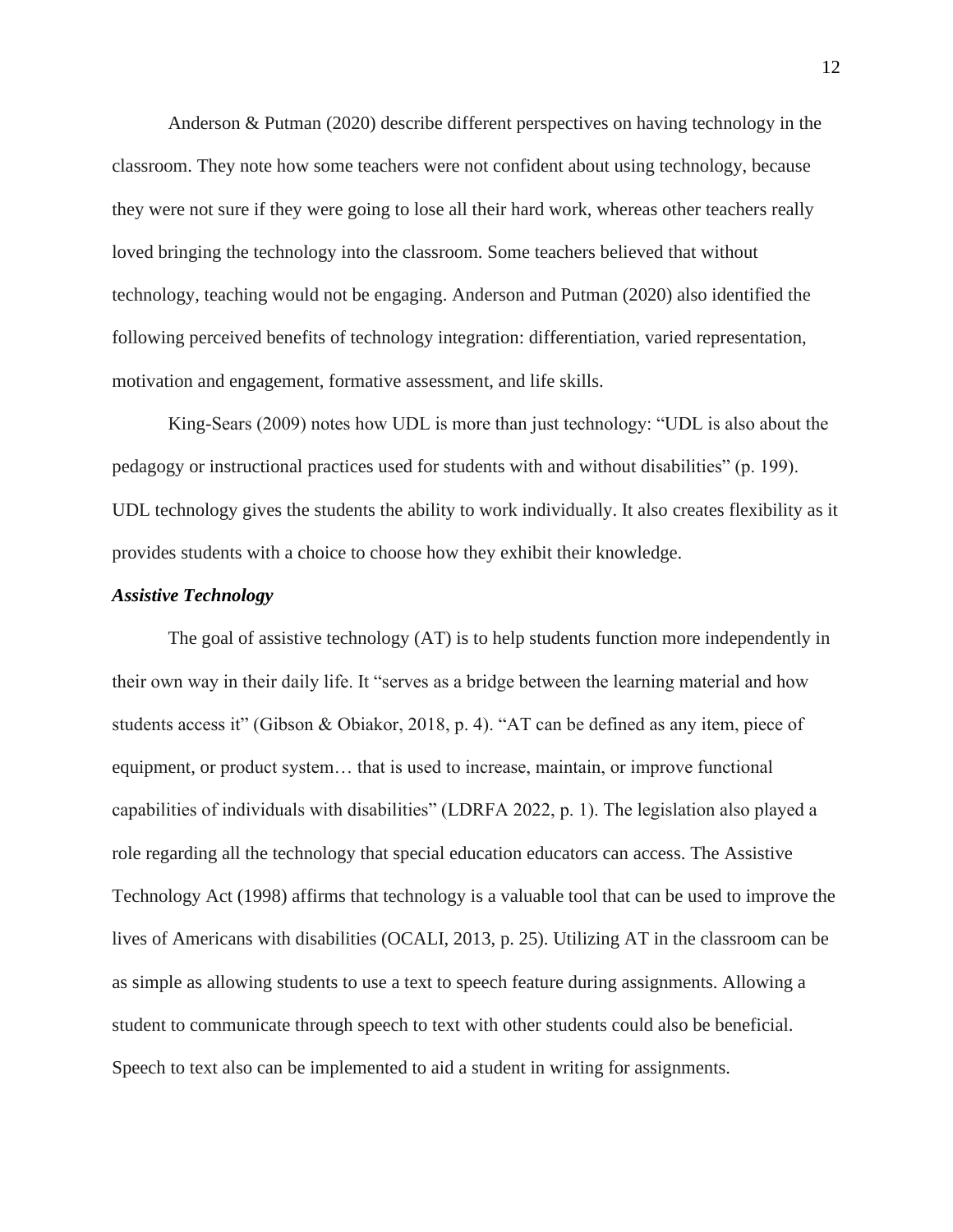Ahmed (2018) states, "the benefits of assistive technology in the classroom are that the students that are non-verbal are able to communicate" (p. 3). Some of the barriers to assistive technology include training teachers how to use AT and funding for obtaining AT devices in the classroom. According to Neese (2022), some examples of assistive technology are "text-tospeech, low-tech handouts, draft: builder, assistive listening systems, FM systems, sip-and-puff systems (helps students who have mobility challenges), proofreading software, ginger, ghotit, and mathtalk." Applications can also be helpful for support for students with disabilities. One specific example is Ginger, an app that helps students with dyslexia. Ginger helps with learning disorders that inhibit writing abilities. Neese also notes, "It is also designed for speakers of languages other than English" (Neese, 2022, p. 5). It has features like grammar checkers and rephrasing tools so students can hear what they have written.

### <span id="page-21-0"></span>*Technology With English Language Learner Students*

Nomass (2013) states, "students trying to learn English as a second language need further language support" (p. 111). Some ways students may learn are through hearing language, reading language, speaking language, and writing languages. Strategies to assist English Language Learners (ELL) include using audio recordings for students to listen to, utilizing reading apps that read out loud to students, and multimedia software (texts, graphics, sound, video, and animation, browsing the internet, using electronic dictionaries, speaking, using computers (Nomass, 2013).

Smart (2008) believes that there are many benefits to using technology with ELL and English for Speakers of Other Languages (ESOL) as it can "accelerate the acquisition of phonics, increase vocabulary, improve reading-comprehension skills and encourage language developments" (p. 1).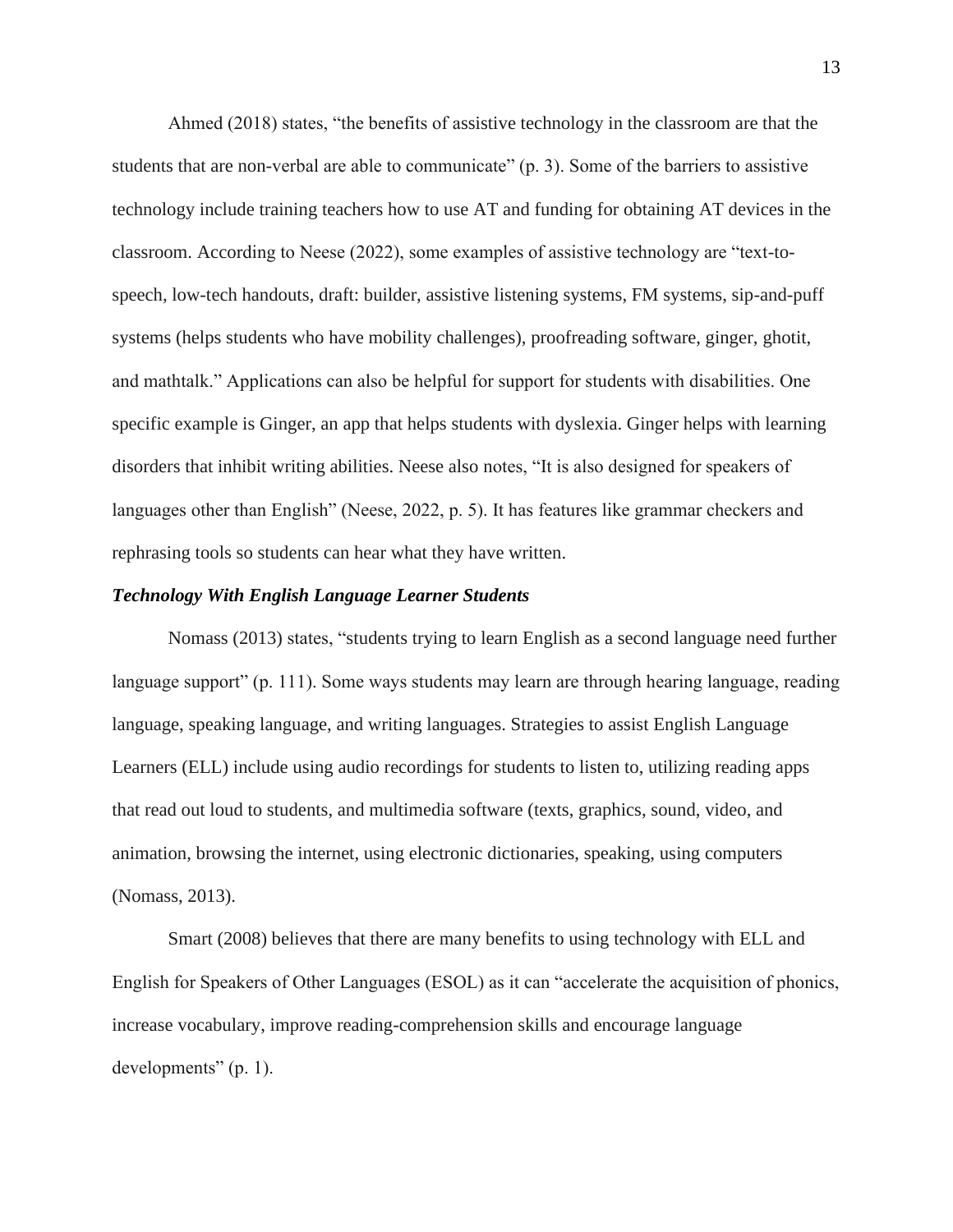SHARE Team (2020) identified five positive outcomes of using technology as a strategy to support ELL students: "providing hands-on opportunities; keep[ing] instruction simple, with step-by-step increments; us[ing] multiple large graphics; deliver[ing] information in small segments, and lastly us [ing] real-world examples and relevant exercises" (p. 2).

## <span id="page-22-0"></span>*Technology with Students with Disabilities*

Ahmed (2018) also describes the benefits of assistive technology in the classroom, which include a "range of services and devices… it can also aid students with disabilities in overcoming or bypassing their learning challenges" (p. 129-130). It is important for educators to "acknowledge not just the disability, but also the ability that the students with special needs have to benefit from assistive technology" (Ahmed, 2018, p. 132). Educators can focus on creating a relationship with the students to understand all their assistive technology. AT helps students do work, communicate and be able to see, and be able to have graphic organizers. It is difficult for students that are non-verbal to communicate with their friends. There are many challenges students face, but AT gives them the opportunity to become independent and find the best way to communicate with others.

Nepo (2017) states how IDEA ensures free appropriate public education for individuals with disabilities in the least restrictive environment. This researcher also notes, however, that "the statute only ensures the use of these technology devices for students with special needs as assistive technology" (p. 207). Nepo (2017) notes how Congress launched the Technology-Related Assistance for Individuals with Disabilities Act in 1998 with the purpose of securing the funds to support technology-related services for individuals with disabilities.

Technology for students with disabilities is very important especially if they are in a General Education (GE) classroom, but overall, it is important because it will help students with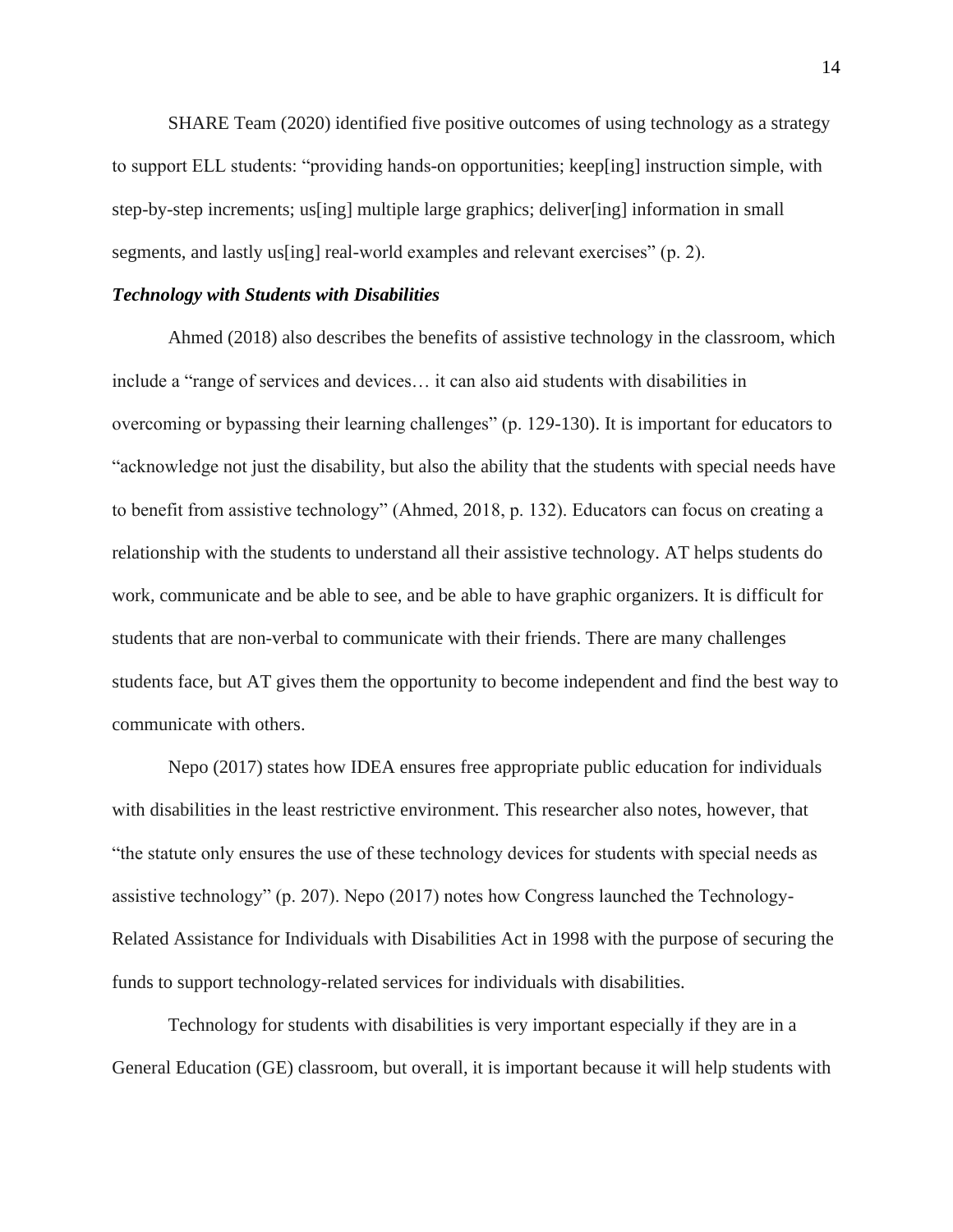their needs (Ahmed, 2018). IDEA and ADA have been talked about and placed into the world to make sure every single student is given what they need to succeed in all aspects of their life (Adams, 2022, p. 2).

## <span id="page-23-0"></span>**Conclusion**

There are many benefits to implementing UDL in the classroom. Technology brings inclusion and excitement into the classroom. Gordon (2021) explains how technology is a distraction to those in class because they go on different websites when they are supposed to be doing work, but there are so many ways to avoid that, like blocking pages that might be a distraction and creating an expectation for students to utilize technology to promote their learning.

There is a gap in the research regarding the connection between technology in the classroom and the inclusion of students with special needs as co-designers of their learning experiences. Even though assistive technology is used now, the question remains about how it enables inclusion. Teachers not being able to use the technology correctly remains an issue. Teachers are not always prepared the way they would like to be, and they are not always given the opportunity to attend workshops to learn how to properly use technology. The most important consideration about technology is how it will help incorporate each student's input. The purpose of this research is to show that technology is not just a distraction in class, but that it is a tool that fosters inclusion, engagement, and agency with learning.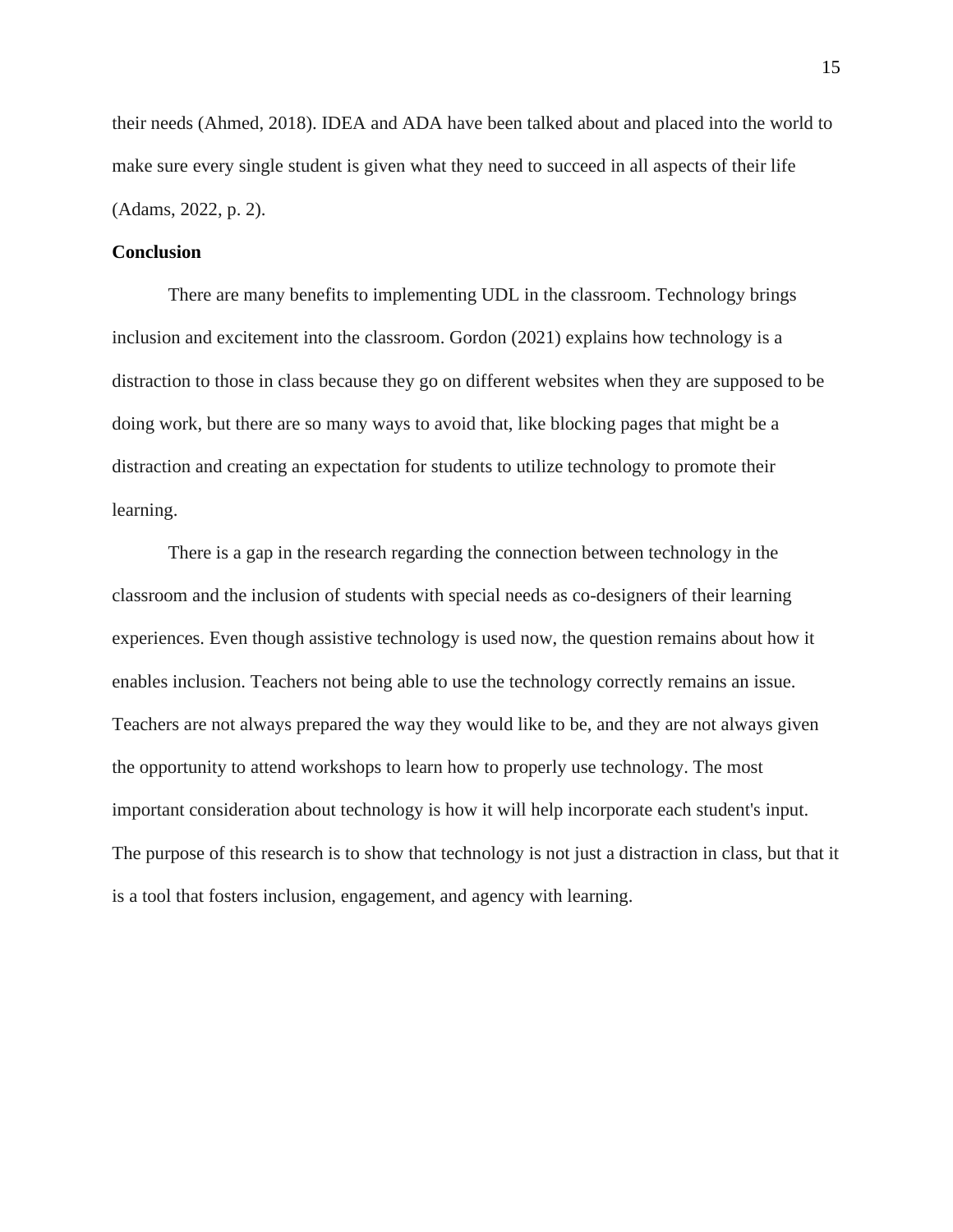#### **Chapter 3: Methods**

<span id="page-24-0"></span>This study sought to understand how Universal Design for Learning helps and includes everyone, with a specific focus on technology and how it helps English Language Learners and students with learning disabilities. This topic is important not only for teachers to meet the students' needs but for ensuring that all students feel included in the classroom.

## <span id="page-24-1"></span>**Research Questions**

This study focused on students who are both English Language Learners and students with special needs, and UDL strategies as related to the benefits of technology. The primary research questions include:

- a. How are students able to understand their own ways to learn best?
- b. What strategies or tools do students use, or would they like to use?
- c. How do students with disabilities experience their own agency and empowerment with learning and technology?

#### <span id="page-24-2"></span>**Description and Rationale for Research Approach**

In exploring the impact of technology in special education and students that are English Language Learners, the researcher conducted a qualitative research study using a constructivist worldview. Qualitative research allowed the researcher the opportunity to ask open-ended questions allowing students to express their own stories (Creswell & Creswell, 2018). This allowed the students to share their own learning methods and preferences with their disabilities.

In the constructivist worldview, "the goal of the research is to rely as much as possible on the participants' views of the situation being studied" (Creswell & Creswell, 2018, p. 27). The constructivist worldview helped the study because the participants were able to show their views. The participants' views are important to the researcher since she was focusing on what are the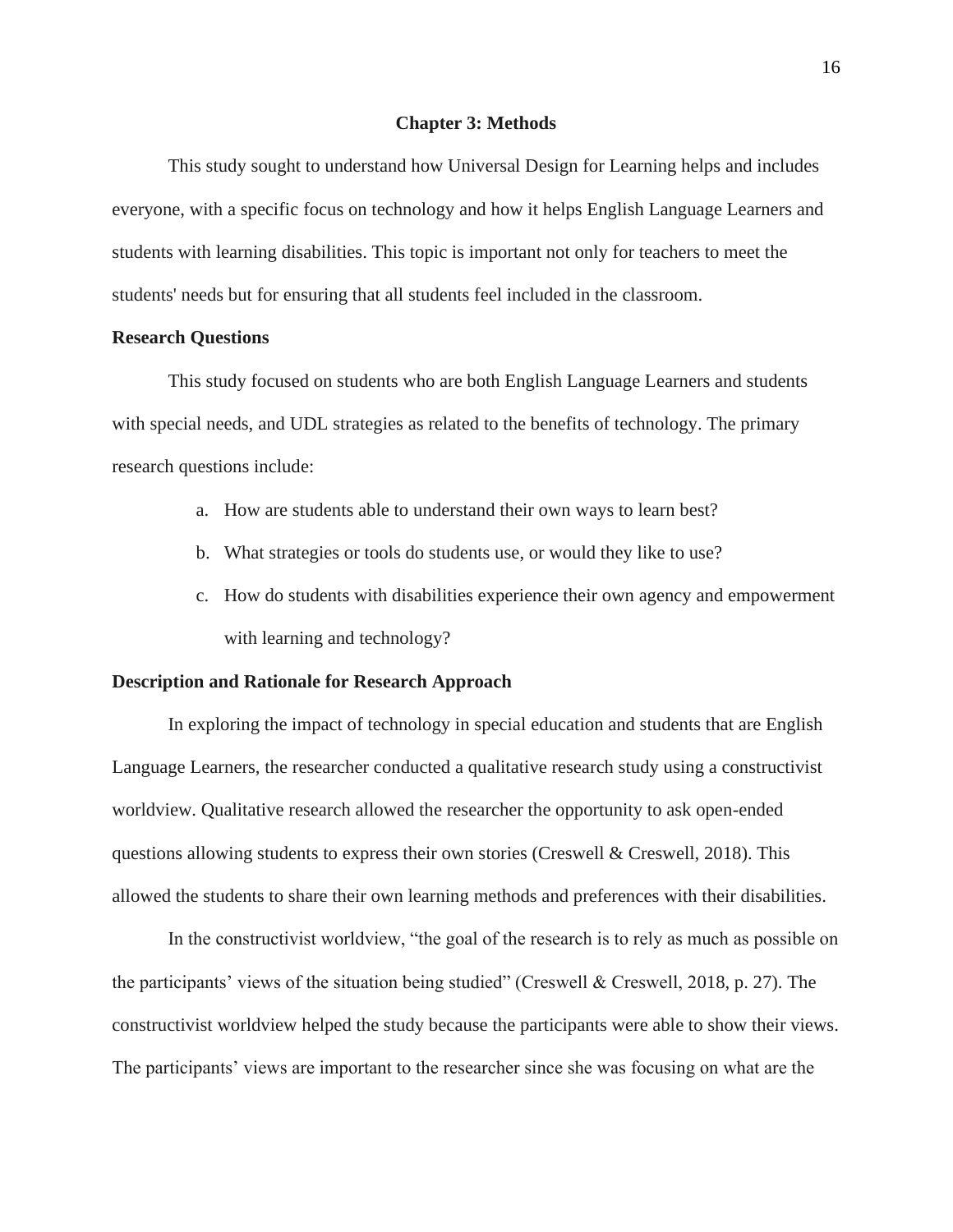students' needs. Their views guided the researcher to be able to learn the students' patterns of learning (Creswell & Creswell, 2018).

## <span id="page-25-0"></span>**Research Design**

## <span id="page-25-1"></span>*Research Site and Entry into the Field*

The research was conducted at La Escuelita Elementary School in Northern California (pseudonyms have been used for the school and research participants to protect their identities). La Escuelita Elementary School is in a large suburb and includes a diverse population with students who speak at least eleven different native languages within the school. 65% of students are considered English Language Learners. Moreover, 38% of students are classified as lowincome (Great Schools, 2022).

A lot of the parents of students at La Escuelita sign their children up or move to the area because of the programs that La Escuelita offers. There are special day classrooms, Gifted and Talented Education (GATE) programs (for students that are advanced compared to their grade level peers), and general education programs. The school's population is 44.9% Caucasian, 40.1% Hispanic/Latino, 7.1% two or more races, 3.7% Asian or Asian/Pacific Islander, 2.3% Black or African American, 1.7% American Indian or Alaska Native, and 0.3% Native Hawaiian or other Pacific Islander (Great School, 2022).

#### <span id="page-25-2"></span>**Participants and Sampling Procedure**

In the classroom, where the researcher conducted her study, there were nine students. Seven students were Latinx and the other two were Caucasian. The researcher had been working with the students for a semester before the start of the study, allowing her to develop a relationship with them prior to the study. By the time of the research, the students were very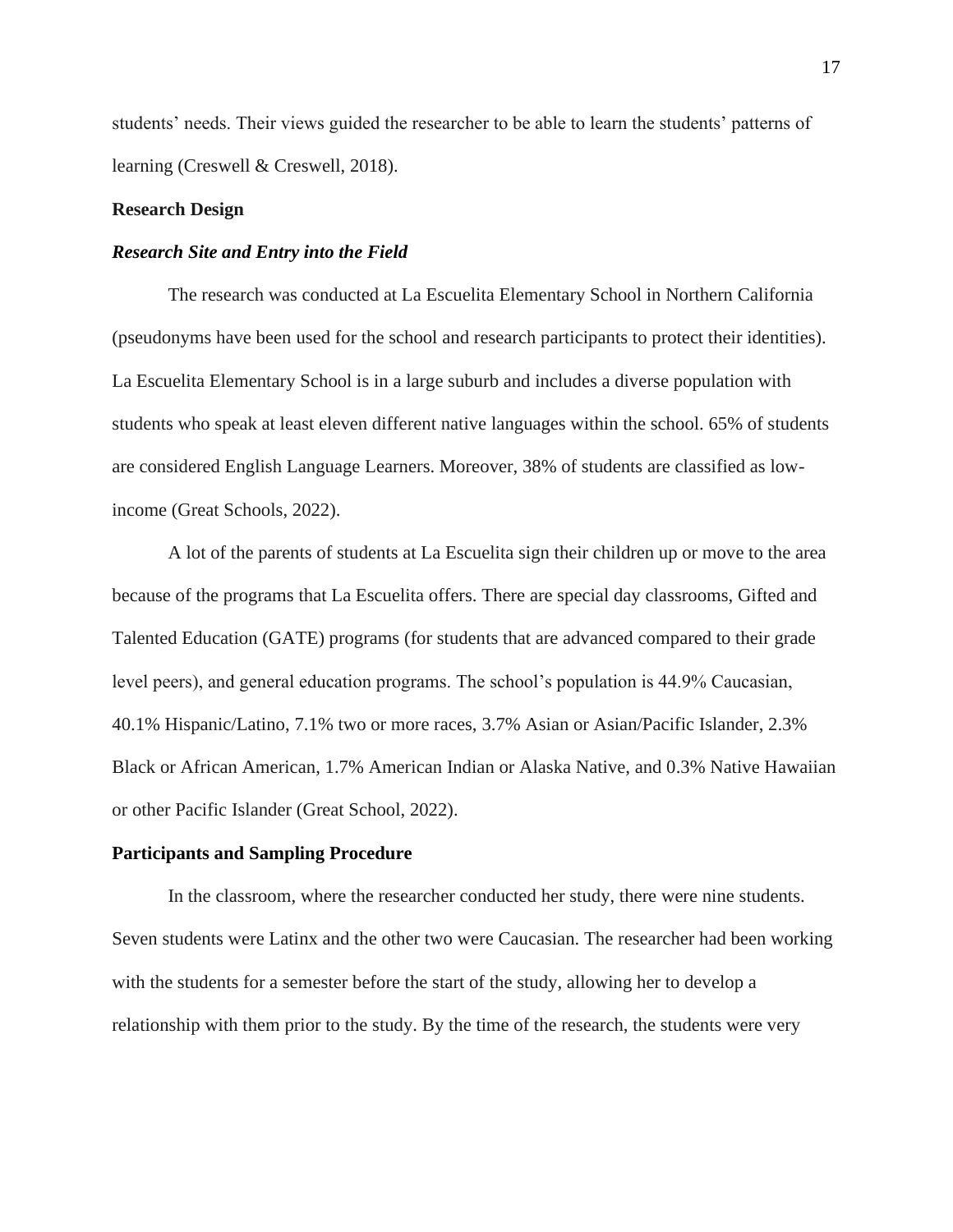close to the researcher. All of the students in the researcher's class had an Individualized Education Program (IEP).

Before the research began, the researcher distributed consent forms to the principal, and parents of students who participated. The interviewees included both Special Education teachers and General Education teachers.

## <span id="page-26-0"></span>**Methods**

The study began by having the student-participants fill out a pre-survey (See Appendix A). After the pre-survey, there was a debrief. The debrief included a summary of the survey they had completed in which the researcher and students had a conversation about the similarities and differences between what they had learned. Once the debrief was finished, the researcher introduced the project and the end goal. The project consisted of co-creating a lesson with the students including a strategy or a tool they prefer to utilize when they learn.

The student-participants had four weeks to co-create a lesson with the researcher. There were also interviews, which were conducted during the co-creation of the lesson. These interviews were conducted with students and teacher colleagues.

Halfway through the project, the researcher checked in with the students, asked questions, and cleared up any confusion the students had. During the unit, the researcher also interviewed teacher colleagues. At the end of the unit, the students were asked to present their lesson to each other and the researcher. Once all the students shared, they were asked to debrief what they noticed from different learning styles in the classroom.

#### <span id="page-26-1"></span>**Data Analysis**

Interviews were recorded and transcribed. The transcribing was followed by coding. The coding process helped the researcher discover that there were certain patterns in how the students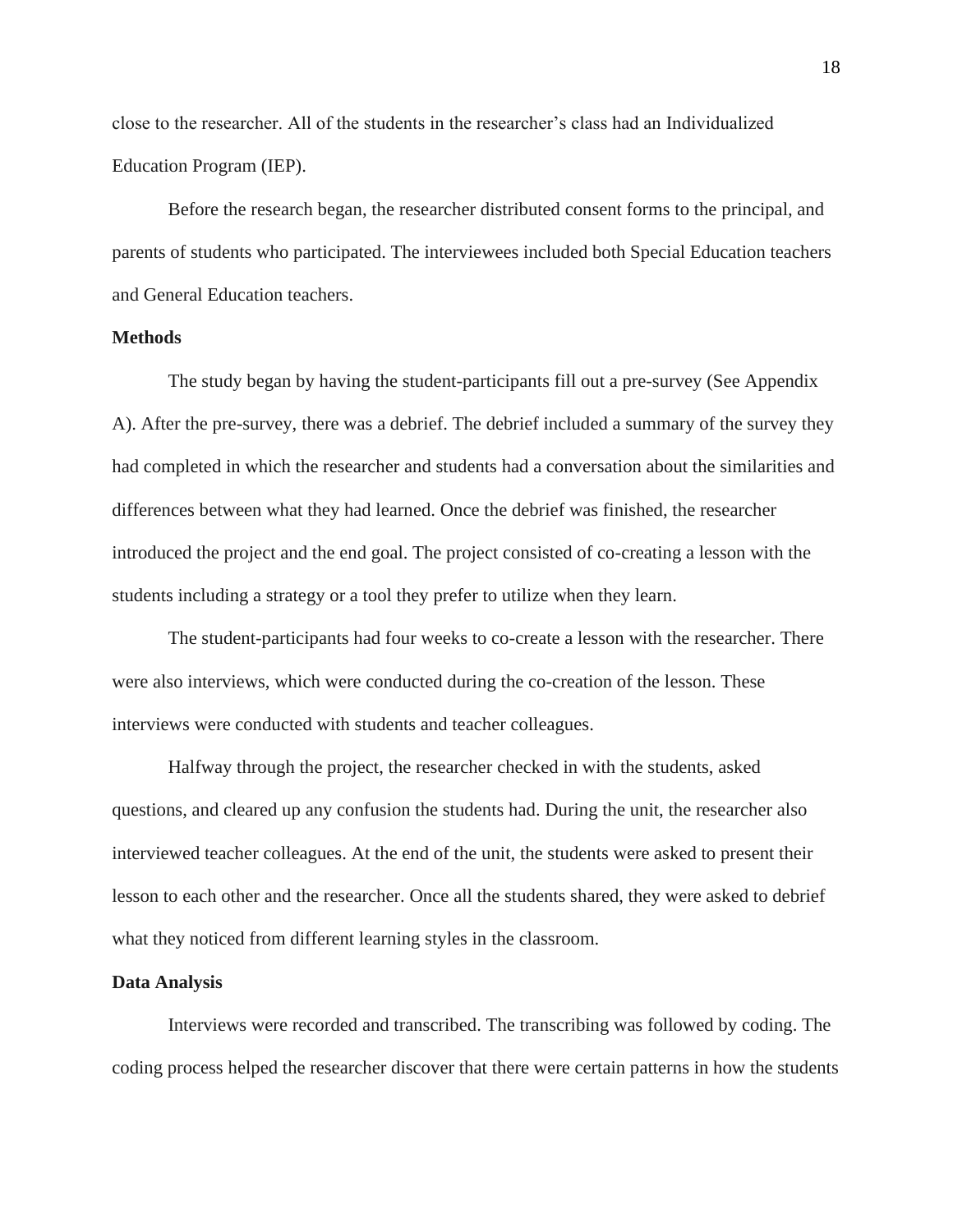learn best. Maxwell (2013) explains, "open coding involves reading the data and developing your coding categories based on what data seems important" (p. 107). The open coding included reading all of the students' responses to the surveys and putting their answers together to figure out who would work together throughout the rest of the research process.

Analytic memos were written during and immediately after each student presentation. The analytic memos were written and kept secure on the researcher's iPad so they would not get lost. Each analytic memo was unique to each presentation since the students all presented their work differently. Most importantly, the researcher took into consideration the students' native language. The researcher used "in vivo..." (Creswell & Creswell, 2018, p. 217) words that were provided by the participants, to create more themes.

This was a qualitative study in which the researcher conducted open-ended interviews that were audio recorded on the researcher's phone. No one had access to them besides the researcher. Students engaged in debriefs while co-creating their lessons.

During the process of collecting the data, the researcher conducted concept mapping to figure out the "value in developing a conceptual framework for the student" (Maxwell, 2013, p. 44). The researcher thought a lot about how to collect data while ensuring that each participant had a chance to express their point of view.

#### <span id="page-27-0"></span>*Validity*

It is important to consider the viewpoint from which the researcher approached this research. From her own experiences in school, the researcher always had to follow the directions and do assignments the way the teachers were teaching. She never experienced a teacher who allowed her to show her work in a way that made the most sense to her. The researcher clearly remembers being told that she could not do or show her math work the way her brothers had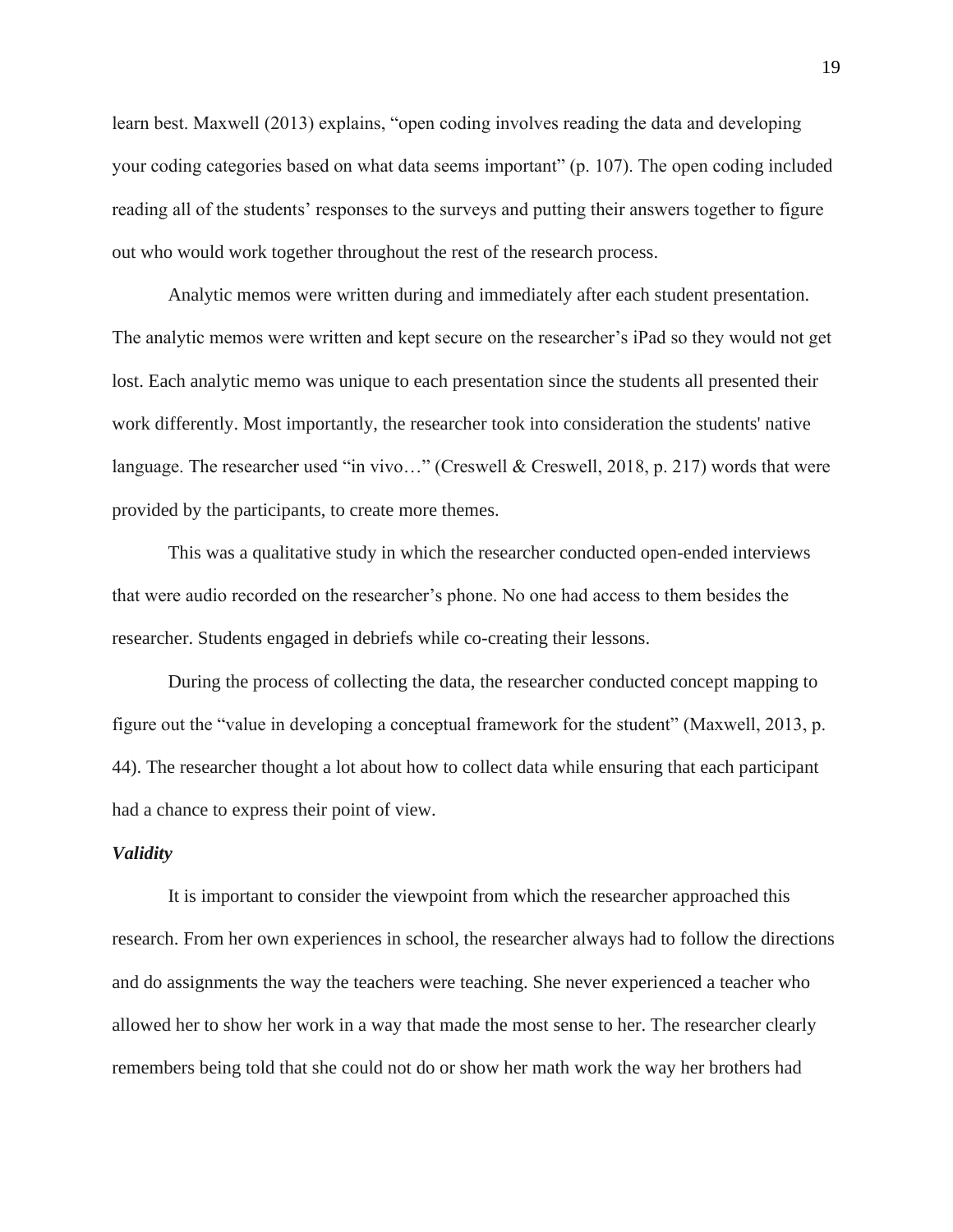taught her. She often did not understand the way the teacher was teaching. The researcher also remembers her teacher's words: "You can't do it like that, that's not the way we are teaching it," which made division difficult for her throughout the third grade. This positionality was critical in the researcher's decision to pursue research focused on UDL. In addition, the researcher chose to research this topic because as a student that identified as a Latina who went to a school that was predominantly Caucasian. She did not have access to all the resources that could have been provided to help her. Furthermore, Spanish was her first language, which led to her desire to research the intersection between UDL, technology and ELL students.

The researcher took several steps to ensure the validity of her data after considering her own positionality. One step she took was to establish intensive long-term involvement because this allowed her to collect rich data (Maxwell, 2013). Rich data is "data that are detailed and varied enough that they provide a full and revealing picture of what is going on" (Maxwell, 2013, p. 126). The researcher was with the students from the beginning of the school year in August as a student teacher, and continued to be their student teacher for a total of nine months. She gained their trust, and they were comfortable with her asking questions and participating. Additionally, there were only nine students in the class, thus allowing the researcher to get to know the students and build a deeper connection with them.

Along with long-term involvement, the researcher also triangulated her data. Triangulation "involves using different methods…[to] reduce the risk that [the researcher's] conclusions will reflect only the biases of a specific method" (Maxwell, 2013 p. 102). In this study there were interviews with three different adults. Each interviewee had a different background. One interviewee was district administrator, one was a special day classroom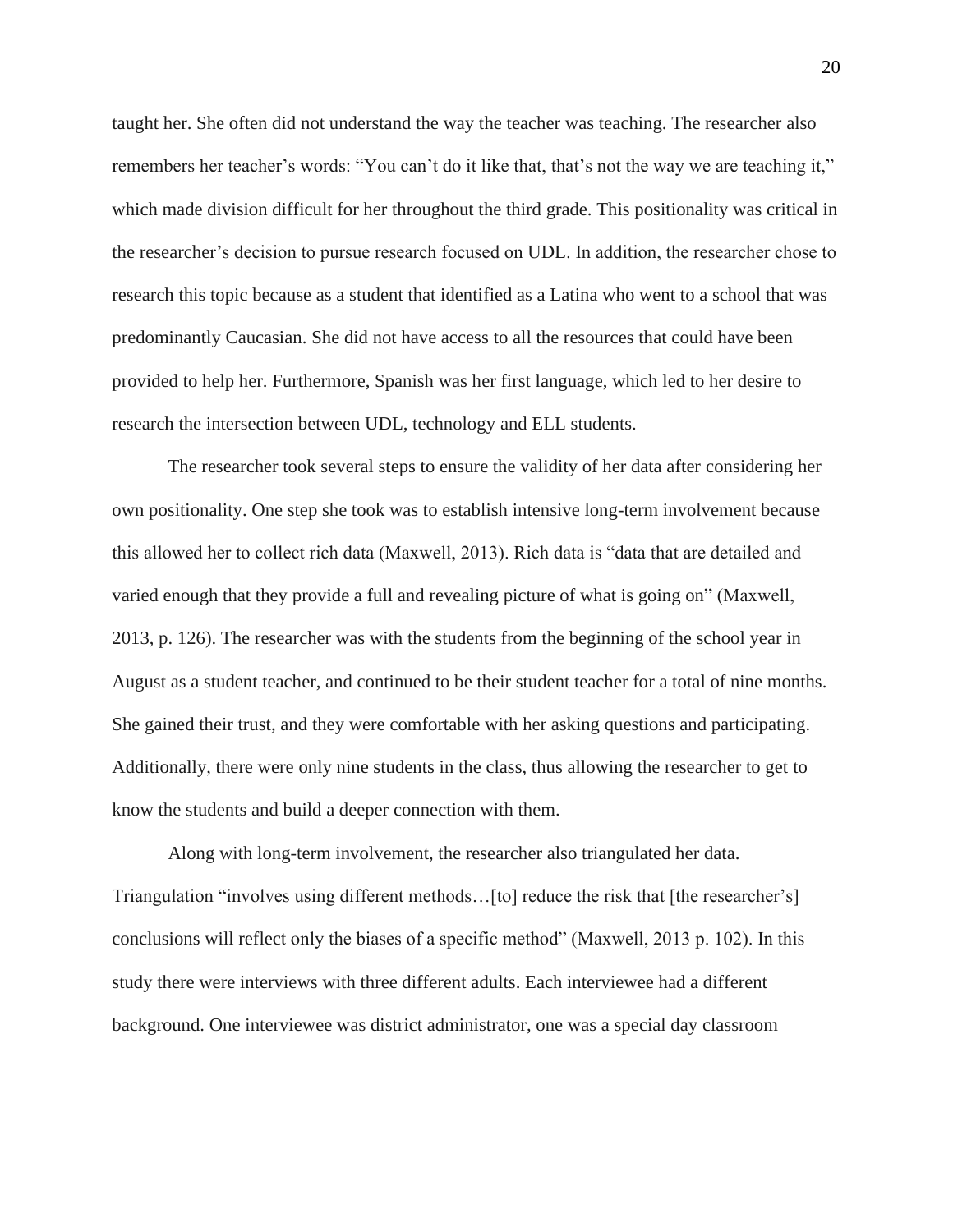teacher, and one was a first-year teacher. The interviews were also triangulated with data collected from the student participants.

The researcher also looked for discrepant evidence, which can be summarized as leaving out judgment and looking for all types of data, rather than data that proves a certain point (Maxwell, 2013). In this study, discrepant data could look like a student who prefers learning without technology. According to Maxwell (2013), "the basic principle here is that you need to rigorously examine both the supporting and the discrepant data" (p. 127). In this research project, there were a couple of students that did not want to use technology and believed that the use of technology in the classroom is more time-consuming than beneficial.

One more strategy the researcher used to ensure validity was peer debriefing. Creswell and Creswell (2018) stated that peer debriefing involves "an interpretation beyond the researcher and invested in another person [and] adds validity to an account" (p. 223). The debriefing happened throughout the research. The researcher and the classroom teacher talked about what the participants answered in complete confidentiality. The researcher also asked for respondent validation by having participants confirm that her interpretation of their answers was accurate, as it "is the single most important way of ruling out the possibility of misinterpreting the meaning of what the participants say and do…" (Maxwell, 2013, p. 126).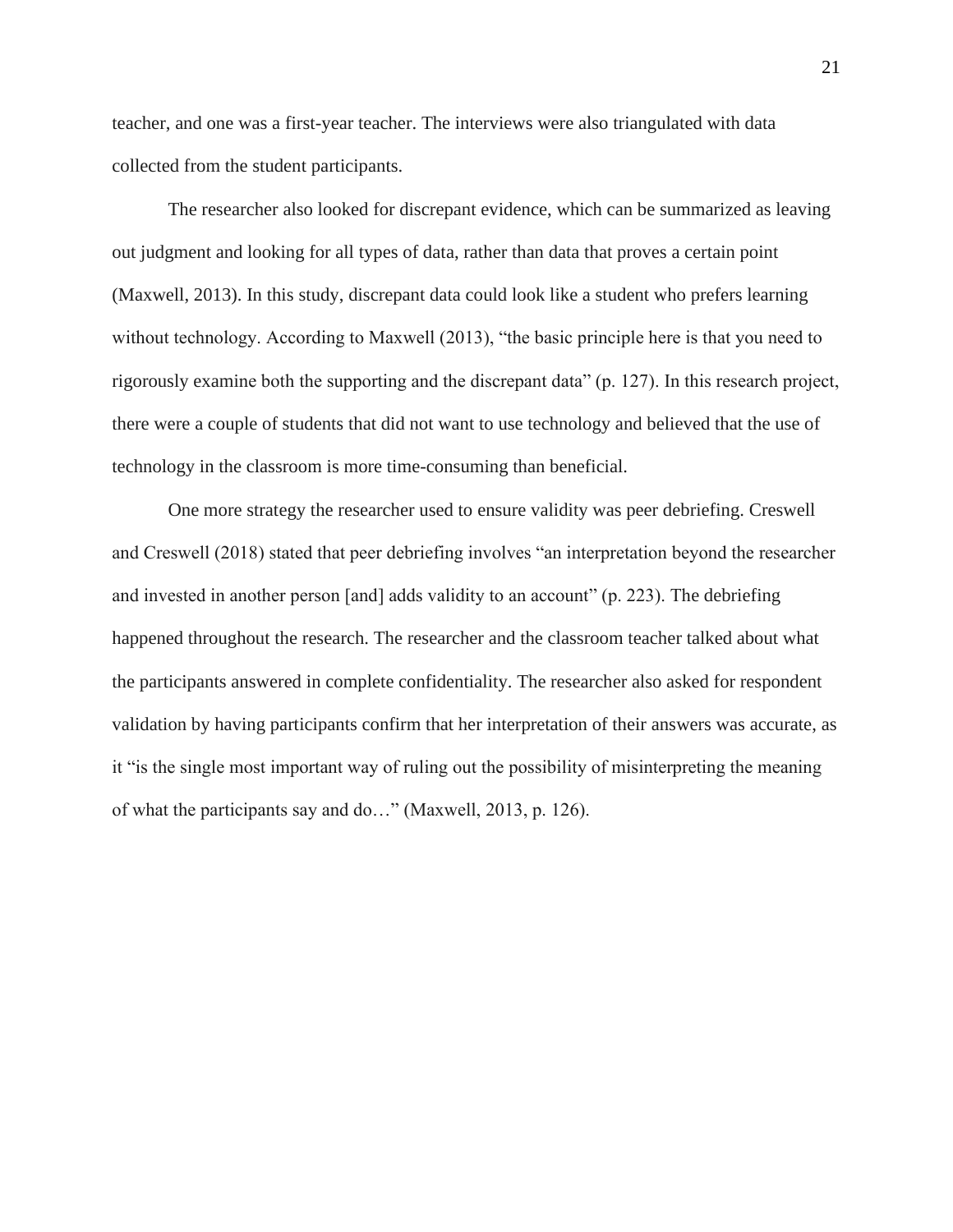## **Chapter 4: Findings**

<span id="page-30-0"></span>This project facilitated how students that have been diagnosed with learning disabilities, including those who are also ELL, identify how they learned best by inviting them to design and share a curriculum to meet their own learning objectives underlying these research principles of UDL. The data that was collected revealed the following findings:

- 1) Catching Attention Instead of Just Daydreaming
- 2) Pictures Beyond Words
- 3) Students Already Have Expertise
- 4) Students Have Agency in Asking for Help When Working in Teams

<span id="page-30-1"></span>*Figure 1Findings: These are the four main findings of the research*

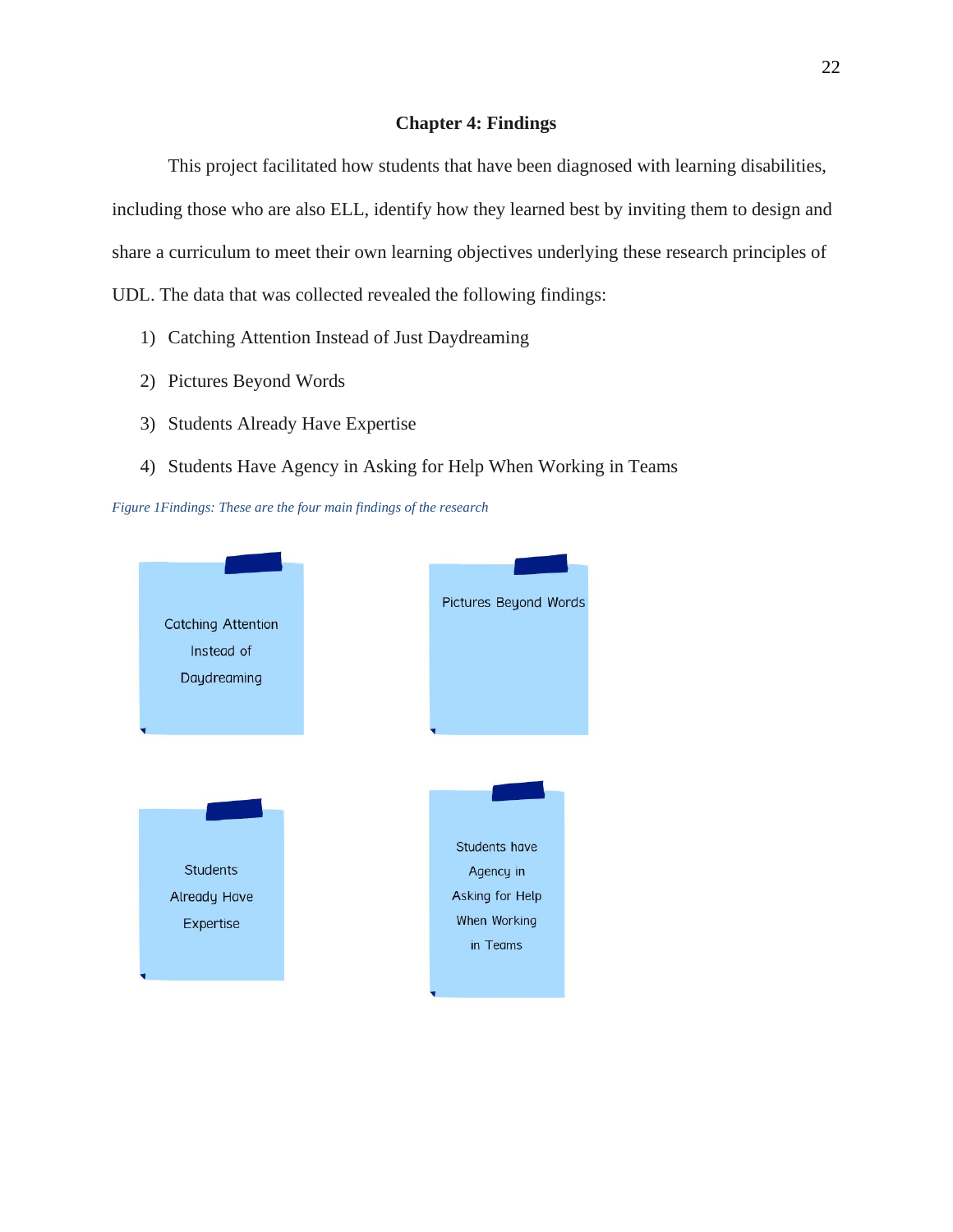#### <span id="page-31-0"></span>**Catching Attention Instead of Just Daydreaming**

While the students in the research pool had often "zoned out" during previous classes, when the curricular design project was introduced, there was a palpable interest in what they were going to do. "Zoned out" is when students are thinking of outside activities rather than schoolwork. When Javier realized that he could showcase his work, find videos, and use slides to guide what he was saying he chose Roblox as the medium for sharing, because he knew so much information about it and felt confident in himself as a result. The researcher asked him why he chose to create a PowerPoint for his lesson. He replied, "I wanted others to have something to look at and imagine they were playing."

Another student, Bobby shut down when the project was explained because of the group to which he had been assigned. Bobby did not want to work with someone else on Mobymax, so he decided to put his head down and refused to participate. The researcher later had a conversation with Bobby and let *him* decide what he wanted to do and what group he wanted help with, and he decided to do Roblox. As the groups worked together, Bobby came out of his shell and wanted to participate and took charge of drawing the pictures for his group while everyone was discussing what they were going to share with the class and what they were going to draw and add to the presentation.

Javier shared, "We used Roblox because every block they want to use to build they can do an additional problem. If they want to run or improve their stamina, they can do a multiplication problem." The other students' eyes lit up when Bobby's group presented about Roblox because they, too, play Roblox at home. To the researcher, Roblox had never seemed like a game that could be used for Math, but the group put together a presentation and talked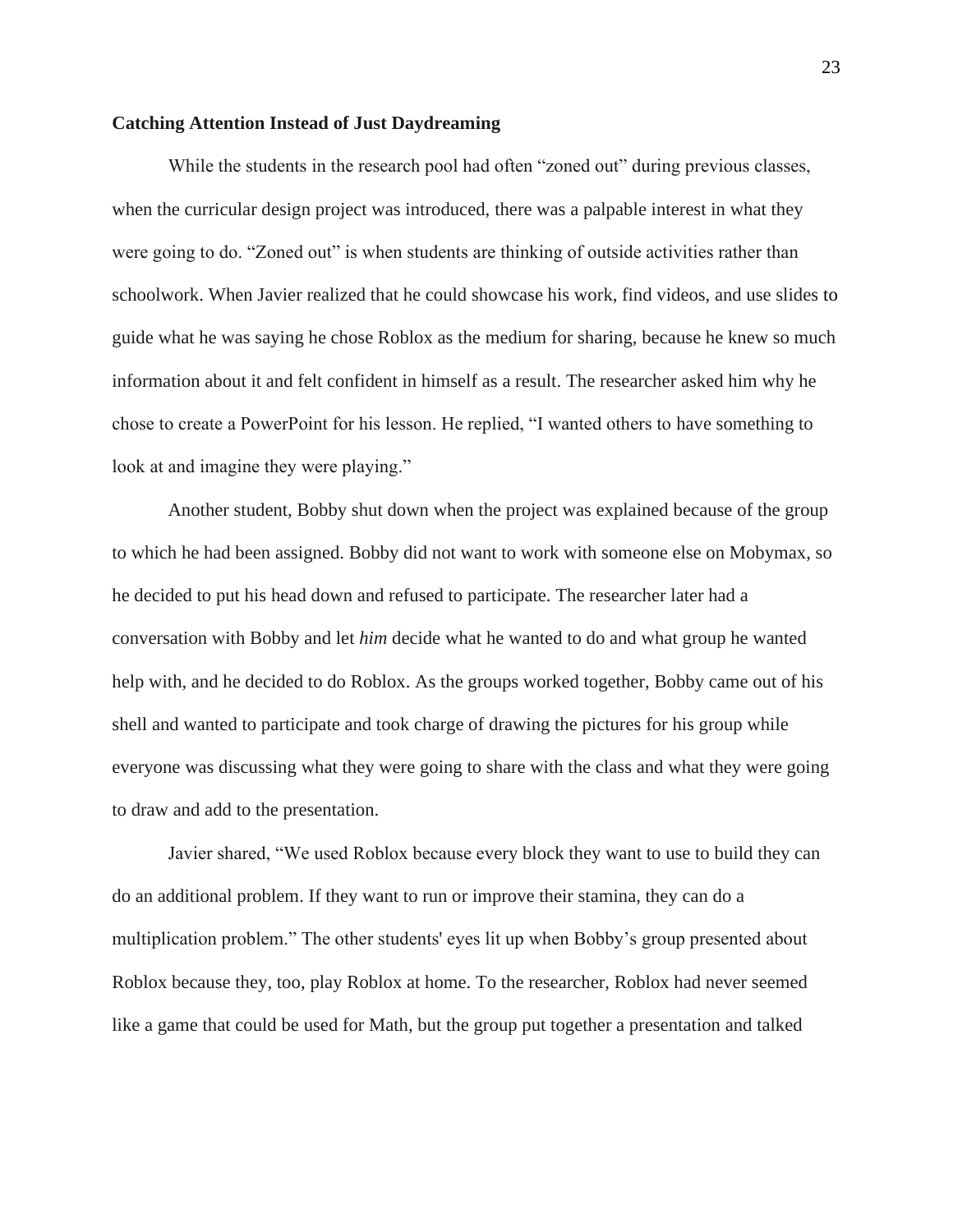about how they would bring Roblox into the classroom using Math and it not only was accurate, but it was in a medium that her students understood.

Catching Attention to the material is hard especially when the material isn't interactive. In an interview, Mr. Smith, the classroom teacher stated that "technology isn't always his go-to thing to use in the classroom unless the students need it, but since times have changed since I first started teaching. Now I play music for the kids to focus on independent work and the ability for the students to finish work quicker is unbelievable." At the end of the research, Mr. Smith also acknowledged the increased engagement of students. Mr. Smith elaborated that, "learning life skills is a tool that comes from using technology in the classroom." Technology was a tool that he started to use more in his classroom, noticing that the students were having a better understanding and reaction to math and language arts. He did notice that the kids' engagement went from daydreaming to only taking mini breaks outside when they felt overwhelmed.

#### <span id="page-32-0"></span>**Pictures Beyond Words**

Jimmy is a student who has Becker muscular dystrophy. When something is new for Jimmy, he often does not want to try or wants someone to aid him in a way that allows him to complete as little as possible. The researcher observed that he was starting to look around the class to see what everyone else was doing. Jimmy noticed that a lot of people were drawing pictures and the researcher had a class printer. He had asked, "Can I print pictures of the animals I want to talk about?" However, he already had pictures of animals for the lesson. He decided to talk about the pictures he had chosen, and he wanted to share all of the interesting facts he knew about the animals. Additionally, he spoke about how YouTube helps him learn and how it can be used in the classroom. The researcher found that Jimmy showed that he struggled to learn when the lesson involved writing. When instead he was allowed to present orally with visual graphics,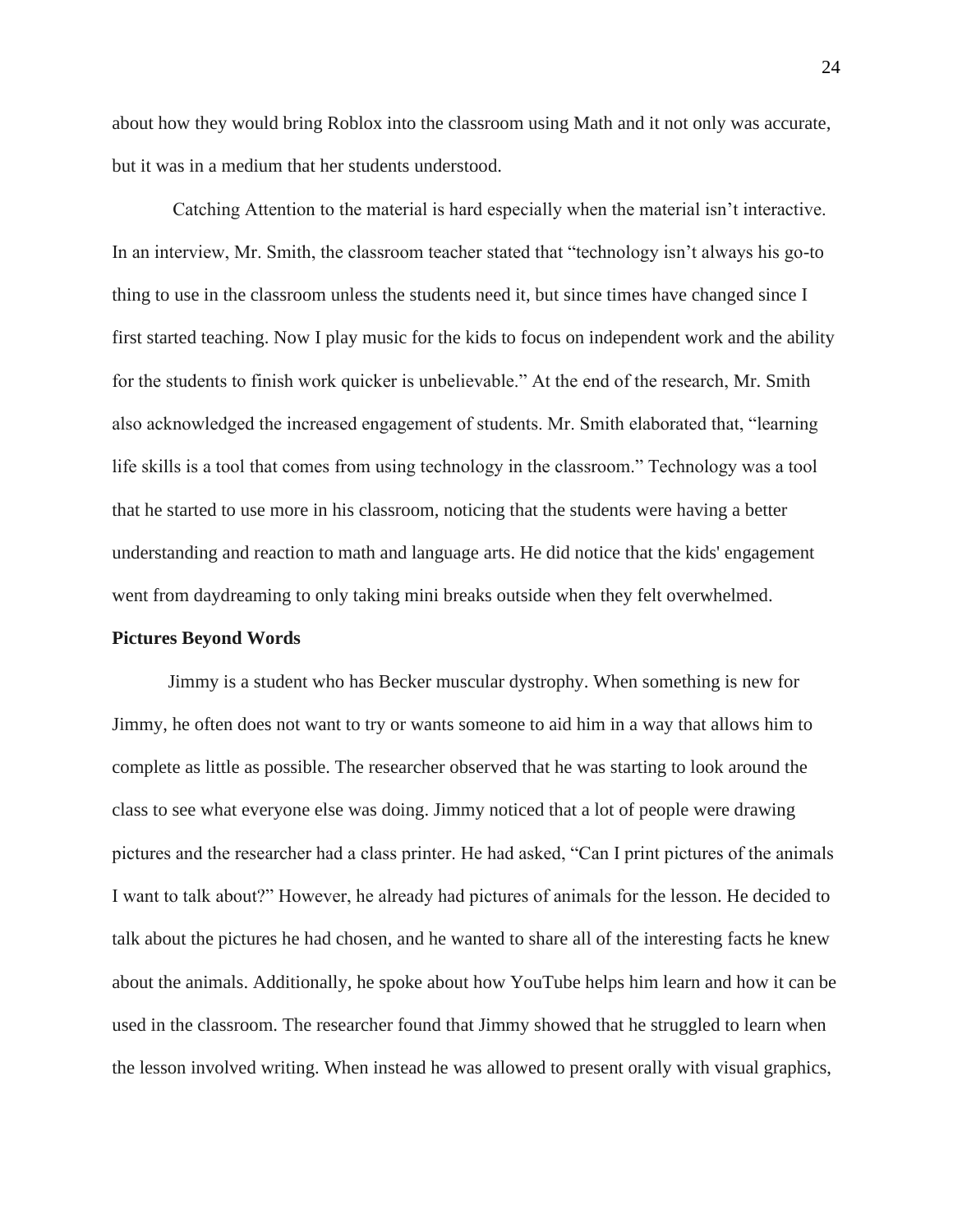he was more open to sharing in a way that was possible to assess his learning. In fact, it was Jimmy who asked the researcher to record a video of him, because he was excited to showcase what he had learned. He was able to finish the project before anyone else did. He was proud of his accomplishment. He even started to tell everyone in the class about his project. When it came time to present, he said, "I did a video because I love being on YouTube and you can learn a lot of things and I felt like I was teaching on my own YouTube channel." He was particularly excited to talk about the Blobfish. Once it started playing, it was evident that the rest of the class was learning and they seemed excited to talk about a new animal they had never learned before. The whole class had questions for Jimmy after the video, such as, "How did you learn that?" and "How did you find that fish?" Jimmy was excited to talk about the Blobfish and newly proud of his role in this learning community. Jimmy's classmates were similarly proud of him because many of them knew he had a hard time writing and putting together information on paper because of his learning disability.

<span id="page-33-0"></span>



Another teacher, Pam, expressed that she wished that students had more ability to showcase their own work. This year they had a project that they had to do with creating a state project. As the researcher observed this classroom, she saw that the students were putting together small floats that described their state. The students later presented to an audience, which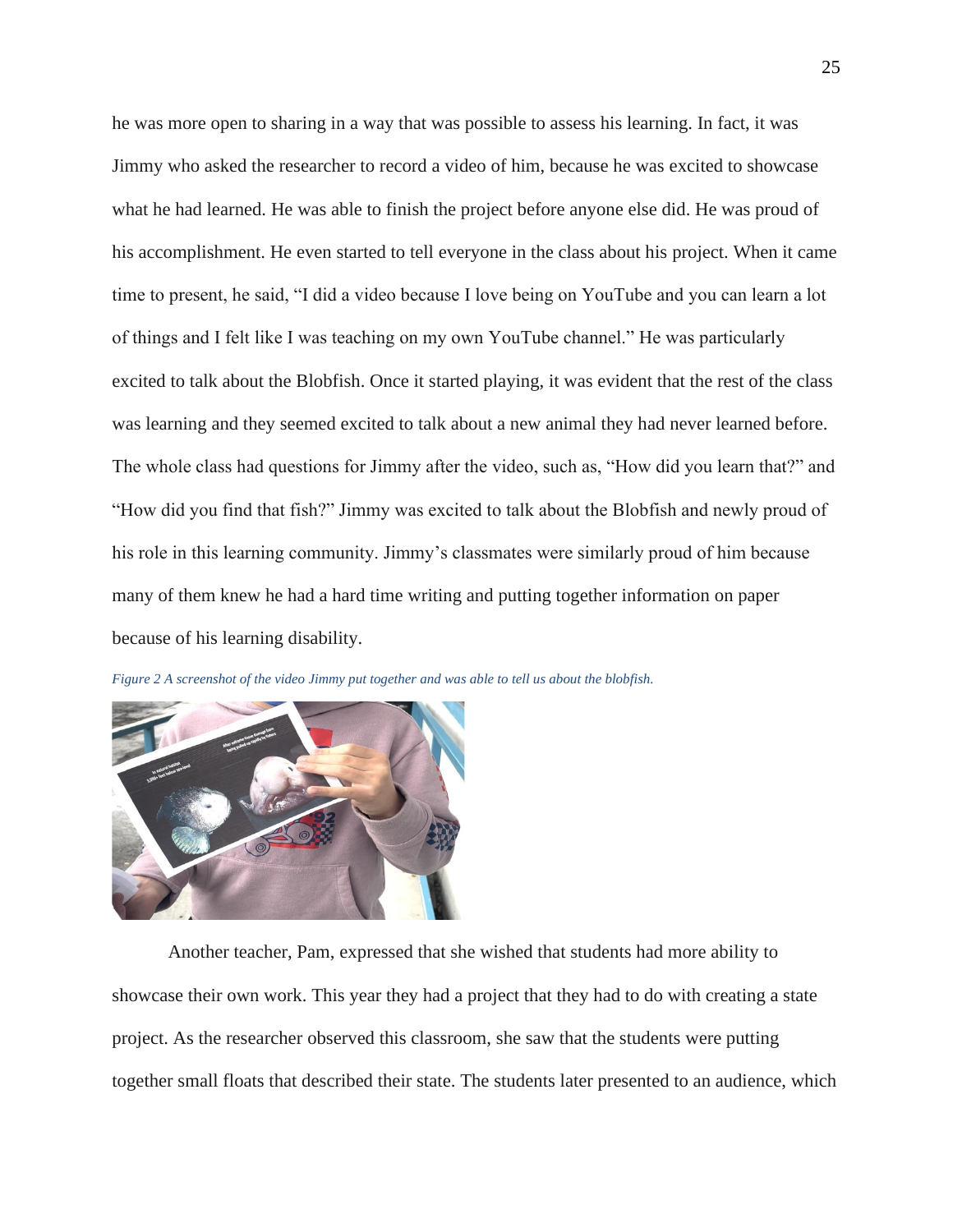consisted of other students at the school and parents came in to see the students' work. The researcher had the opportunity to walk around and noticed that the small floats had no words. It was just pictures and objects representing their assigned states, which, like Jimmy, proved to be a great way to describe a state without physically writing words. Some students had folders filled with facts, because they were nervous about presenting, so they had something to refer to, in case the student forgot what they were going to say. Pam and the researcher discussed how she wished that students could show their work in the best way to make the student feel comfortable and less pressured. Allowing students to take control of their work might let the expertise they have about a state also be interesting and empowering for them to share.

#### <span id="page-34-0"></span>**Students Already Have Expertise**

Many of the students chose topics they were already familiar with to further develop their lesson. Moreover, many of the projects included math. The researcher walked around and asked the students why they were collectively choosing math. The majority of them suggested that they chose to complete a math project because they are good at math. Dolores, in particular, had an outstanding excitement to provide a lesson about MobyMax, which is a program they use during math time. During this time, she never questioned her ability to explain how to use Mobymax as a tool in class. According to Dolores, "Mobymax is fun, and after learning something new you can practice it at home." She also explained how, if students needed extra help, she would use Mobymax, because Mobymax makes it a game which makes it easier for her to pay attention.

Electra is a student who has a lot of knowledge about bunnies. When asked how she would use bunnies to teach the lesson, she similarly wanted to use her own expertise. Electra noted that she felt eager to be able to learn in this way and to build on knowledge she already had as someone who has a rabbit at home.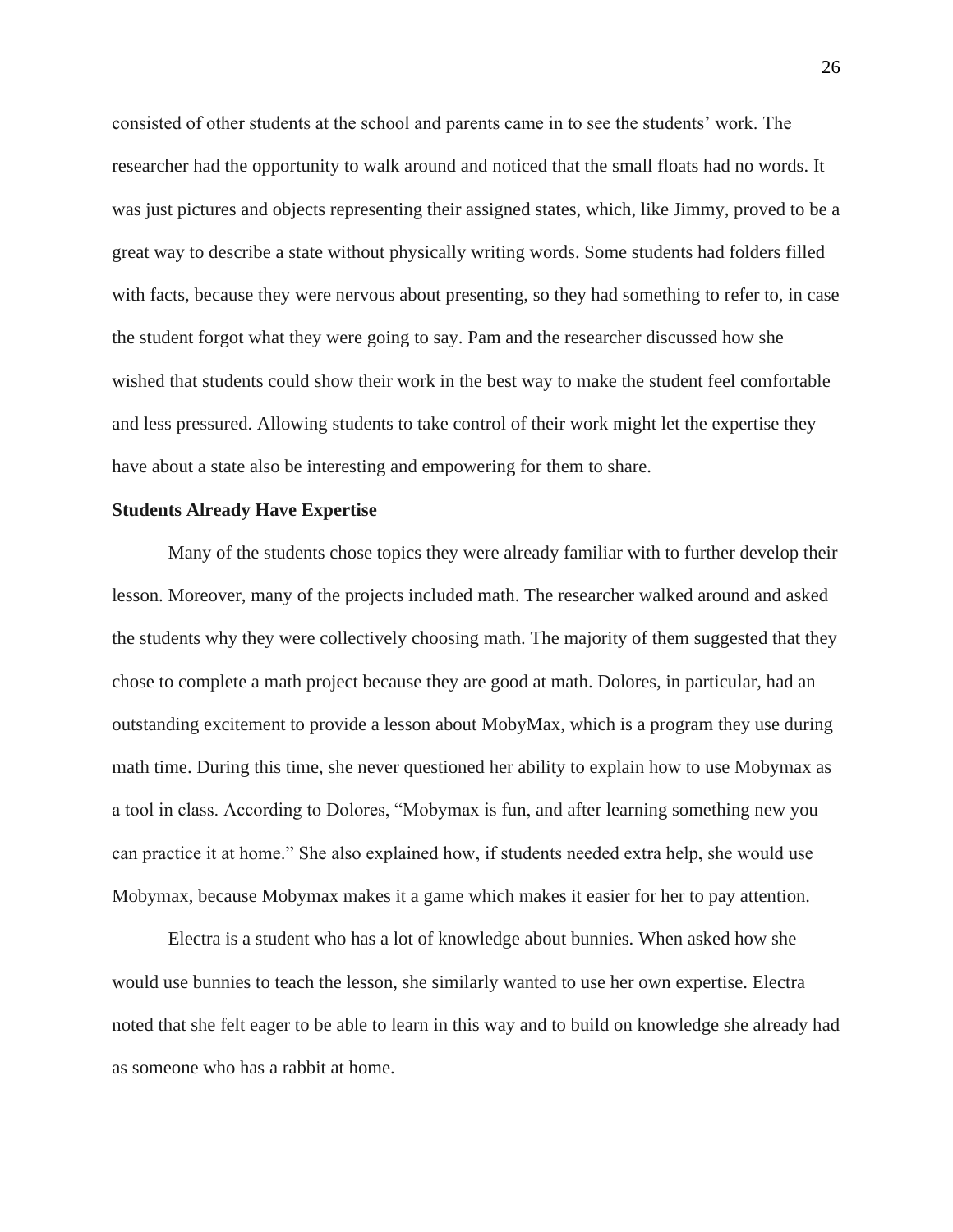Jimmy was the first to complete the project presentation, after which he went around to help other students. He would ask questions like, "what do you know?" or "what comes to mind when?" whereas at the beginning of the year he would complain about trying something new, especially when asked to help other students. Usually, if work was challenging, he would break down and refuse to try and would often cry and put his head down for the remainder of the lesson. However, this project allowed Jimmy to see his potential and break this habit. He wanted to showcase his knowledge and help other students achieve their inner knowledge and put together their own posters and presentations. Jimmy had never been the type of student to try to help others, because he felt that he did not know how to spell, but he felt confident speaking in class and proud of how much he learned on YouTube about a lot of animals. The researcher was proud that she was able to have a conversation with Jimmy without him shutting down and becoming resistant. He was excited to present his video and was proud of his work and would walk around the classroom to tell others about what he had accomplished.

#### <span id="page-35-0"></span>**Agency in Asking for Help When Working in Teams**

Co-creating lessons or creating a lesson is a challenging task. All the students asked for help because it was a lot of information for them. Students in this class rarely ask for help from anyone, but during this study they were not afraid to ask questions of their classmates. For instance, Bonnie hadn't previously liked asking for help on anything, because she is the student who often understands what to do, but who when lost stays quiet. Sally and Bonnie sat near each other working on how to create their lesson. At times Bonnie wasn't sure what to add, and then there were times that Sally wasn't sure what to add or how to spell. Together they were able to be mutually supportive. Bonnie just sat there, and Sally noticed that she was perplexed. Sally leaned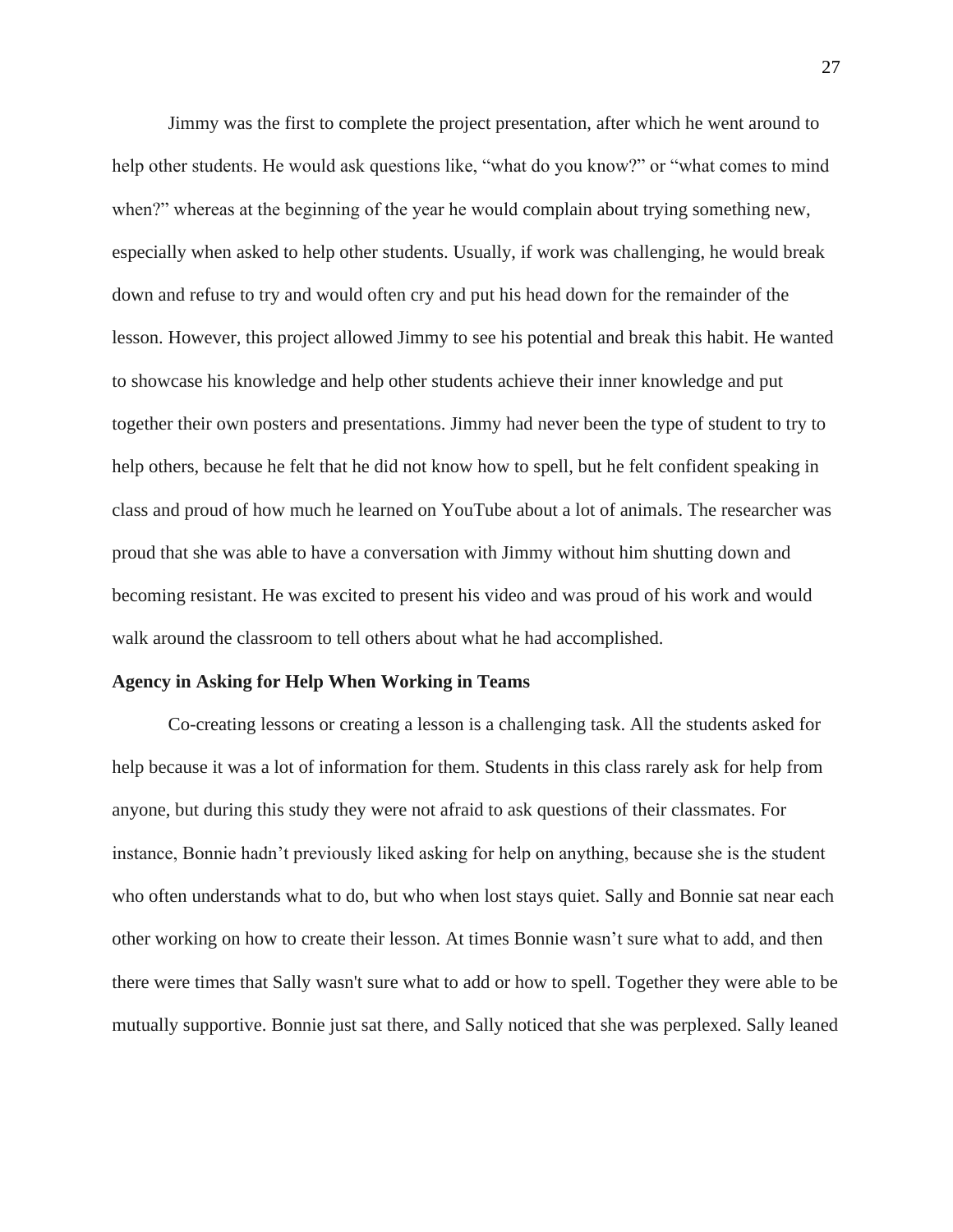over and asked Bonnie what she was doing. Bonnie was quiet. That was her sign of needing help. But since Sally didn't know that, Bonnie replied, "I need help, I don't know what to add.

Sam is autistic, which makes it hard for him to be social and to present to others. Javier, who was also working with Sam, knew about this, and he decided to invite Sam to be the typist. Sam is a skilled typist and knows the keys to do the special characters. He helped his team by typing up everything that Javier had written in the notes. When it came time to present, he spoke for a bit, but not too much because he was nervous. The researcher recognized in how they coordinated and organized themselves that several different accessible moments and styles allow for diversified learning. For instance, Jimmy did a video that was easier for him with his needs. Sam was part of the group and still contributed even if he has a hard time thinking about what to do.

## <span id="page-36-0"></span>**Conclusion**

At the end of the project, each student put together a project based on their *own* abilities. Each student felt satisfied with their work because they were able to work collaboratively and use technology if they chose to. The guiding questions for this research were: Are students able to understand their own ways to learn best? What do students believe engages them best when learning? What strategies or tools do students use or would like to use? How do students with disabilities experience their own agency and empowerment with learning and technology?

"Catching Attention Instead of Just Daydreaming" explored how having different teaching strategies had students engaged where they had previously been disinterested in their classroom experiences. By inviting them to be co-creators of the learning they found their own way to be excited about what they were doing.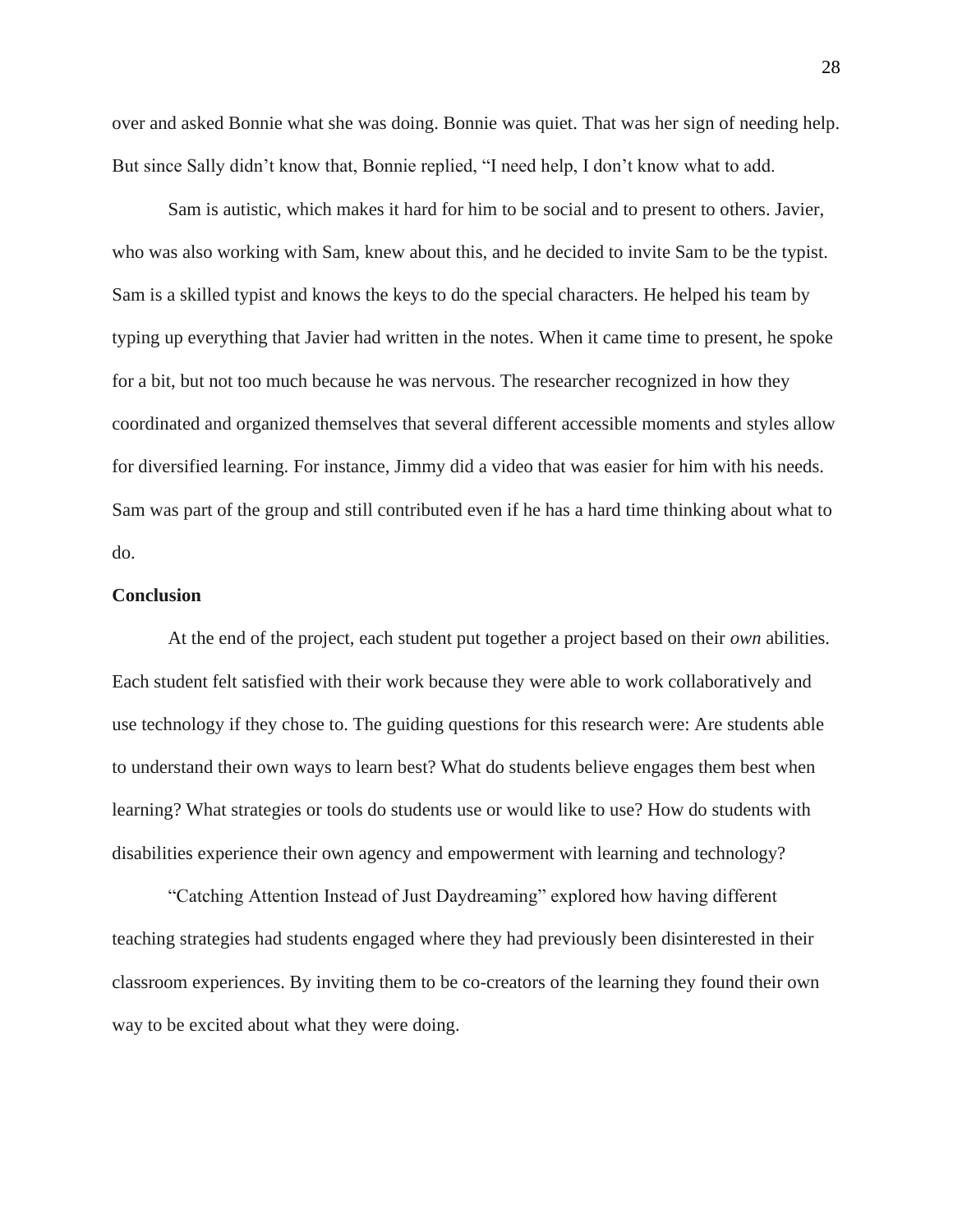"Pictures beyond Words" describes the ways by which students with learning disabilities and who are English Language Learners feel empowered with school by providing them access to accessible ways of communicating what and how they are learning. It could be described as a tool for asset-based learning. This is also connected to how "Students Already Have Expertise." Not only do they have areas of pre-existing content knowledge, but they also have pre-existing capacities for content acquisition. During this research, students with learning disabilities showcased that they knew what they liked, were able to explain the subject of their interest, and share how they would use it to teach others with various tools. "Students Already Have Expertise" also highlighted how students know an incredible amount of information, they just weren't previously sure how to bring it out and use it in the classroom.

"Students have Agency in Asking for Help When Working in Teams" highlighted how while these students rarely ask for help, through this work, centered on their interests, building on the assets of their knowledge, and working with others, they felt empowered in asking for support from the teachers and, even more powerfully, from each other.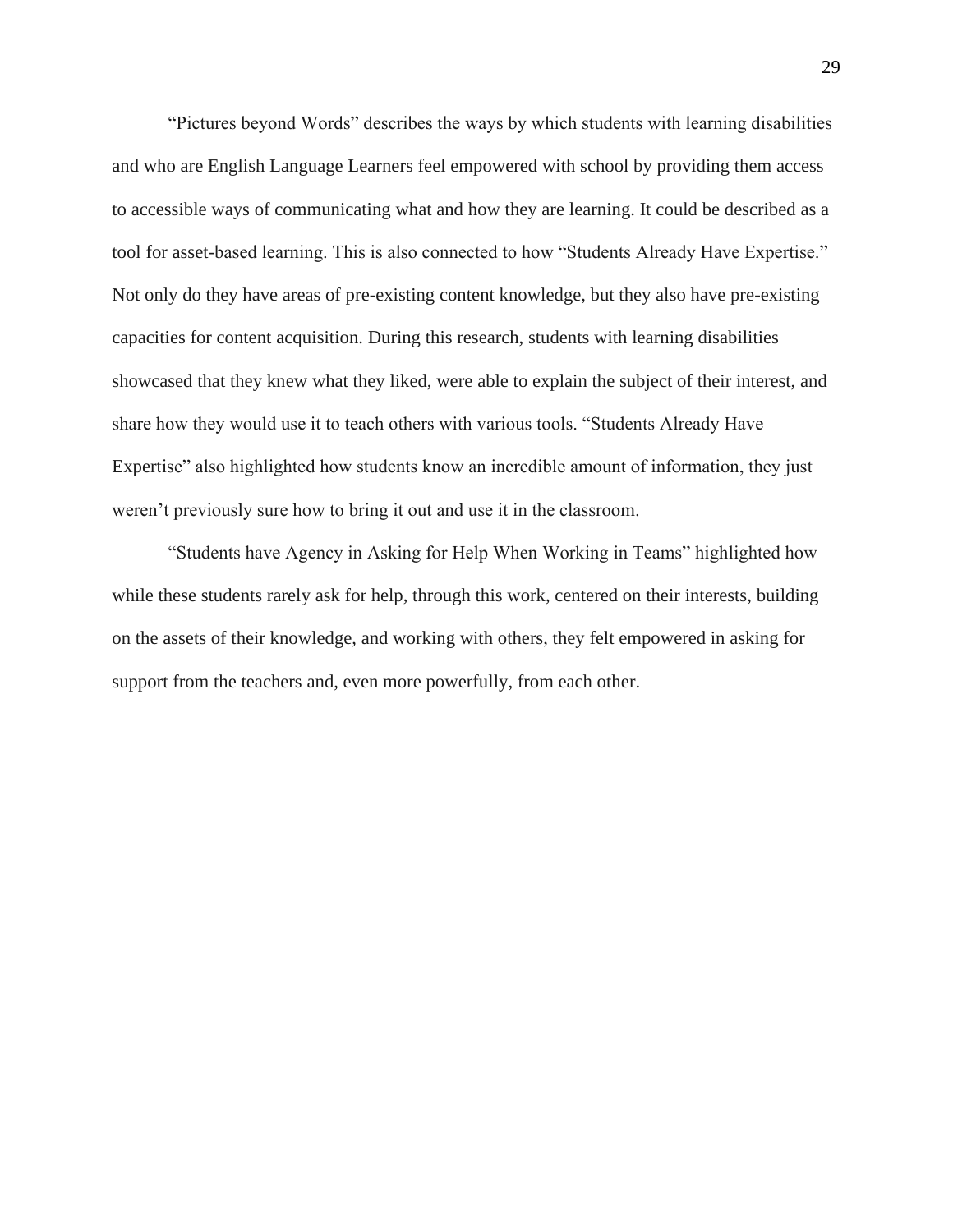#### **Chapter 5: Discussion**

<span id="page-38-0"></span>The overall results of this research demonstrated that this cohort of students in a special day classroom knows how they learn best. At times they had been unsure what to do because they have had things done for them for much of their academic lives. This project taught them to advocate for their needs and ask for help. Before this research, they often didn't want to try new things, because they were scared they weren't doing it correctly. Through the project we see Universal Design being used across the classroom, with posters, videos, and PowerPoints. What had been disenchanted daydreaming became an eagerness to want to learn. The findings found were: Catching Attention Instead of Just Daydreaming, Pictures Beyond Words, Students Already Have Expertise, and Agency in Asking for Help When Working in Teams.

Both the literature review and the findings of this research identified that Universal Design Learning helps each student find their own techniques to learn. Through the findings and literature, the researcher saw how inclusive everything became once students felt like they were being heard. Inclusive learning "allows students of all backgrounds to learn and grow side by side, to the benefit of all," (UNICEF, 2019). The researcher was able to blend her Spanish speaking skills with her students that needed the instructions restated in Spanish, which made it easier for them to understand the assignment of co-creating a lesson. Similarly, Garderen and Whittaker (2006) stated "Students who are English Language learners are empowered when teachers or teacher assistants can talk to them in their native language." (p. 15). Not only does speaking a student's native language promote inclusivity but it empowers the student to continue learning.

Another important similarity is that technology helps students with disabilities (Adams, 2022). The researcher did notice that often, when students had access and opportunity to use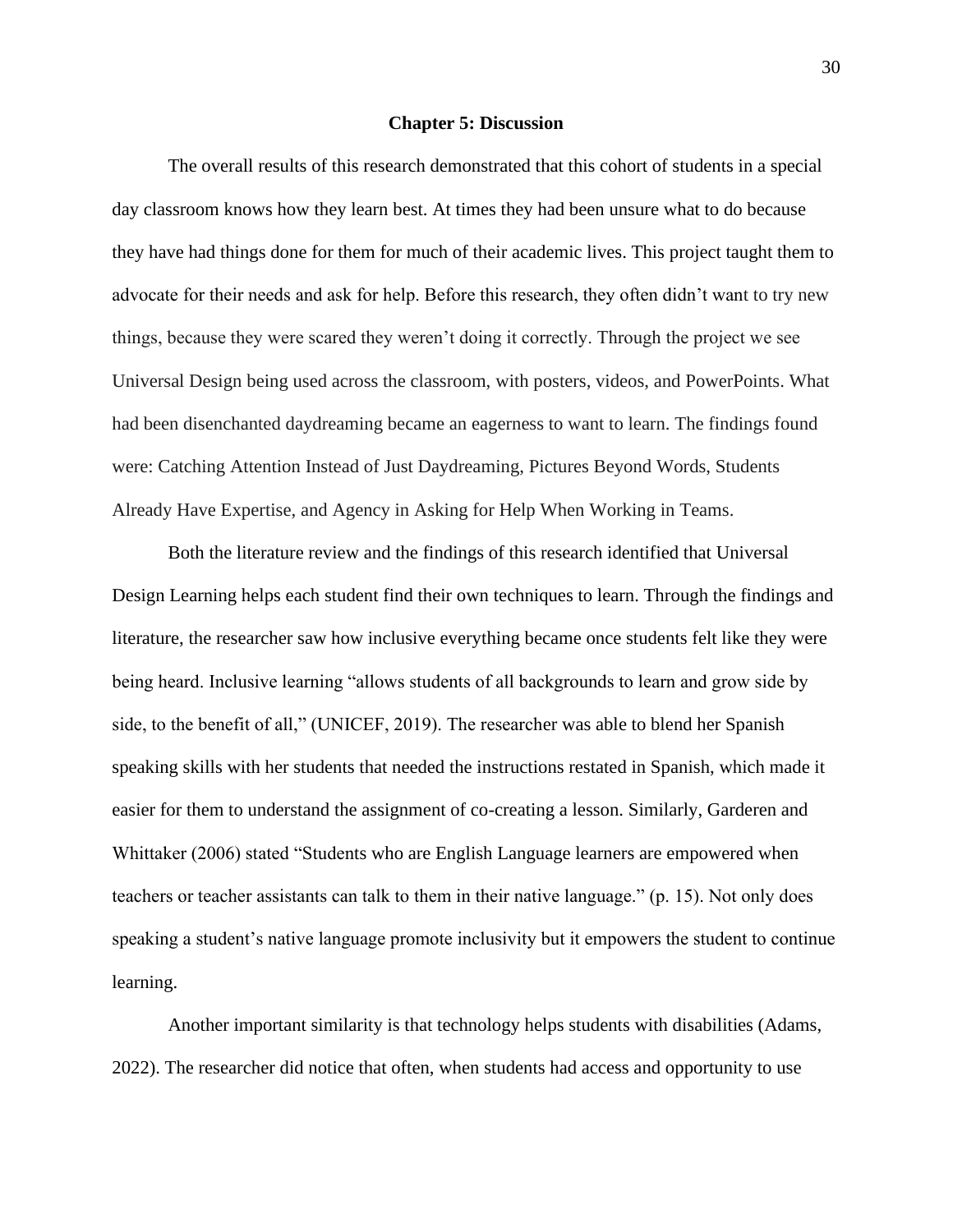technology, they were more engaged than when they would only use it throughout the day. One powerful example the researcher got to observe was the assistive technology with a student who is non-verbal. The only way for this student to communicate was through the iPad. He would create full sentences on the iPad. However, it is also worth noting that at least two students expressed a preference for learning without technology.

## <span id="page-39-0"></span>**Implications for the Literature**

This study helped the researcher understand that it's not just about learning how students learn best, but the expertise of students coming to light. The ability for students to stop daydreaming and turn towards engaged learning, even, for example by using pictures to explain what they are trying to teach the class. The literature outlined seven UDL Principles including: "flexibility in use; the design accommodates a wide range of individual preferences and abilities" (Brown et al., 1998, p. 1).

The findings also made the researcher realize that students just need a small token to bring out their expertise. UDL does identify opportunities for students to give their best work, but it doesn't demonstrate how students can showcase what they already know. Through this research, students in a special day classroom were able to teach others about subjects for which they were passionate and often in ways that exceed average grade-level understanding. Although the teacher was initially worried that the research participants would not take to the project, it was when the students were invited to use non-traditional tools, including apps like Roblox, and focus on subjects for which the students had their own interests that the researcher saw a spark. In fact, it was through the initial panic the researcher felt and arriving at the knowledge that she didn't need to know everything, that it first became possible to connect with the students through their own authentic languages for learning.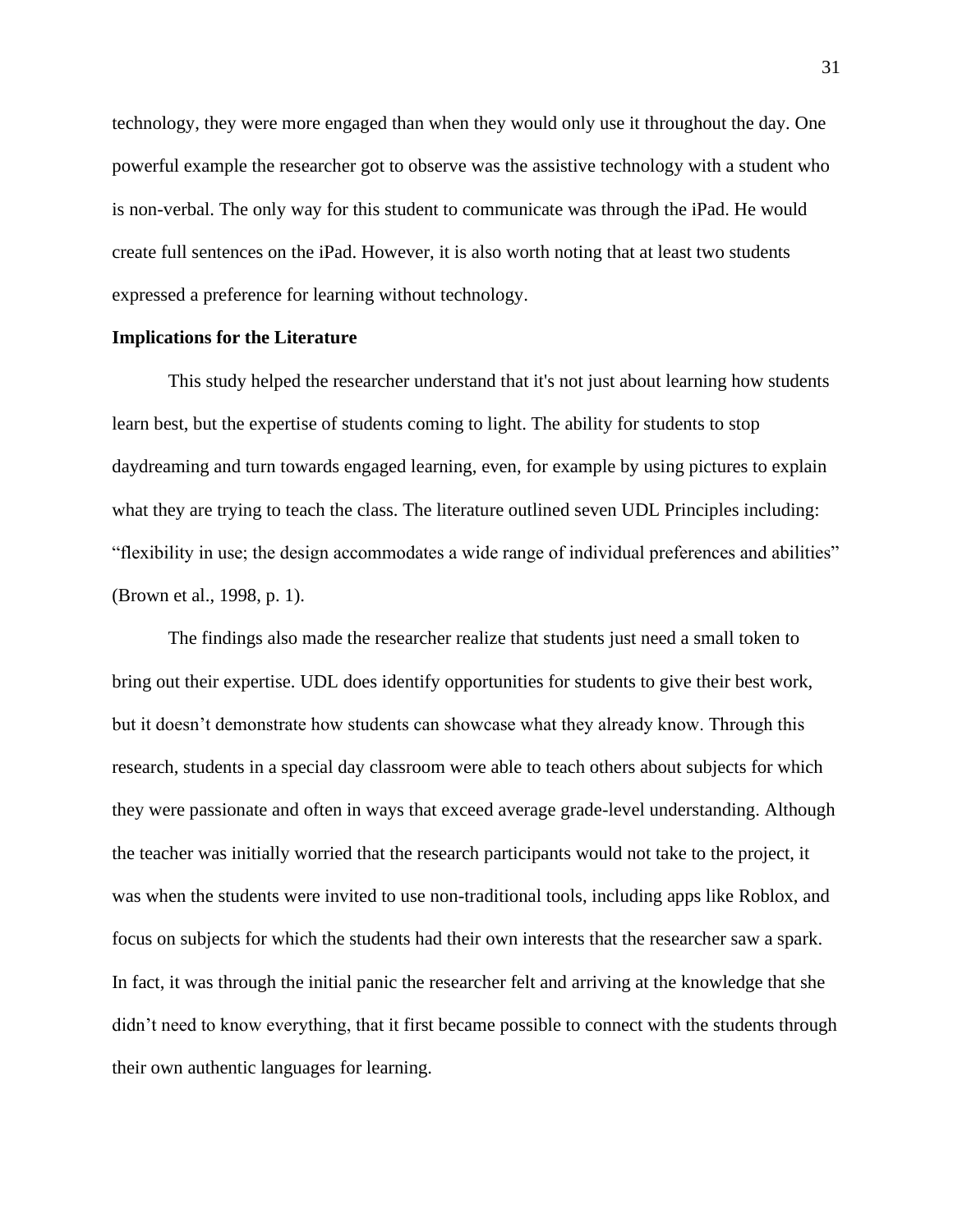#### <span id="page-40-0"></span>**Implications for Practice and Policy**

The findings will help future teachers know what their students like and how to keep them engaged**.** Providing an opportunity to let the students express their work in their own way can be very beneficial.

#### <span id="page-40-1"></span>*Classrooms*

Teachers and students need to be well informed about what each person's needs are. The results in the findings provide teachers with insights on how to keep the students engaged with a project. It also invites teachers and other students to be involved in each other's learning. It does raise the questions as to how well teachers know their students, their learning preferences, and their learning interests.

After the researcher observed that using Google Slides to showcase the students' work and how well it was received, the researcher continued to use slides throughout the school year. The researcher also allowed them to showcase their work in ways by which the students best thought they would be able to present.

## <span id="page-40-2"></span>*Schools*

At the school level, teachers should be supported and have professional development days where they are taught how to use tools like google classroom, Roblox in the classroom, YouTube for teaching purposes, and various other apps and sites to engage students. Like with the students, having extra support for the teachers through learning something new will be helpful if they have a question or aren't sure what is going on. The support should be there from both administration and IT. If teachers lack the general information, or even all the resources, they could be used in the classroom and the students are missing out on life learning skills. It would also be helpful if districts navigate school funds for these learning tools to help teachers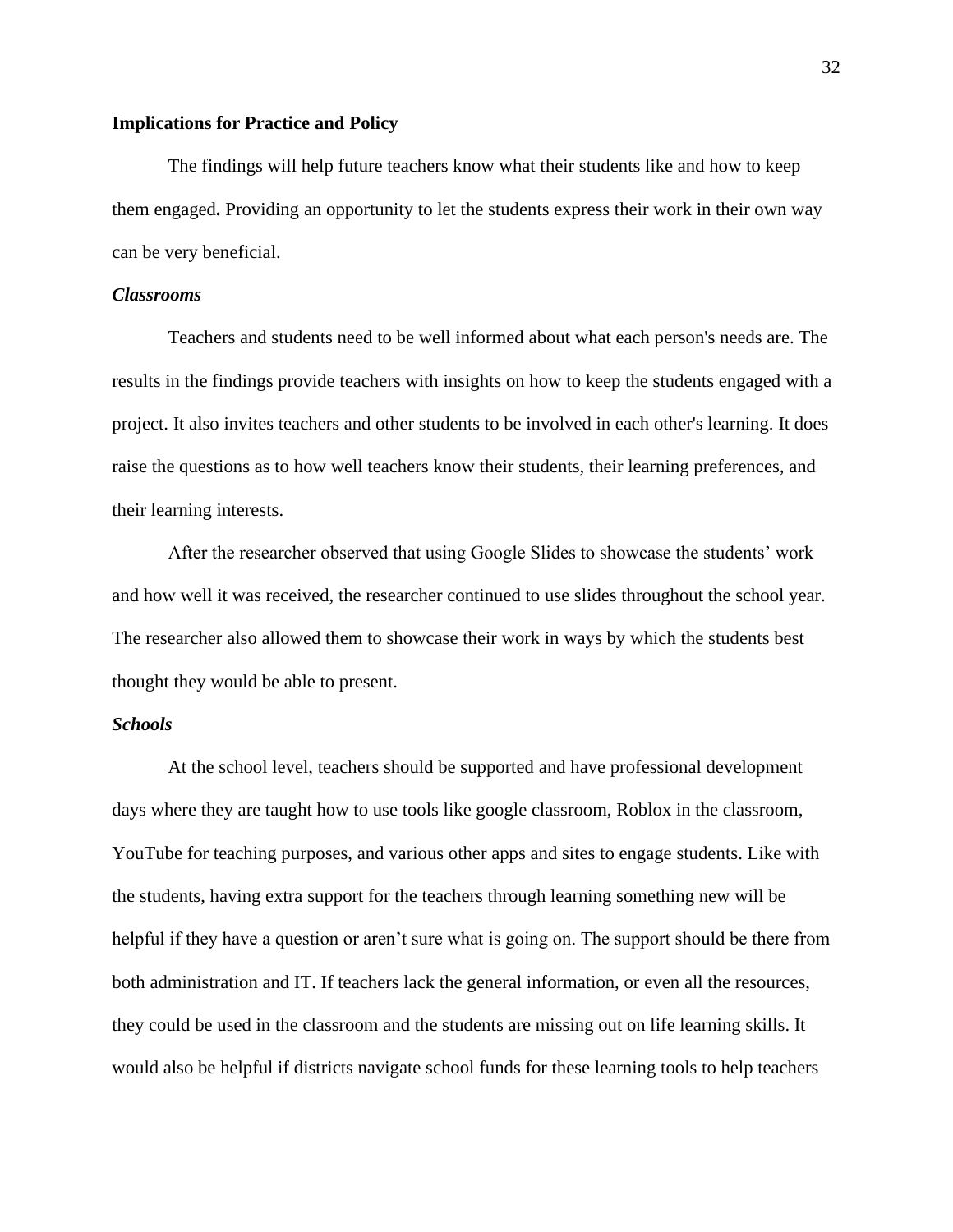keep students engaged. Additionally, the school can put together a master key that teachers refer to for videos or free applications.

Additionally, we know that technology can be a distraction to students if there are policies around guiding students on how to use them appropriately and guide them in both how these tools can be educational and fun simultaneously.

## <span id="page-41-0"></span>*Policy*

Policies for students with special needs already exist, but there could be greater clarity in policy directives on how to support all students to find their best learning style, because "technology is best when it brings people together" (Mullenweg, 2021, p. 2).

Through my findings, policies help regulate what should be happening. For example, most students with IEPs have technology in their requirements so it's used in the classroom. But technology is a life skill that needs to be taught in classrooms as well.

### <span id="page-41-1"></span>**Limitations of the Study and Future Research**

There have been many limitations to this study. Some of the limitations that the researcher encountered were in regards to time, participants and procedures, and the positionality of the researcher. Time was affected due to the fact that the researcher felt rushed. The students also were limited to putting together their presentations.

#### <span id="page-41-2"></span>*Limitations of the Study*

A limitation of this researcher is the sample size. The researcher also had a hard time with cultural diversity. The sample was very small and as a result, the demographic diversity was limited to the cultural community of the site and what nine total students might represent.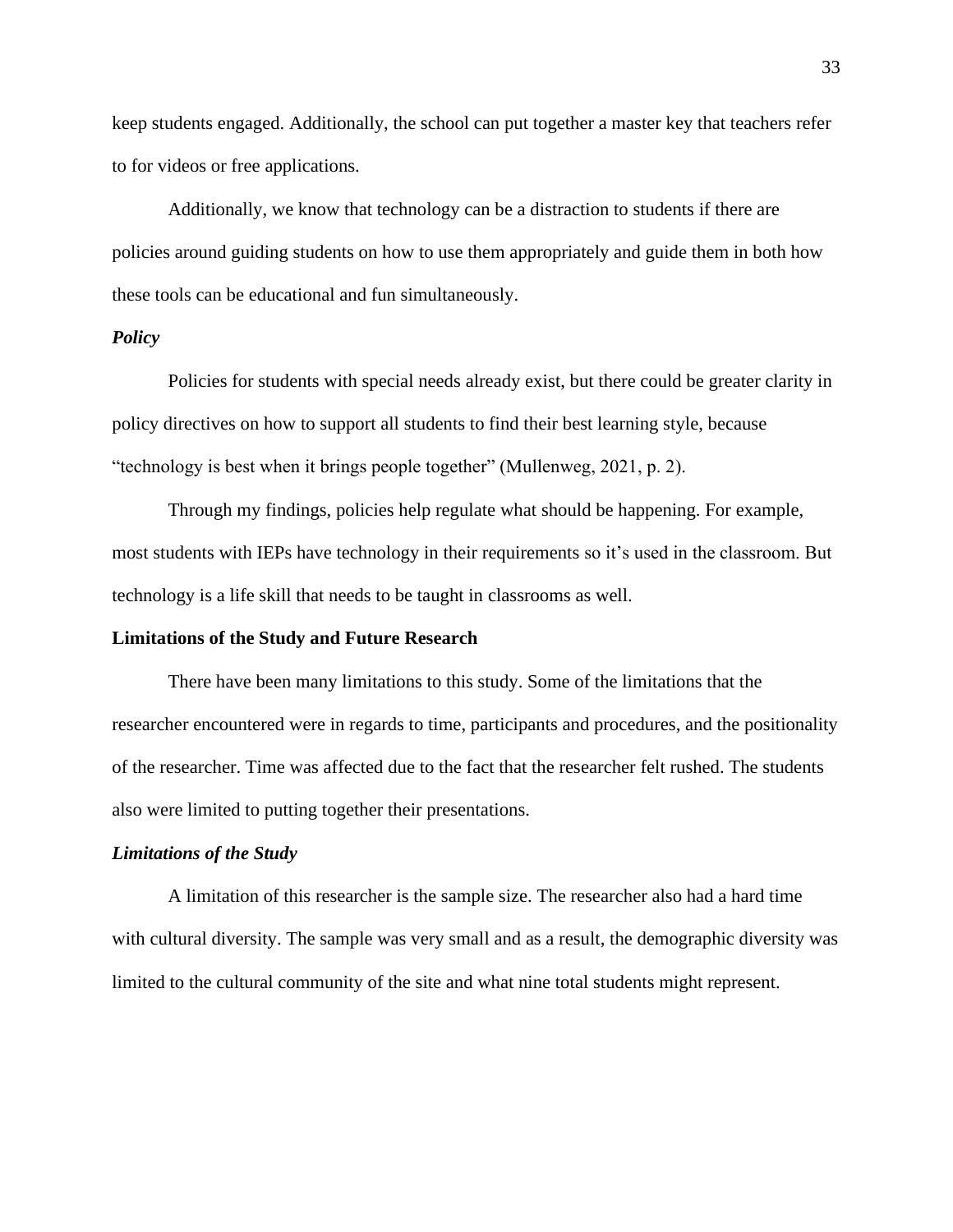This research was conducted in a shorter period of time. It was challenging to dive into each student's perspective on technology or to let them explain why they liked learning the information they wanted in the way they decided to present the information.

## <span id="page-42-0"></span>**Future Research**

If there was an opportunity to continue the research there would be a bigger sample size, and most importantly different perspectives from different age groups in the classroom. A larger sample size could have helped from nine students who were four fifth graders and five fourth graders, we could go into a bigger classroom with more students within that same age range. It would also be beneficial to include multiple grade level teachers since technology is used differently in each grade level.

The researcher would love to see more data collected from different levels of disabilities and expand on different types of assistive technology for those with disabilities. In the future, if she could do this all over again, the researcher would do more interviews with different teachers in special education, general education, and possibly higher education. The researcher does believe that the process was a bit confusing for the students because they had never worked on a group project or set up a presentation on their own. In addition, the researcher would like to see quantitative research conducted to explore the central questions of this study. In a longitudinal study, it would be interesting to see how students used their technology at home to put together their work or even learn other school material during the course of a school year and across school years.

#### <span id="page-42-1"></span>**Conclusion**

At the onset of this project, the researcher had assumed that all teachers had taught the students how to use technology as simple as google slides but discovered this was not the case.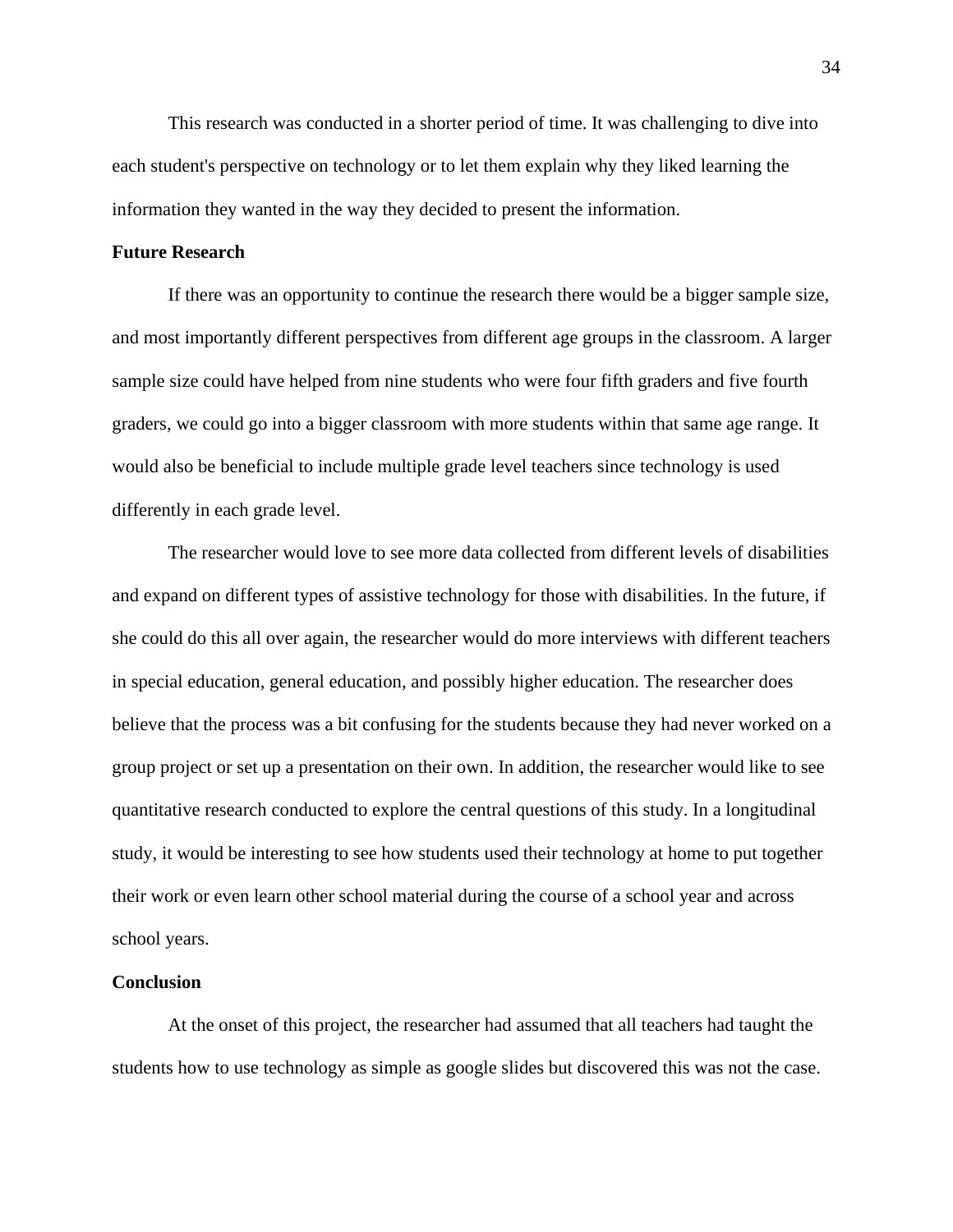Some students did advocate that typing or trying to put together a presentation was easier than trying to write, since on the computers they could spell everything correctly. Applying differentiated instruction in the classroom is based on the learning, but a lot of teachers who have been teaching for a long time are stuck to teaching the same way and just move along with the class.

Through the data, the researcher did learn that a lot of the time not all teachers are taught how to use technology. Also, allowing students to let the teacher know what works best for them is helpful for the teacher so they can adjust their lessons to make sure all students' needs are being met. If students feel like the teacher is trying to help them or wants the best for them, the student would be more engaged in the lesson.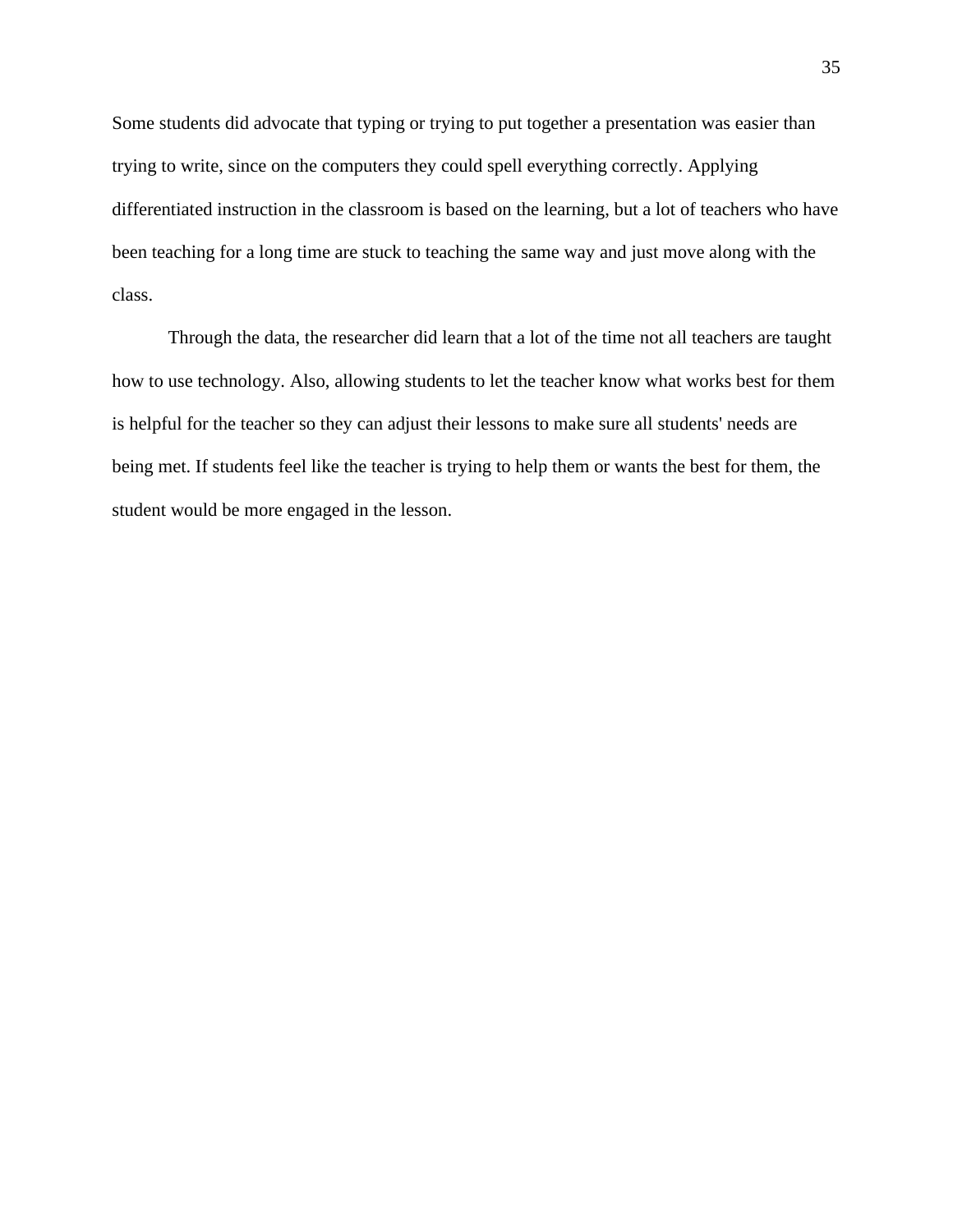#### **References**

<span id="page-44-0"></span>Adams, T. A. (2022). *Your special needs child's legal rights*. California Special Education Law & Advocacy. Retrieved May 13, 2022, from

<https://www.californiaspecialedlaw.com/your-special-needs-childs-legal-rights/>

- Anderson, S. E., & Putman, R. S. (2020). Special Education Teachers' Experience, Confidence, Beliefs, and Knowledge about Integrating Technology. *Journal of Special Education Technology*, *35*(1), 37–50.
- Ahmed, A. (2018). Perceptions of using assistive technology for students with disabilities in the classroom. *International Journal of Special Education*, *33*(1), 129–139.
- Cagiltay, K., Cakir, H., Karasu, N., Karasu, N., Islim, O. F., & Cicek, F. (2019). Use of Educational Technology in Special Education: Perceptions of Teachers. *Participatory Educational Research*, *6*(2), 189–205.
- Çay, E., Yıkmış, A., & Özgüç, C.S. (2020). Experiences and opinions of special education teachers regarding the use of technology. *Eğitimde Nitel Araştırmalar Dergisi*, *8*(2), 1– 20. [https://doi.org/10.14689/issn.2148-624.1.8c.2s.9m](https://doi-org.dominican.idm.oclc.org/10.14689/issn.2148-624.1.8c.2s.9m)
- Clancy, M., & Gardner, J. (2017). Using digital portfolios to develop non-traditional domains in special education settings. *International Journal of EPortfolio*, *7*(1), 93–100.
- Coleman Tucker, G. *What is differentiated instruction?* Understood. Retrieved April 29, 2022, from https://www.understood.org/en/articles/differentiated-instruction-what-you-need-toknow
- Connor, C. M. (2019). Using technology and assessment to personalize instruction: Preventing reading problems. *Prevention Science*, *20*(1), 89–99. https://rdcu.be/cM5GH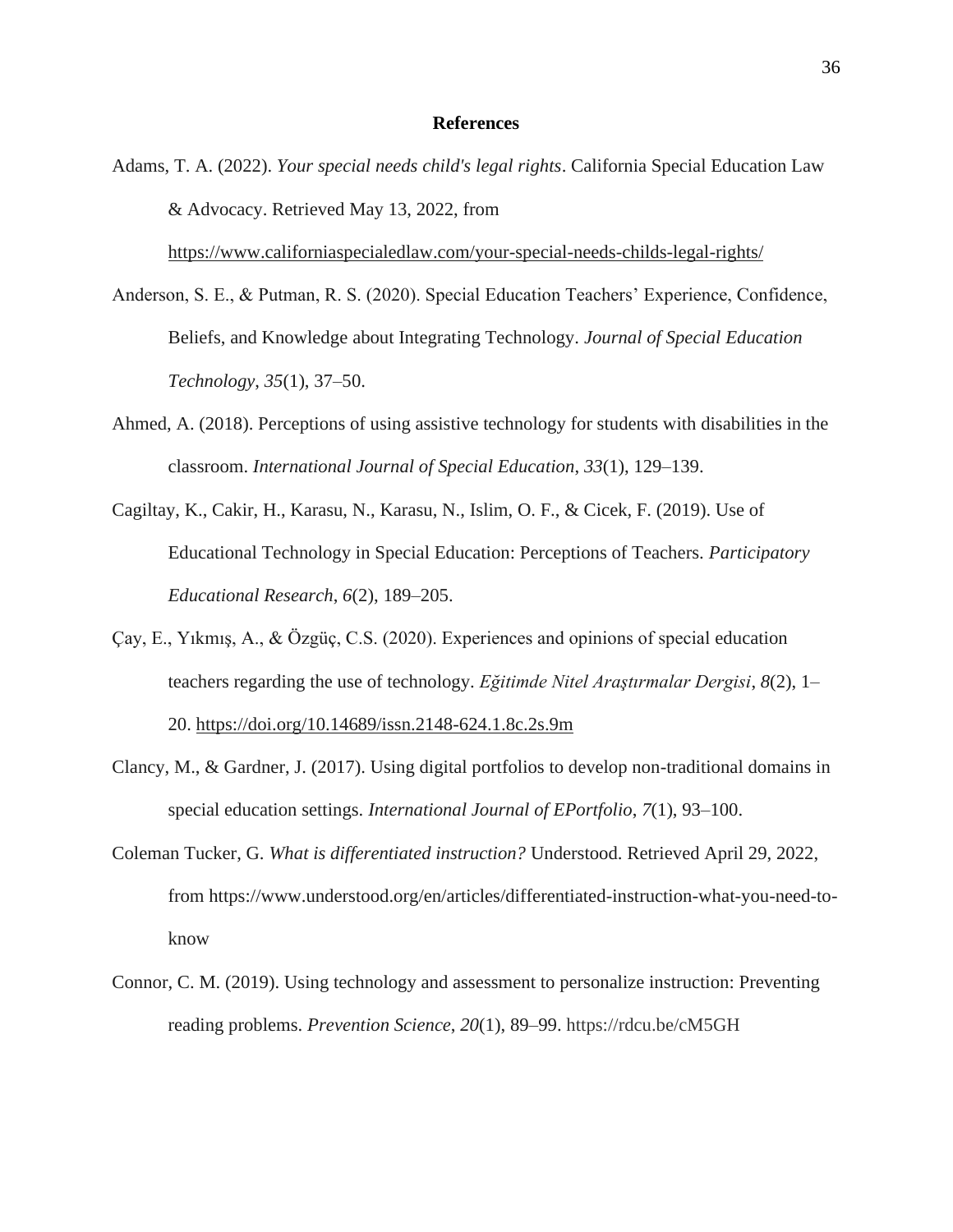- Educators Team at Understood. *How to use culturally responsive teaching in the classroom*. Understood. Retrieved April 29, 2022, from https://www.understood.org/en/articles/howto-use-culturally-responsive-teaching-in-the-classroom
- Ferry, M. (2013, November 12). *The benefits of co-teaching for students with special needs friendship circle - special needs blog*. Friendship Circle -- Special Needs Blog. Retrieved April 29, 2022, from https://www.friendshipcircle.org/blog/2013/03/25/the-benefits-ofco-teaching-for-students-with-special-needs/
- Flanagan, S., & Morgan, J. J. (2021). Ensuring access to online learning for all students through Universal Design for Learning. *Teaching Exceptional Children*, *53*(6), 459–462.
- Frumos, L. (2020). Inclusive education in remote instruction with universal design for learning. *Romanian Journal for Multidimensional Education / Revista Romaneasca Pentru Educatie Multidimensionala*, *12*, 138–142. <https://doi.org/10.18662/rrem/12.2Sup1/299>
- Garderen, D. van, & Whittaker, C. (2006). Planning differentiated, multicultural instruction for secondary inclusive classrooms. *Teaching Exceptional Children*, *38*(3), 12–20.
- Gibson, L., & Obiakor, F. (2018). *Computer-based technology for special and multicultural education: Enhancing 21st century learning*. Plural Publishing, Inc.
- Headrick, J. (2021). Building equity in our classrooms through universal design approaches. *Agricultural Education Magazine*, *94*(1), 11–13.

Hjetland, T. (1995). *Technology and the special education classroom. ERIC, 2-18.*

- King-Sears, M. (2009). Universal design for learning: Technology and pedagogy. *Learning Disability Quarterly*, *32*(4), 199–201. https://doi.org/10.2307/27740372
- LDREA. (2021, November 5). *Assistive technology apps for LD, dyslexia and ADHD*. LDRFA. Retrieved April 29, 2022, from https://www.ldrfa.org/assistive-technology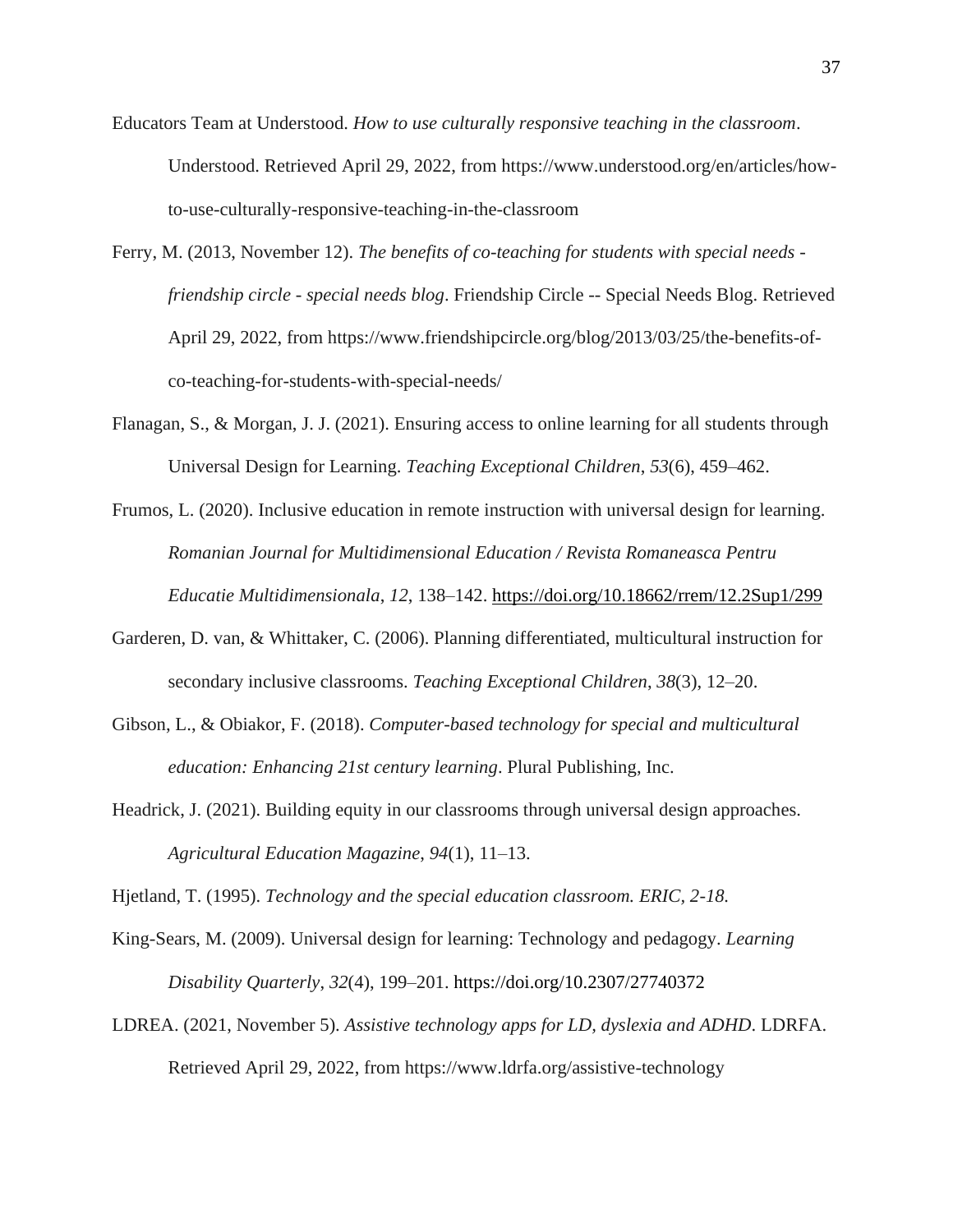- Lowrey, K. A., Hollingshead, A., & Howery, K. (2017). A closer look: Examining teachers' language around UDL, inclusive classrooms, and intellectual disability. *Intellectual & Developmental Disabilities*, *55*(1), 15–24.
- Nepo, K. (2017). The use of technology to improve education. *Child & Youth Care Forum*, *46*(2), 207–221.<https://rdcu.be/cM5GQ>
- VanHorn, J. (n.d.). *History of UDL*. OCALI. Retrieved May 13, 2022, from https://www.ocali.org/project/learn\_about\_udl/page/udl\_history
- Scott, L. A., & Puglia, L. (2018). Special education teachers' perceptions of linking academics with transition goals and the Universal Design for Transition framework. *Journal of Vocational Rehabilitation*, *49*(3), 287–298.<https://doi.org/10.3233/JVR-180974>
- The Understood Team. *4 benefits of Inclusion Classrooms*. Understood. Retrieved April 29, 2022, from<https://www.understood.org/en/articles/4-benefits-of-inclusive-classrooms>
- Walters, S. (2010). Toward an accessible pedagogy: dis/ability, multimodality, and universal design in the technical communication classroom. *Technical Communication Quarterly*, *19*(4), 427–454.<https://doi.org/10.1080/10572252.2010.502090>
- Warren, C. A. (2014). Towards a pedagogy for the application of empathy in culturally diverse classrooms. *The Urban Review*, *46*(3), 395–419. https://rdcu.be/cM5GX
- Woods, A., & Leahy, M. (2019). Using digital technologies to support inclusion in the mainstream classroom. *Reach*, *32*(2), 102–124.
- Yasyir Fahmi Mubaraq, Yulieda Hermaniar, & Tri Winindyasari Palupi. (2019). Teachers' Role in Handling Multicultural' Classroom; Overview on Teaching Strategies and Media. *ELT Echo: The Journal of English Language Teaching in Foreign Language Context*, *4*(1), 25–35.<https://doi.org/10.24235/eltecho.v4i1.4266>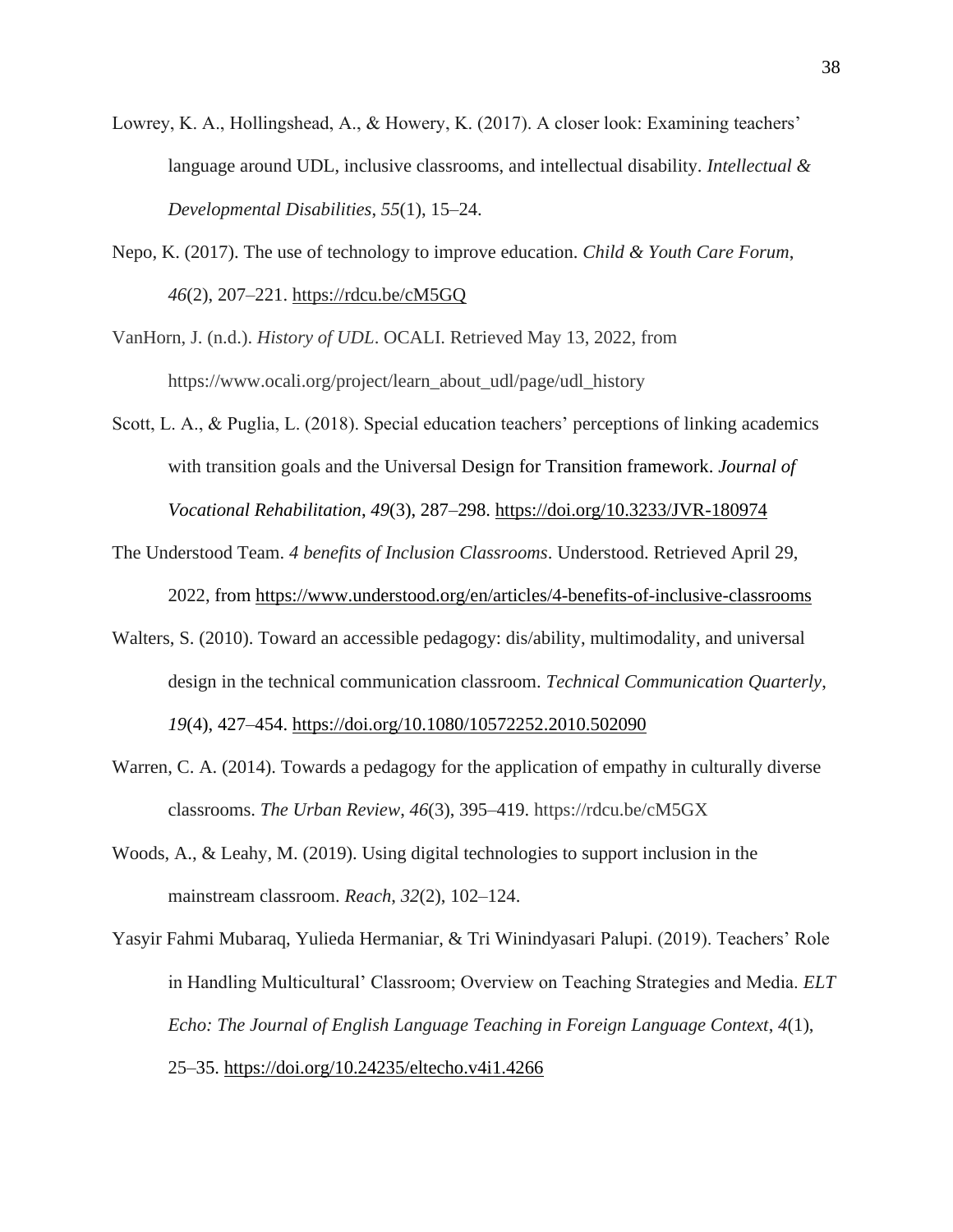Zilz, W., & Pang, Y. (2021). Application of assistive technology in inclusive classrooms. *Disability & Rehabilitation: Assistive Technology*, *16*(7), 684–686. <https://doi.org/10.1080/17483107.2019.1695963>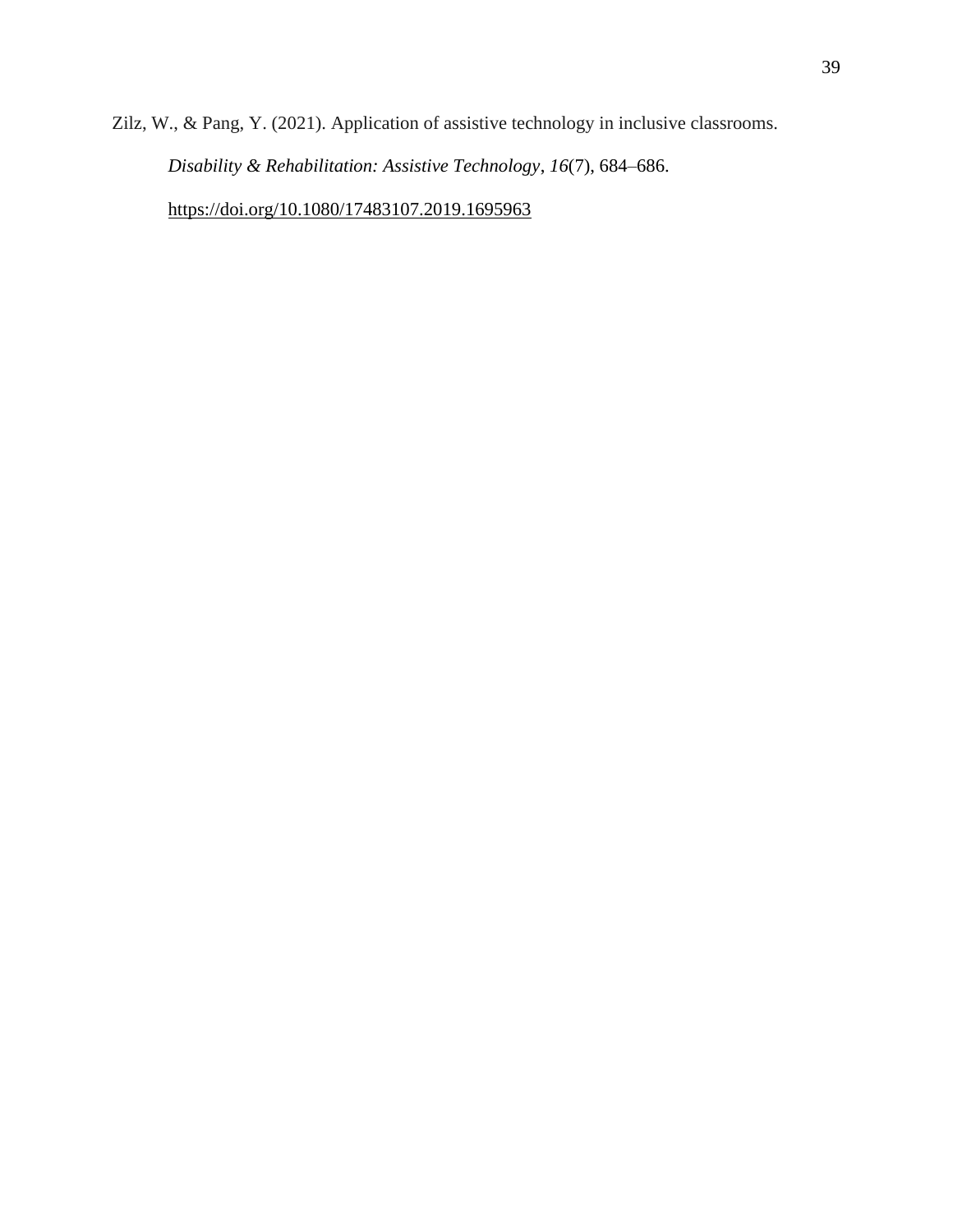## <span id="page-48-0"></span>**Appendix A: Pre-Survey**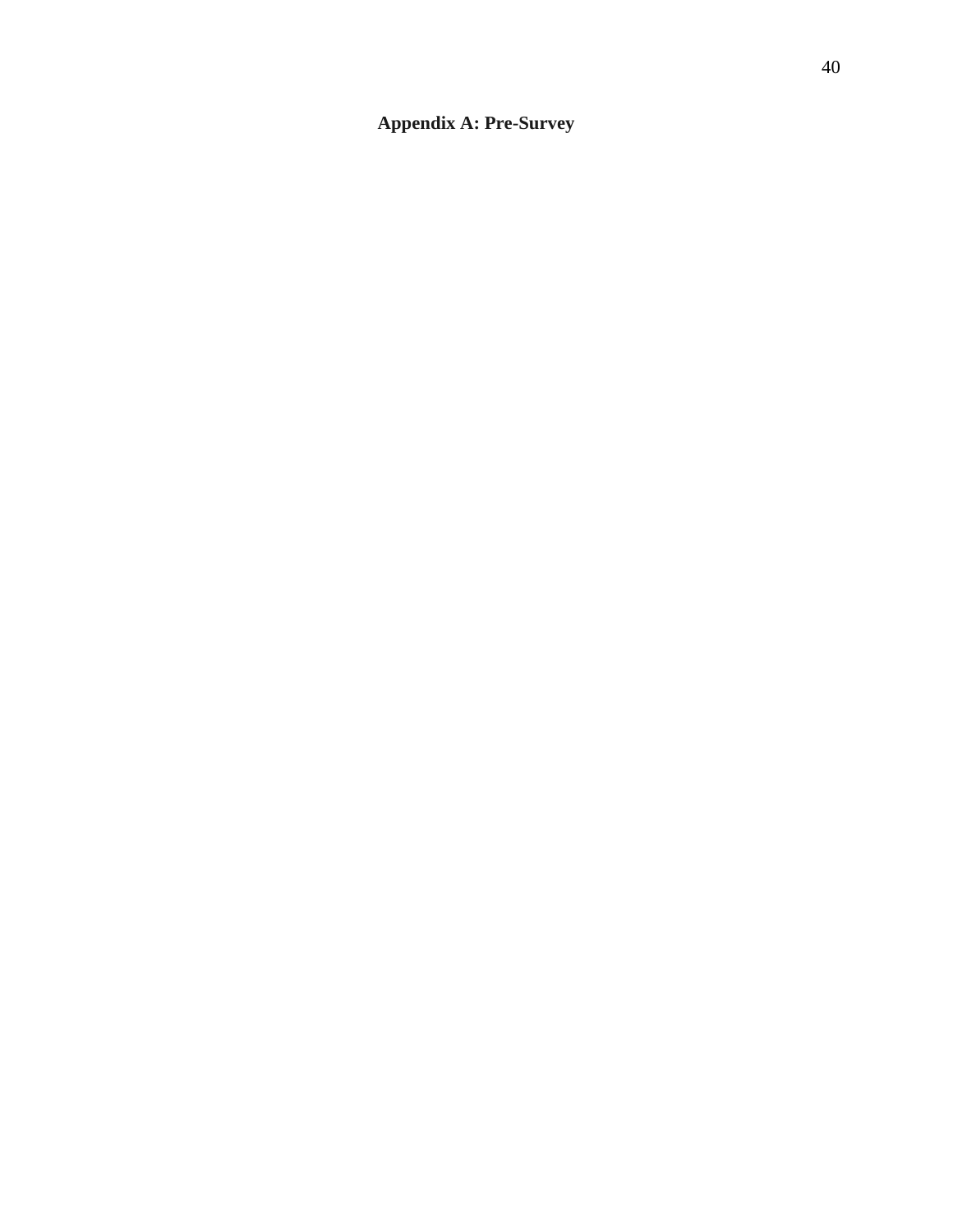- 1. What is something you understand or do really well?
- 2. How did you learn to be really good at that?
- 3. Did you learn it with other people? Or did you learn alone? Or was it a mix?
- 4. Have you explained or taught it to anyone else?
- 5. Did you learn it when it was quiet or when it was loud? Was there background noise? Was it quiet, like you were alone, teaching yourself?
- 6. Did a grown up teach you? Or did a friend? Or did you learn by yourself?
- 7. Where did you learn it? From a book or magazine, your own imagination, technology (YouTube, games, etc.), or somewhere else? If somewhere else, then where?
- 8. What other things help you learn best?
- 9. If you were going to be a teacher, how would you teach people in these ways?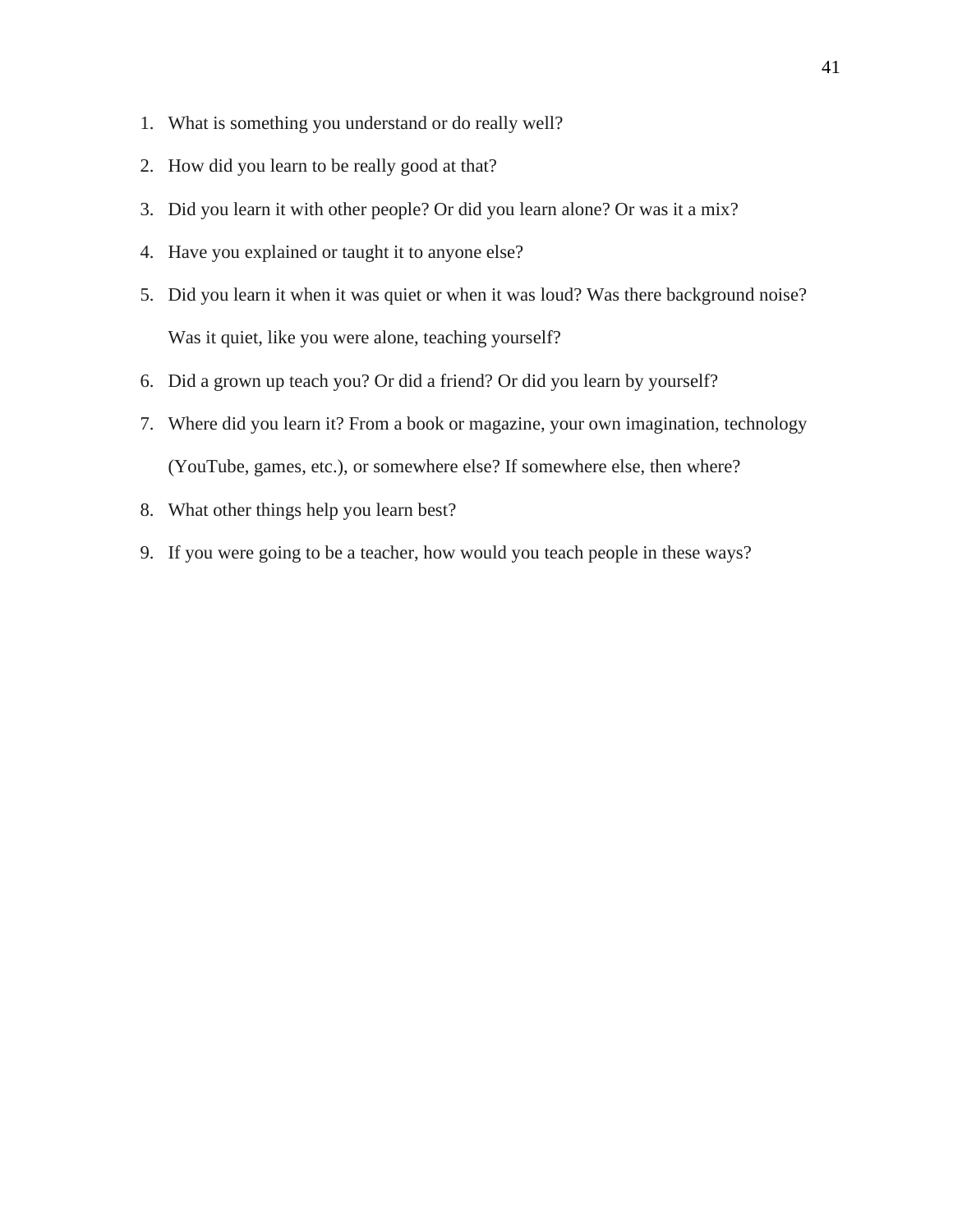## <span id="page-50-0"></span>**Appendix B: Sample Debrief Pre-Survey Questions for Class**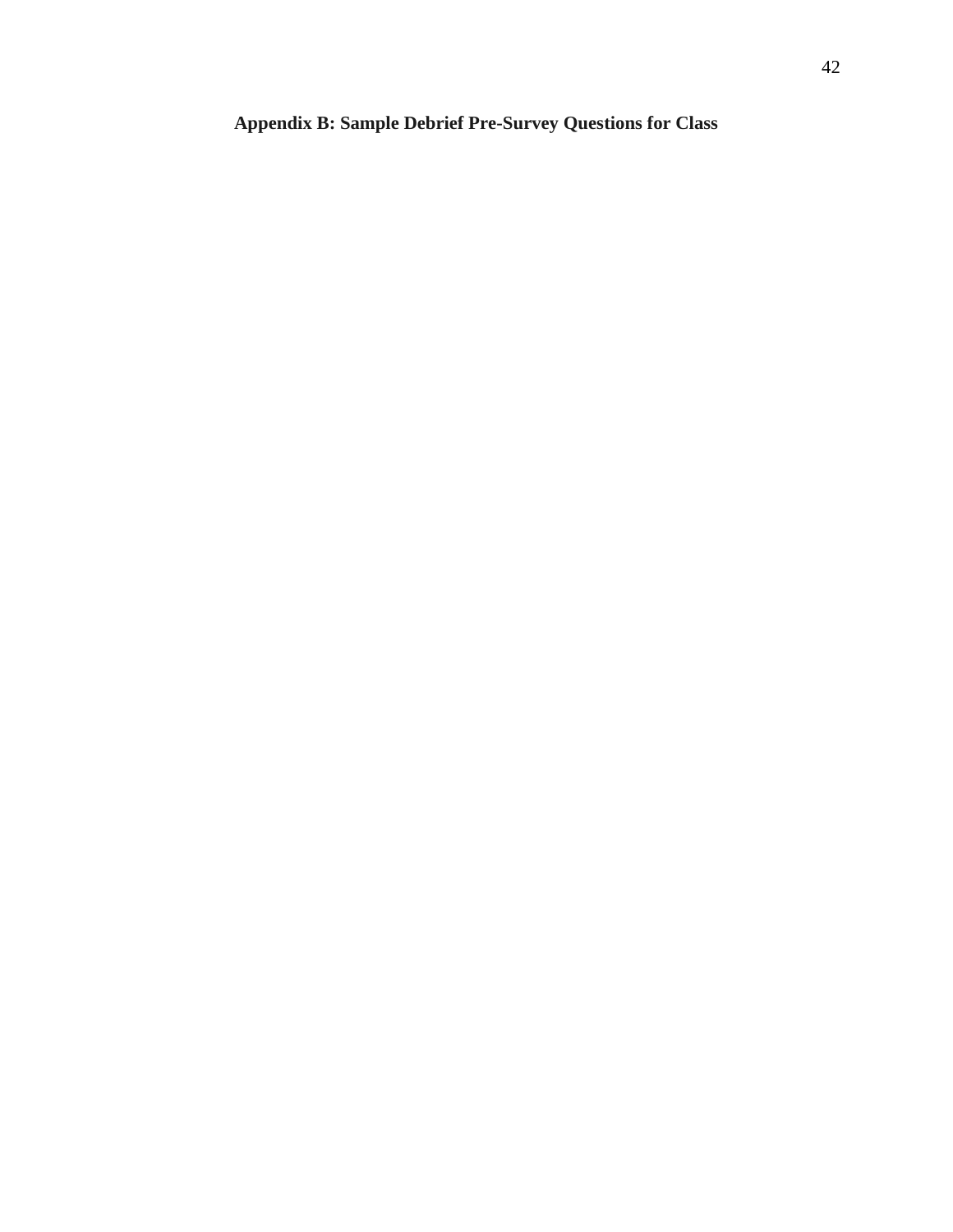- 1. Why do you think people learn similar things?
- 2. Why do you think people learn different things?
- 3. Is there only one way to learn things?
- 4. What do you think is an easier way to learn, alone or together?
- 5. What things do you think are important for learning?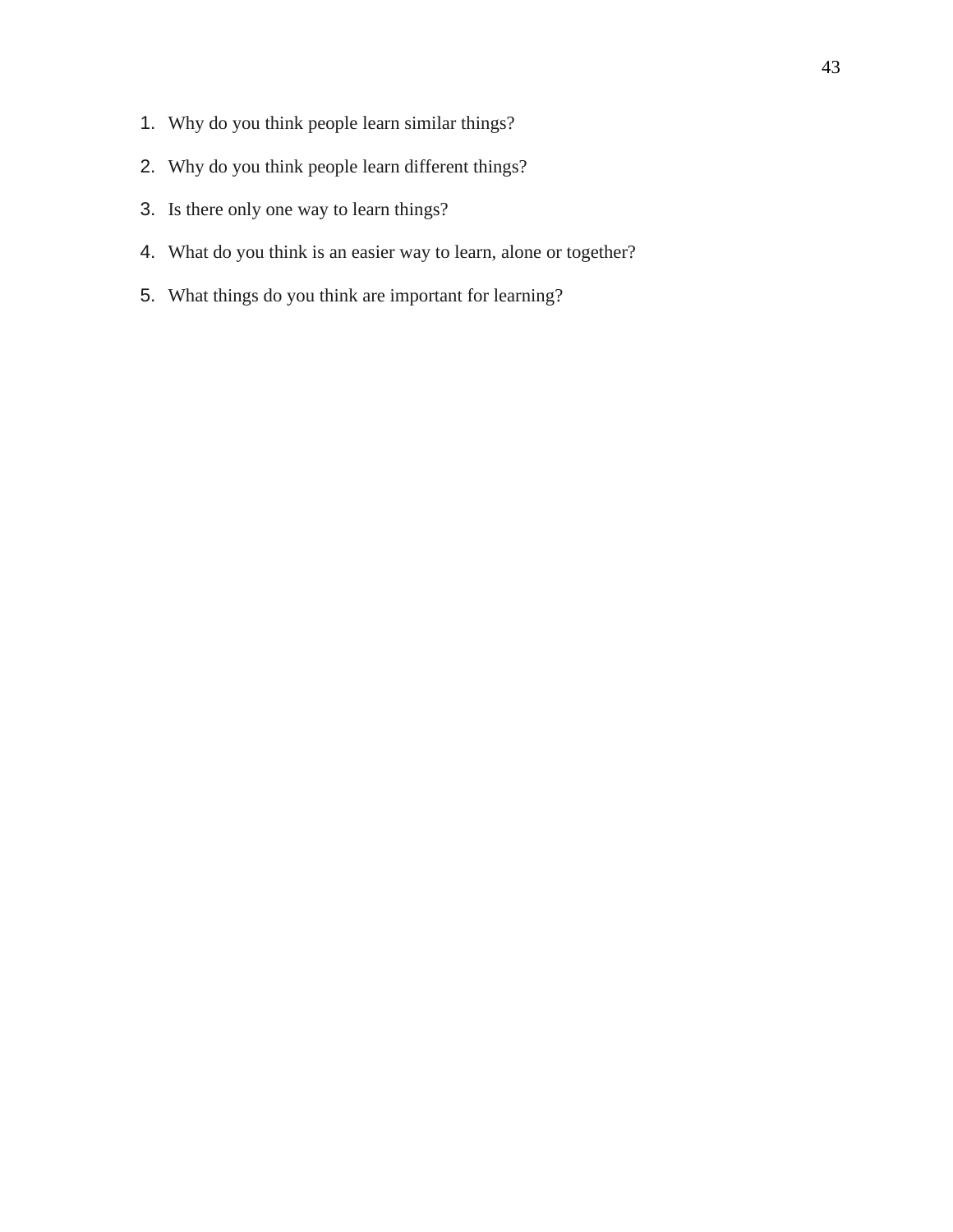## <span id="page-52-0"></span>**Appendix C: Sample Brainstorming Lesson Design Questions**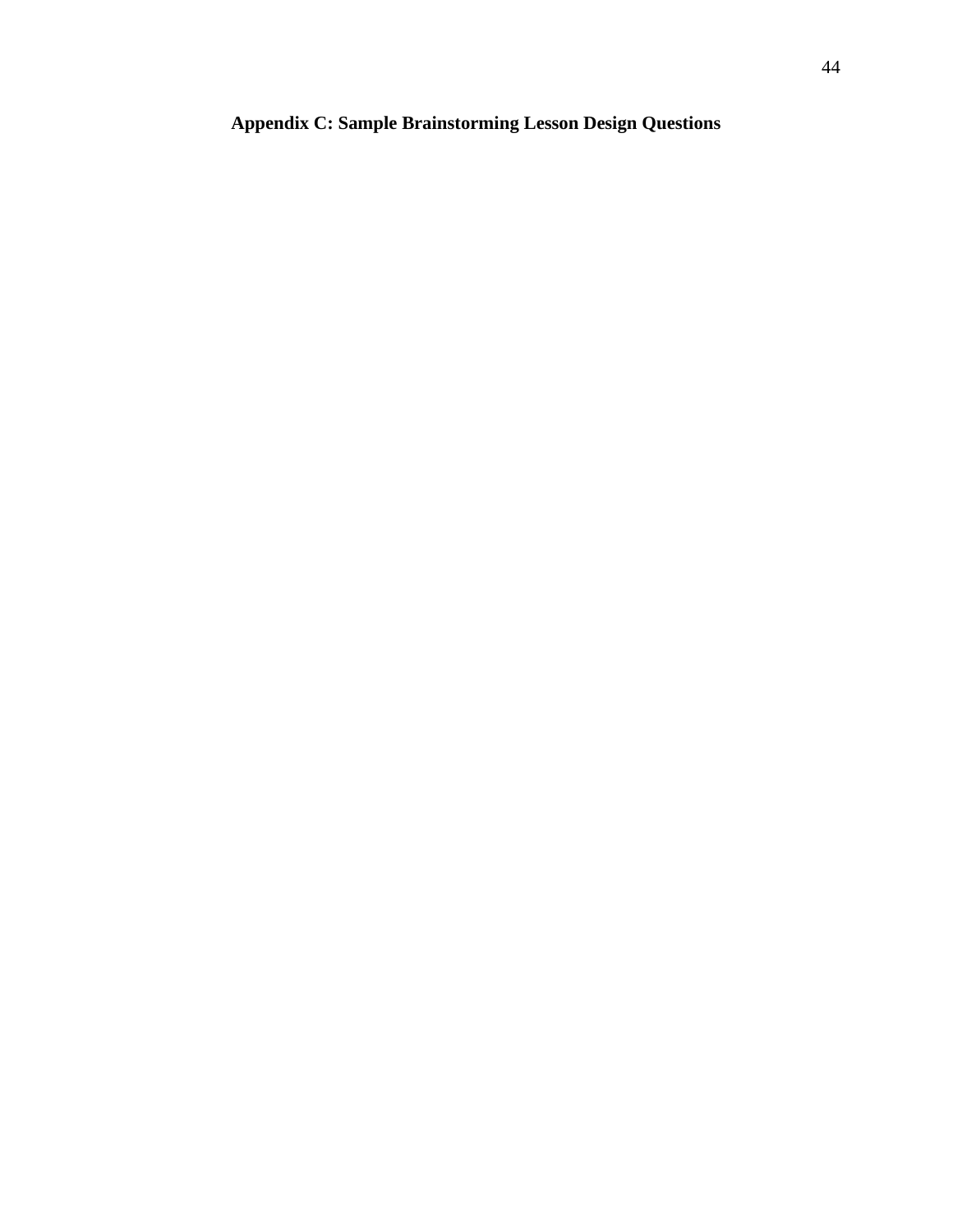- 1. What ways do you learn best?
- 2. How do you think you learn best?
	- a. Maybe alone or together
- 3. How does your strategy help you learn?
- 4. How will your strategy help others?
- 5. Is your strategy easy? Hard to explain? Or hard to understand?
- 6. How do you think you learn best?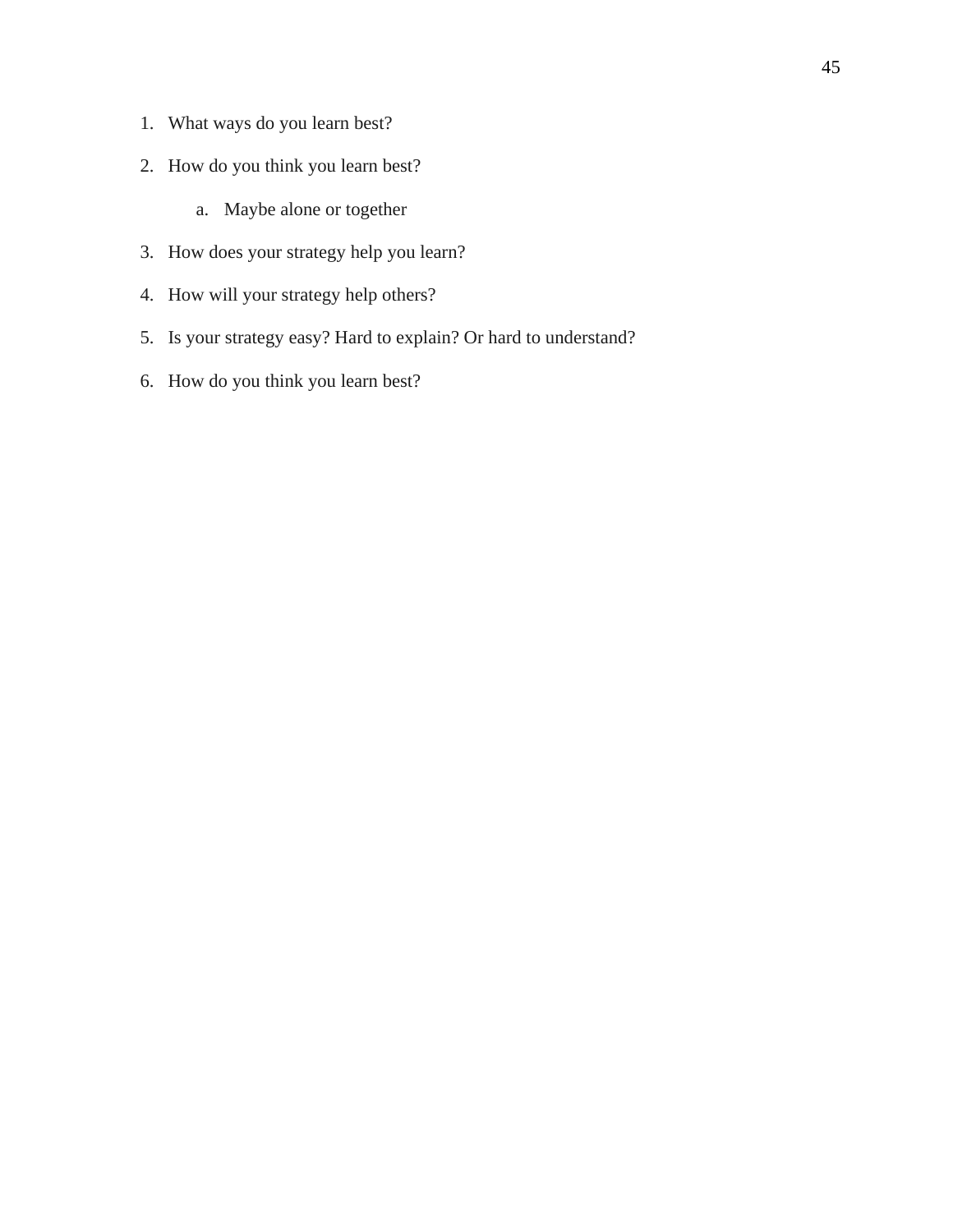## <span id="page-54-0"></span>**Appendix D: Sample Mid-Design Questions**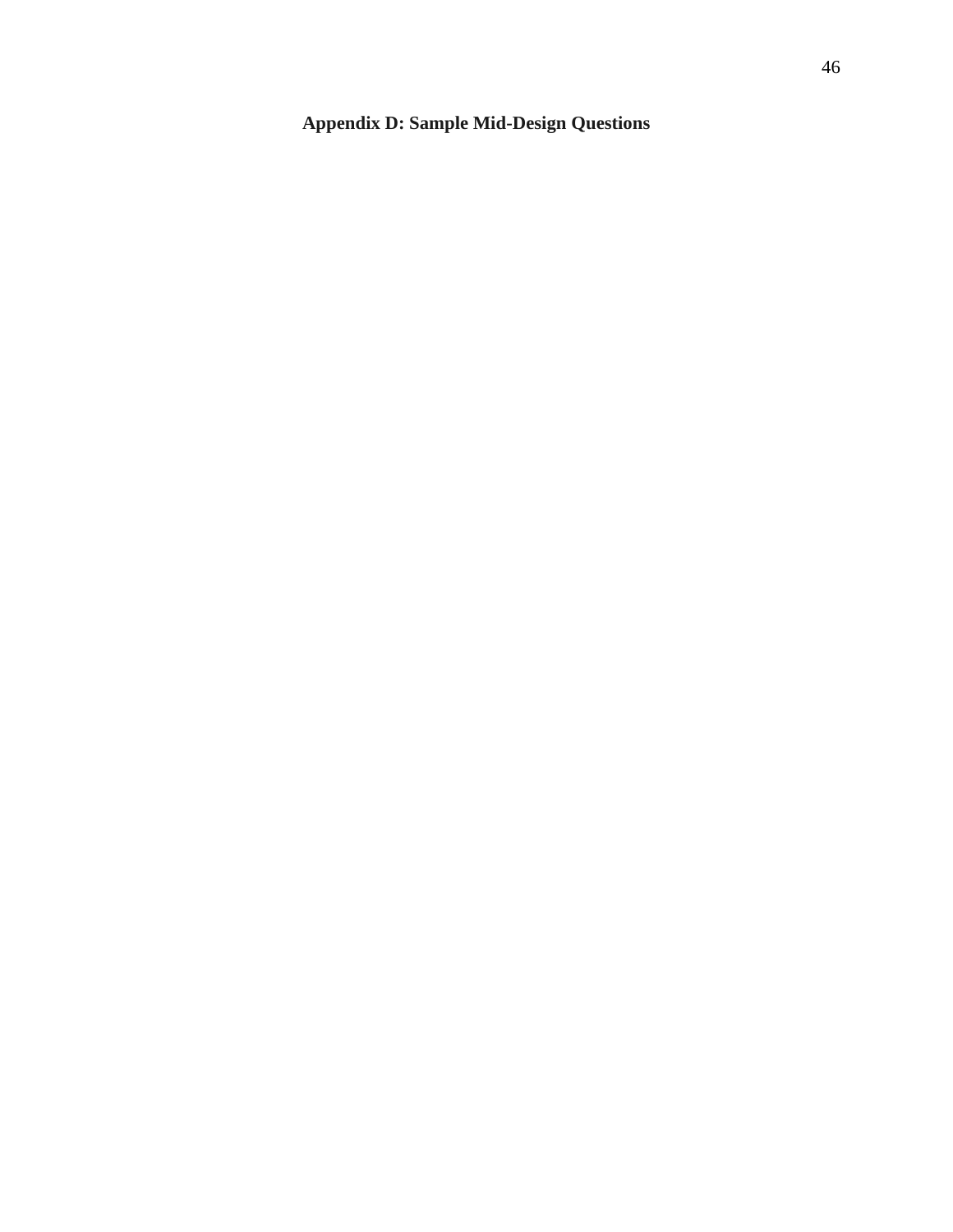- 1. What are we learning?
- 2. What questions do we have?
- 3. What will help us finish this project?
- 4. Why did you choose that strategy or tool?
- 5. How would you describe it?
- 6. How would you use this tool or strategy?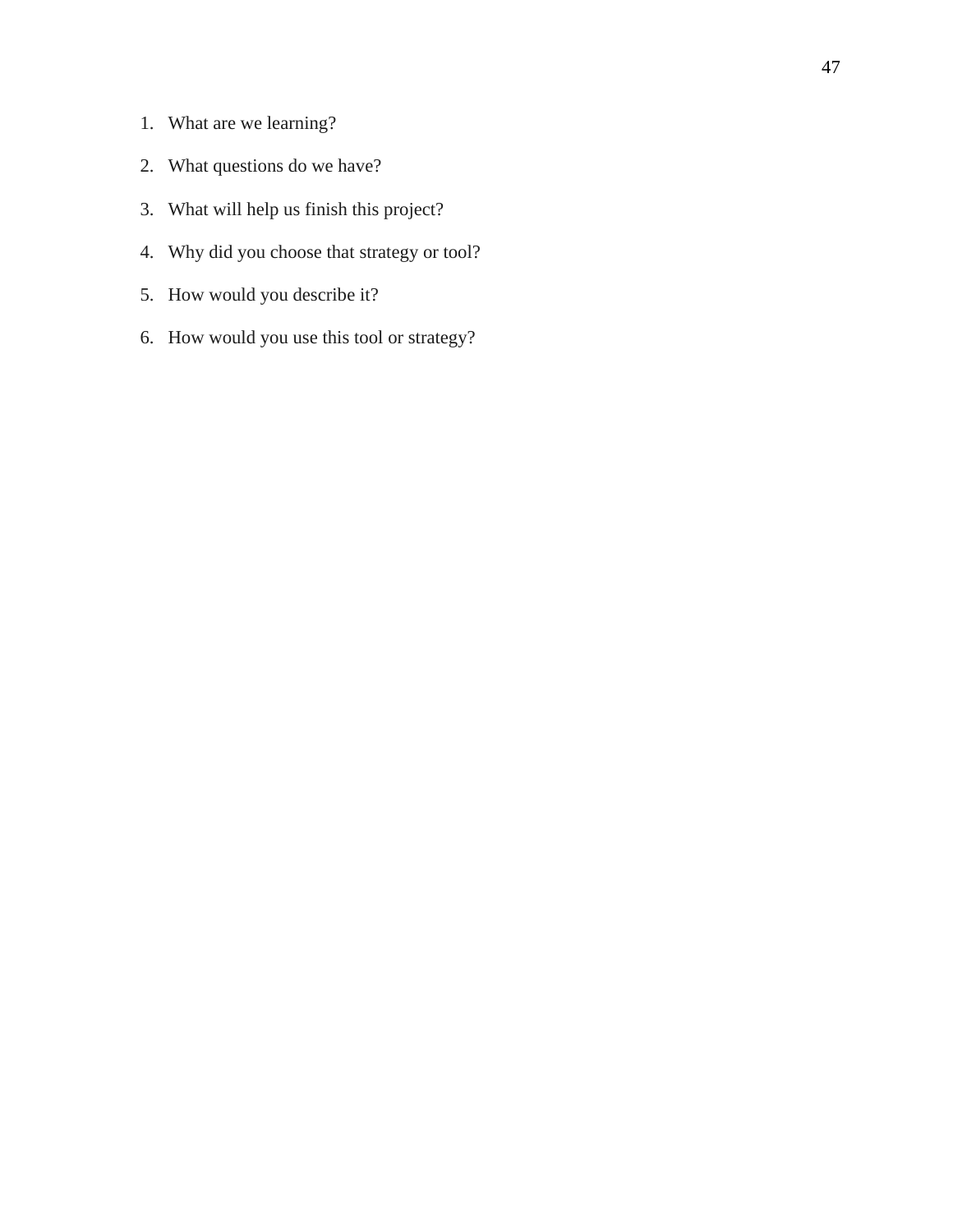## <span id="page-56-0"></span>**Appendix E: Focus Group Design**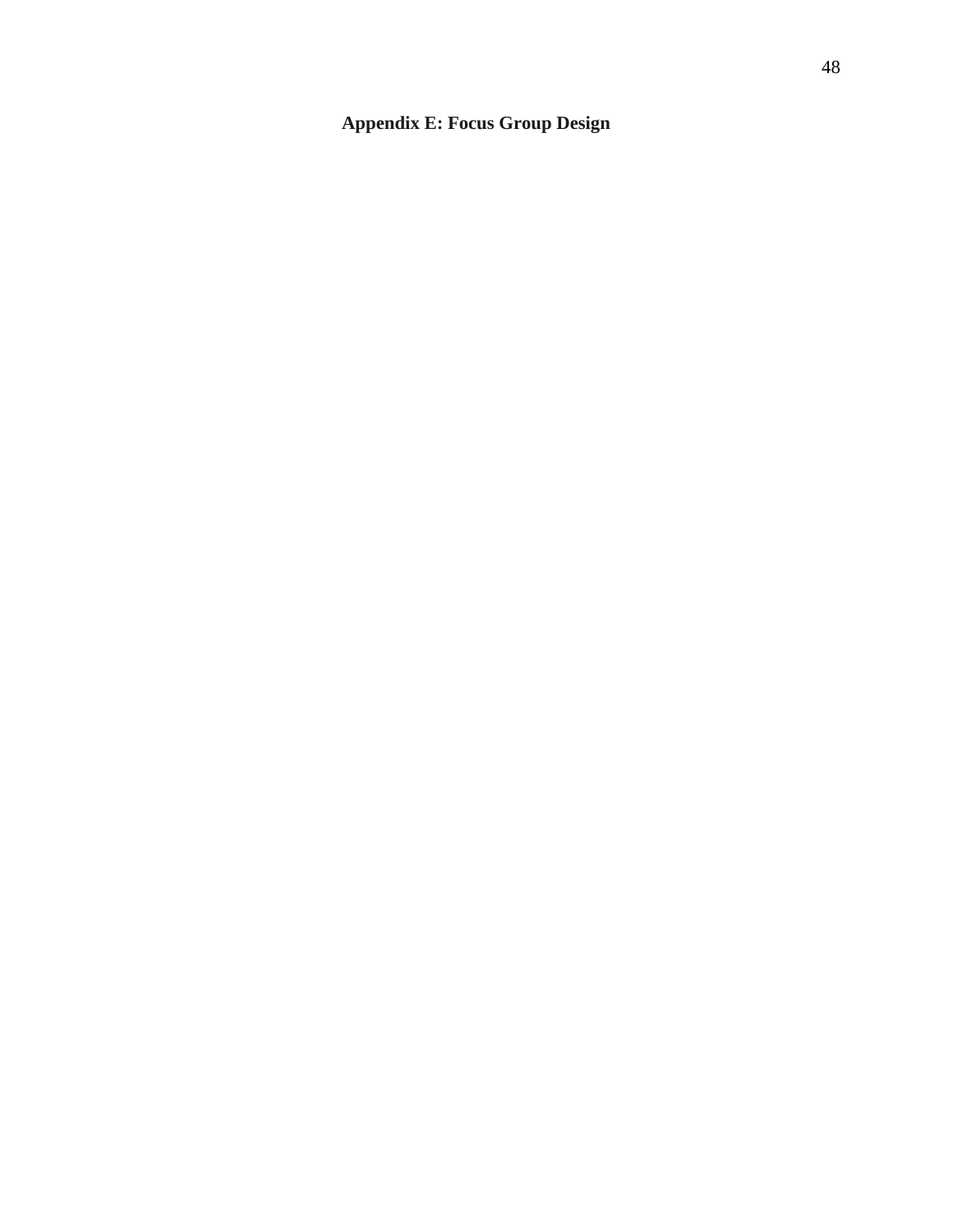- 1. What tools or strategies did you decide to use?
- 2. Why did you choose that tool?
- 3. How did you choose that tool?
- 4. How much work have you each done in the project?
- 5. How much time do you still need?
- 6. What have you learned about the tool?
- 7. What are the beneficial outcomes of the tool?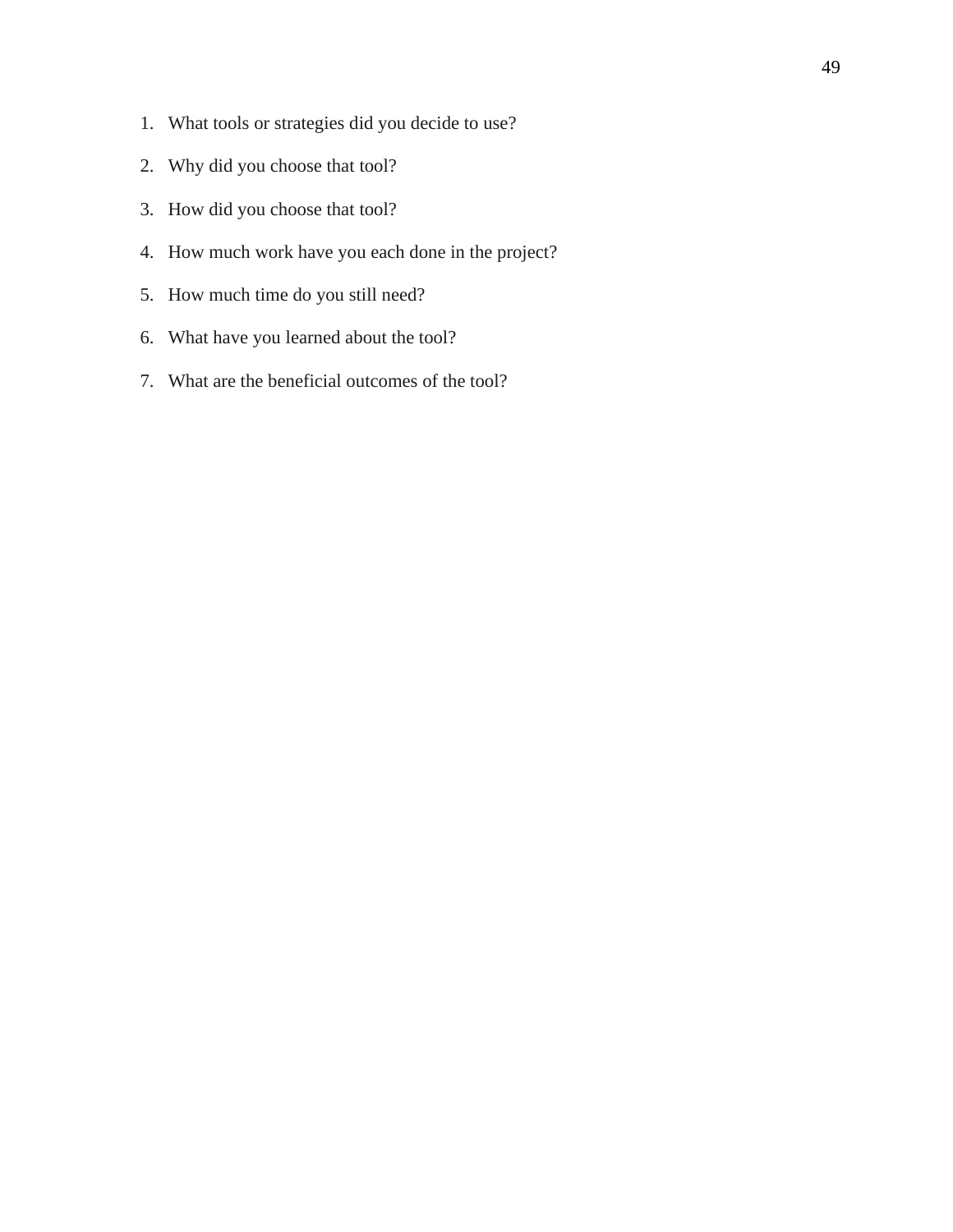## <span id="page-58-0"></span>**Appendix F: Post Survey**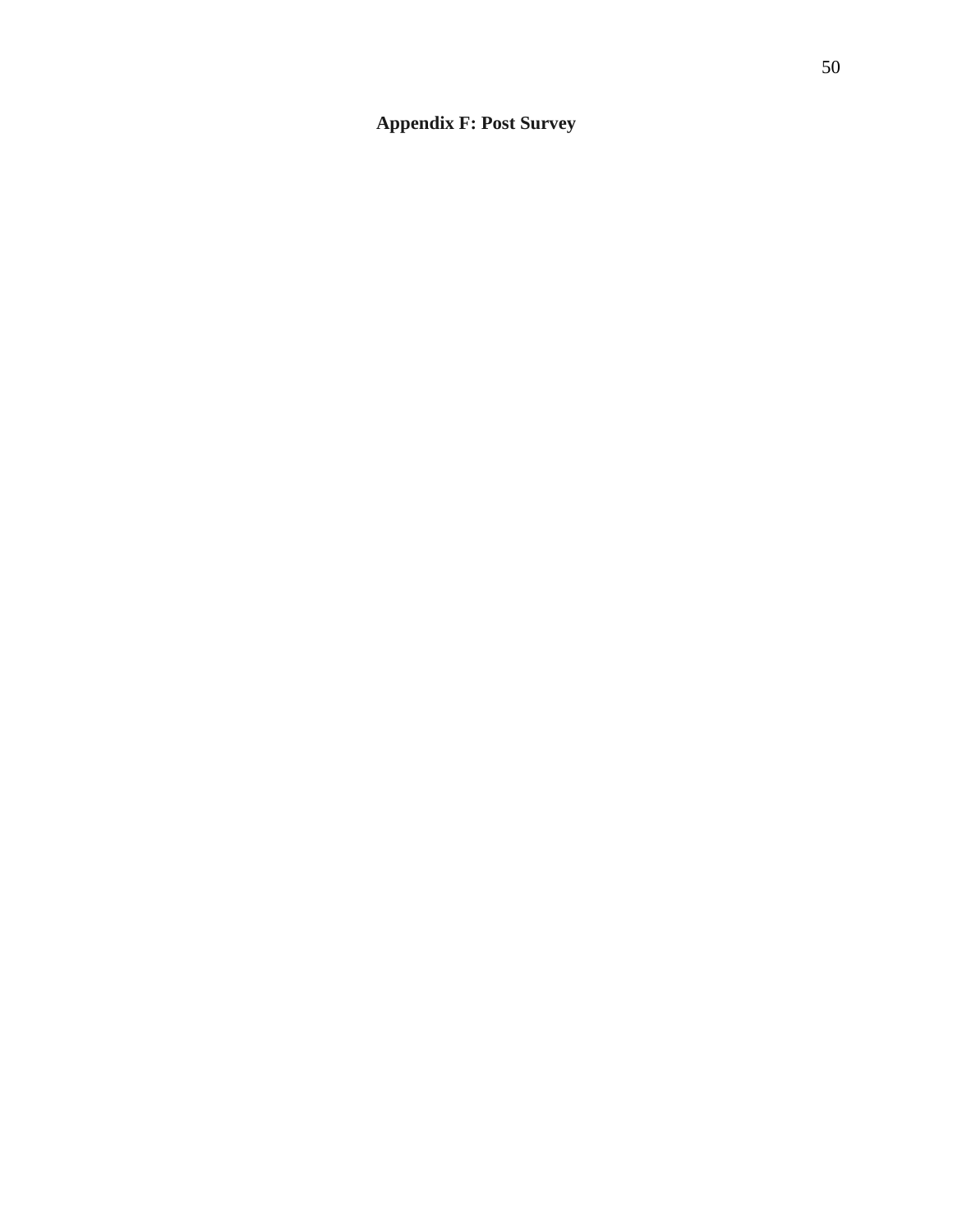- 1. Which tool do you want to use during learning a new lesson?
- 2. Would you participate more in math if the teacher used these technologies?
- 3. Which tool or strategy catches your eye more and why?
- 4. Did you learn a different strategy or tool you want to use while learning?
- 5. How did you like learning about different ways to learn?
- 6. Would you recommend different learning strategies to other students?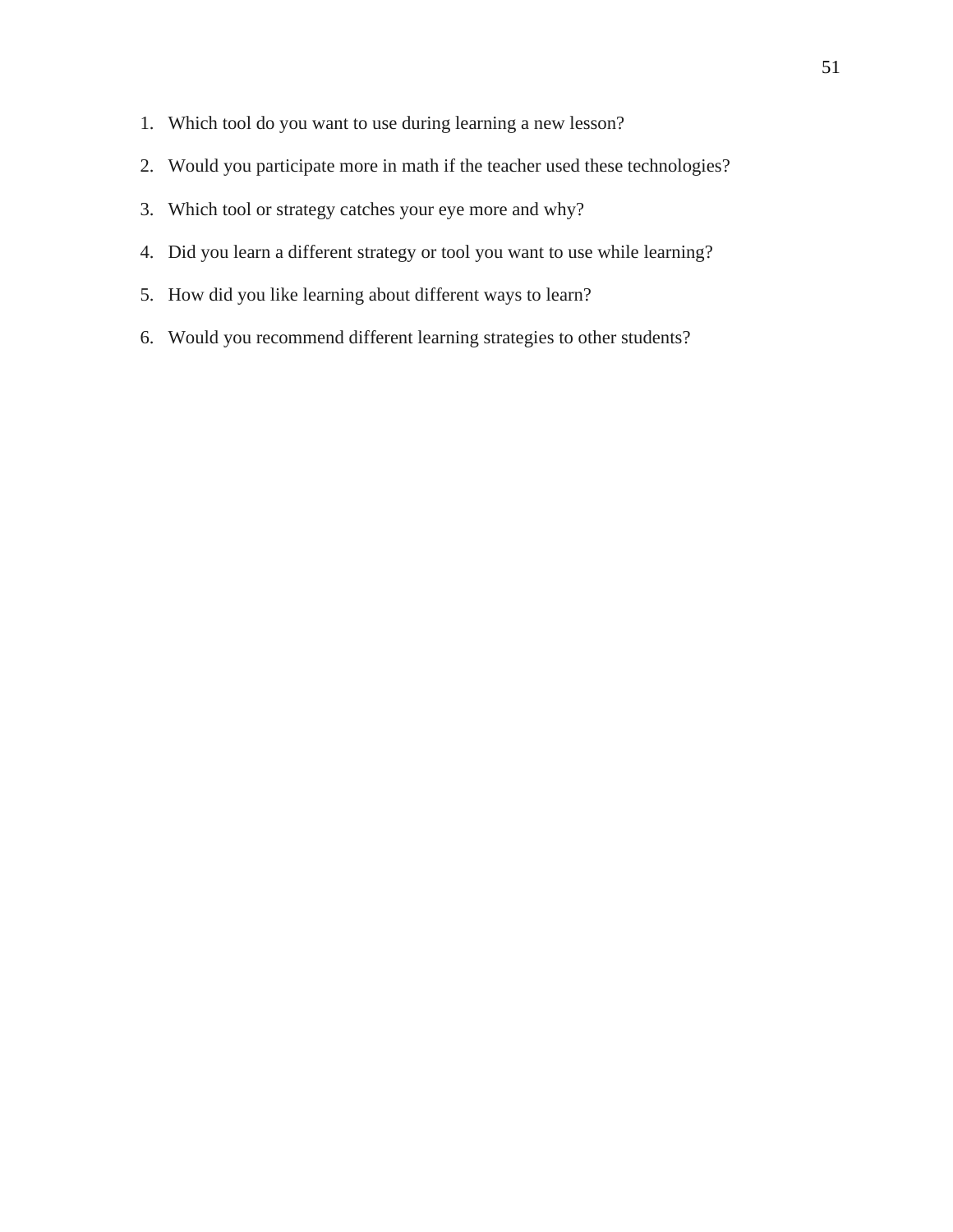## <span id="page-60-0"></span>**Appendix G: Personnel Interview Questions**